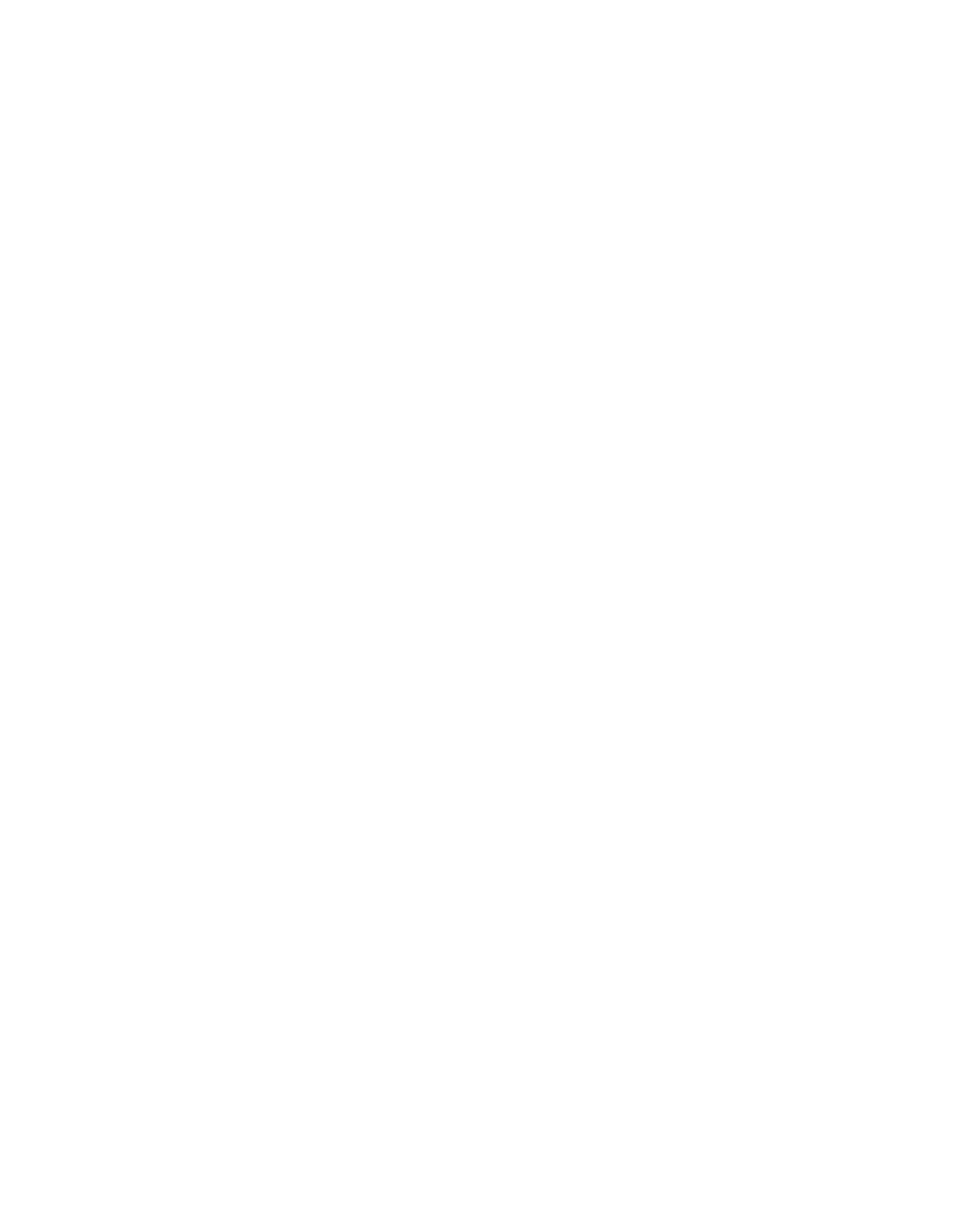#### **Introduction**

While residential segregation and concentrated disadvantage are not new challenges in the United States, the evolving demography, income distribution, and geography of American communities are changing the nature of these problems and the solutions needed to foster more inclusive communities. The bursting of the housing bubble and the Great Recession greatly exacerbated distress among poor communities—in particular, poor communities of color—leading to an enormous increase in the concentration of poverty in recent years. Throughout the country, job growth in central cities, improved neighborhood amenities, and increased demand for urban living have simultaneously fostered rapid increases in housing costs in longstanding low-income and minority communities in urban cores. While gentrification has been one of the most visible signs of these changes, the suburbanization of lower-income households and the growing self-segregation of high-income households into wealthy enclaves are equally consequential.

At the same time, the racial and economic geographies of many communities remain deeply shaped by legacies of historical segregation and exclusion. A long history of discrimination by both government and private institutions as well as individuals has produced stark patterns of racial segregation in US cities. In the decades since the Fair Housing Act of 1968, the extent and nature of discrimination have changed, but its imprint remains visible in many cities; it continues to influence choices about where people of different races, ethnicities, and income live. In recent years, evidence suggests that these patterns have been sustained by white households' acceptance of only modest levels of racial integration in their neighborhoods, regulatory constraints on affordable housing development, and lingering discrimination in housing markets.

A longstanding body of research documents the severe costs of this separation for all members of society, as well as the disproportionate burdens imposed on residents of neighborhoods with concentrated disadvantage. Residents of such neighborhoods—who are most often members of minority racial and ethnic groups—face risks to their health, safety, and economic mobility. At a national scale, these individual costs constrain the economy from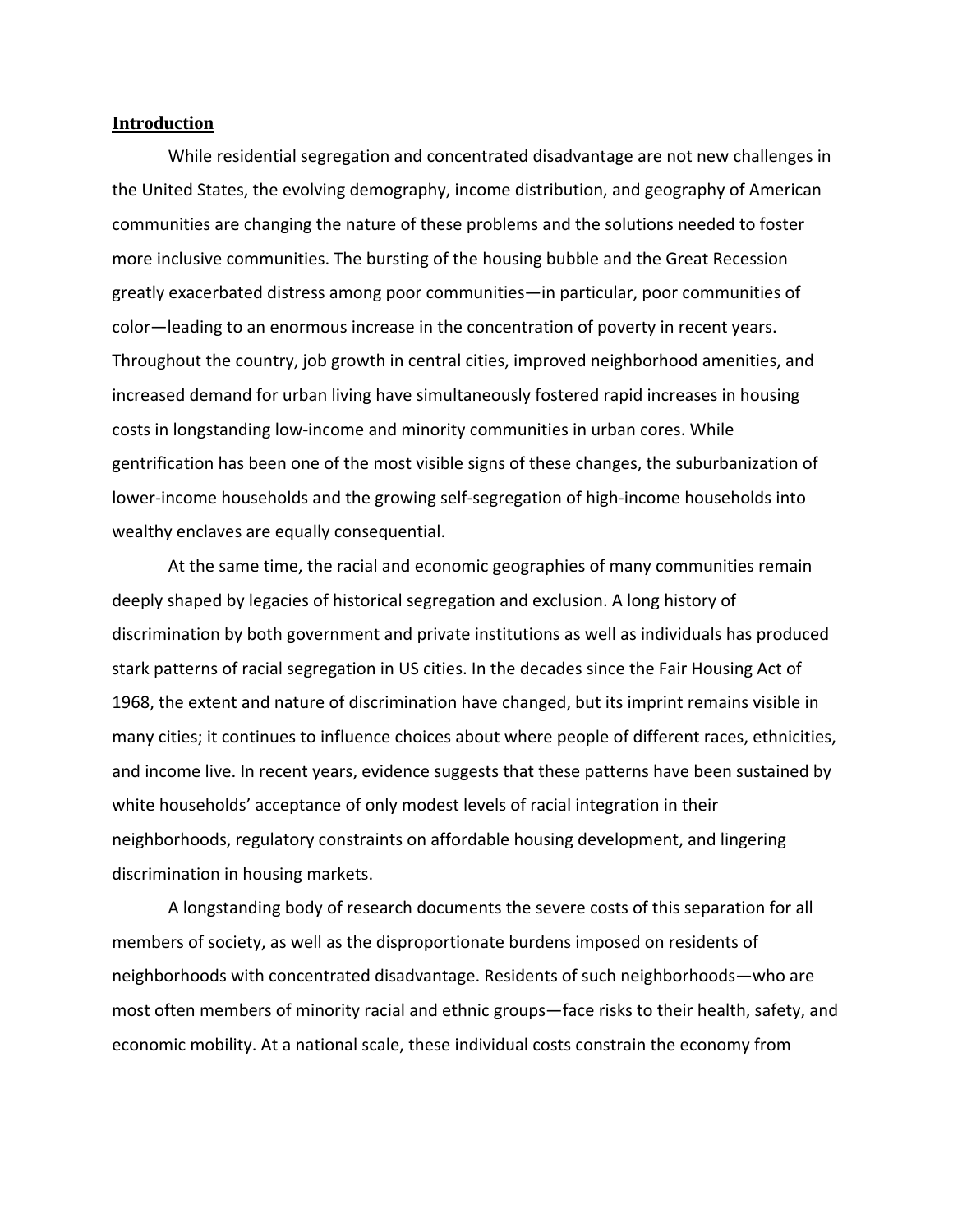reaching its full potential while also increasing levels of prejudice and mistrust within the populace, and thus impairing the functioning of our democracy.

While these challenges are complex, a robust set of tools exists for taking positive steps and creating opportunities for progress, if the political will can be found to do so. The Harvard Joint Center for Housing Studies—with support from the Ford Foundation, NeighborWorks America, the JPMorgan Chase Foundation, the Melville Trust, and the Kresge Foundation therefore convened a symposium that takes stock of the current patterns of residential segregation and integration in the United States and examines the concrete steps that can be taken to foster a more inclusive future. This current effort builds on the findings from a symposium also co-hosted by the Joint Center in 2001—which resulted in the published collection of essays *The Geography of Opportunity[1](#page-3-0)* —and provides us an opportunity to explore where progress has been made and what challenges remain. The symposium is organized around a series of discussion papers in which leading academics, practitioners, and policymakers engage with the following question: what it would it take to achieve meaningful progress in reducing and/or mitigating the consequences of residential segregation? At the symposium conference, discussion papers were enriched by the responses of participants from academia, philanthropy, industry, journalism, government, and nonprofits. The result, we hope, is a series of proposals that offer a way forward, describing concrete steps that can be taken over the next five to ten years to achieve meaningful change.

In this framing paper, we offer a brief summary of existing evidence and introduce the rationale and structure for the symposium. The initial sections present an overview of the extent of current residential segregation by race/ethnicity and income (Section 2), the causes of residential segregation in the United States (Section 3), and the consequences for individuals and society (Section 4). We then draw upon this evidence to examine the rationale for government action and the painful public costs of continuing the status quo (Section 5). Lastly, we identify key levers for action going forward, and introduce the organization of the symposium and the book chapters that will follow (Section 6).

<span id="page-3-0"></span> $1$  de Souza Briggs (2005).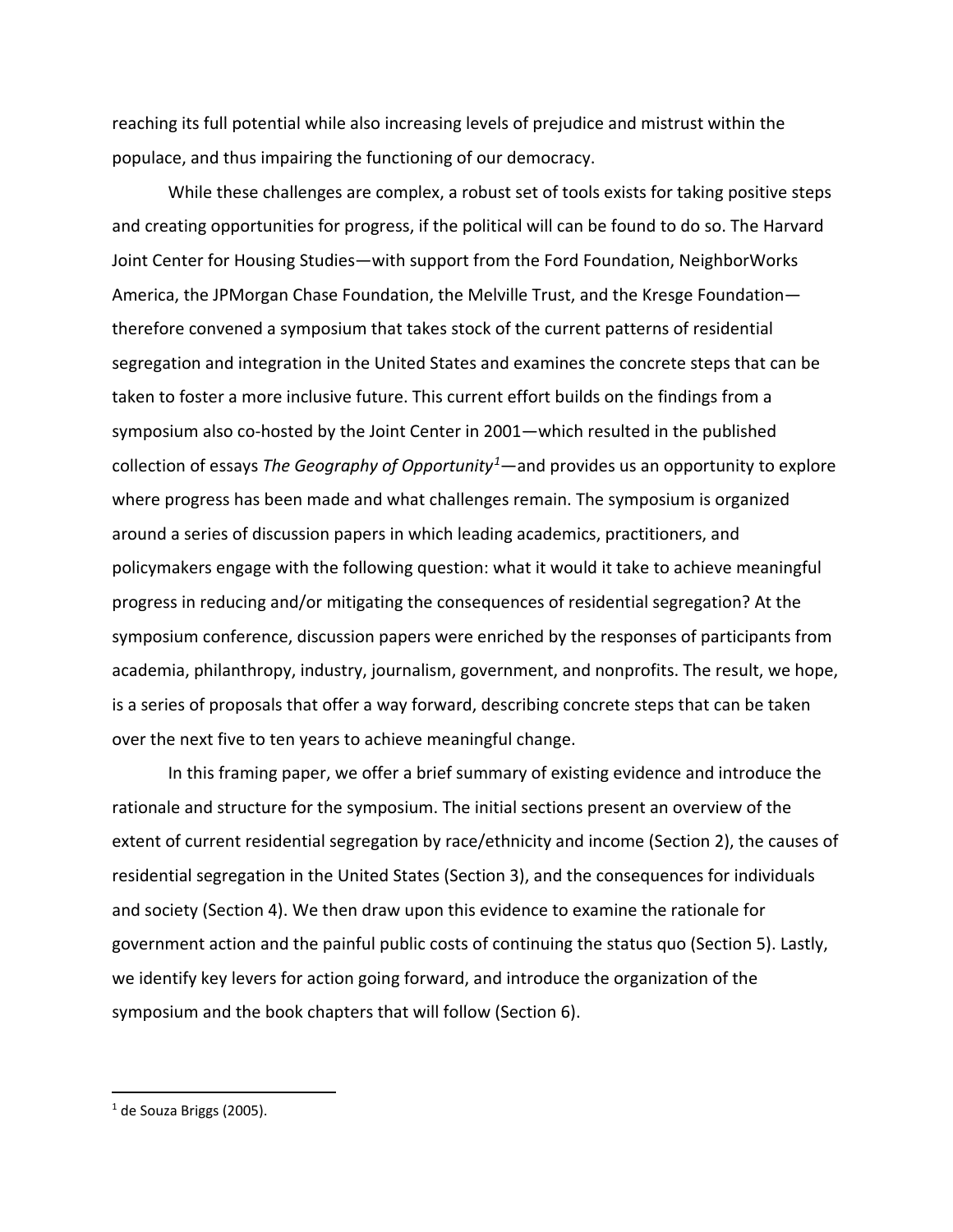#### **Section 2: Current Patterns of Residential Segregation and Integration**

The symposium is concerned with two dimensions of integration, racial/ethnic and socioeconomic. Given that racial and ethnic minorities are disproportionately represented among those with lower income, wealth, and education, these two dimensions are highly intertwined. Yet the factors contributing to each pattern segregation are also in part distinct, and therefore so are the potential responses to them. In this section, we examine trends in segregation first by race and ethnicity and then by income, and finally assess segregation along both dimensions together.

#### **Residential Segregation by Race and Ethnicity**

 $\overline{a}$ 

For much of US history, discussions of racial segregation have focused on blacks and whites. But with a sharp rise in immigration beginning in the 1970s, rapid growth in the Hispanic and Asian populations has broadened discussions beyond the historical black-white dichotomy. Between 1970 and 2015, the non-Hispanic white share of US households decreased from 83 to 62 percent, and the black share of households increased slightly from 11 to 12 percent. Meanwhile, the Hispanic share of households increased from 4 to 17 percent, and the Asian share of households increased from 1 to 5 percent.<sup>[2](#page-4-0)</sup>

Measuring changes in the extent of residential segregation over time requires choosing among several existing measures.<sup>[3](#page-4-1)</sup> One common measure of residential segregation is the "dissimilarity" index, which measures the extent of segregation between two groups—defined as the percent of households in each group that would have to move in order to achieve an even distribution across neighborhoods. Exhibit 1 displays the dissimilarity index values for black-white, Hispanic-white, and Asian-white segregation for each Decennial Census from 1940 to 2010.

<span id="page-4-1"></span><span id="page-4-0"></span> $<sup>2</sup>$  These figures slightly understate the extent of change over time, as the black and Asian population</sup> totals for the 1970 Census include individuals who also identify as Hispanic. The Asian population for the 1970 estimate also includes Pacific Islander individuals, who have been excluded from the 2015 figure.  $3$  See Appendix B of Iceland, Weinberg, and Steinmetz (2002) or Massey and Denton (1988) for more complete discussions of alternative measures. The concept of "neighborhood" is commonly defined to be the census tract, although studies of segregation may also use the more fine-grained geography of either blocks or block groups.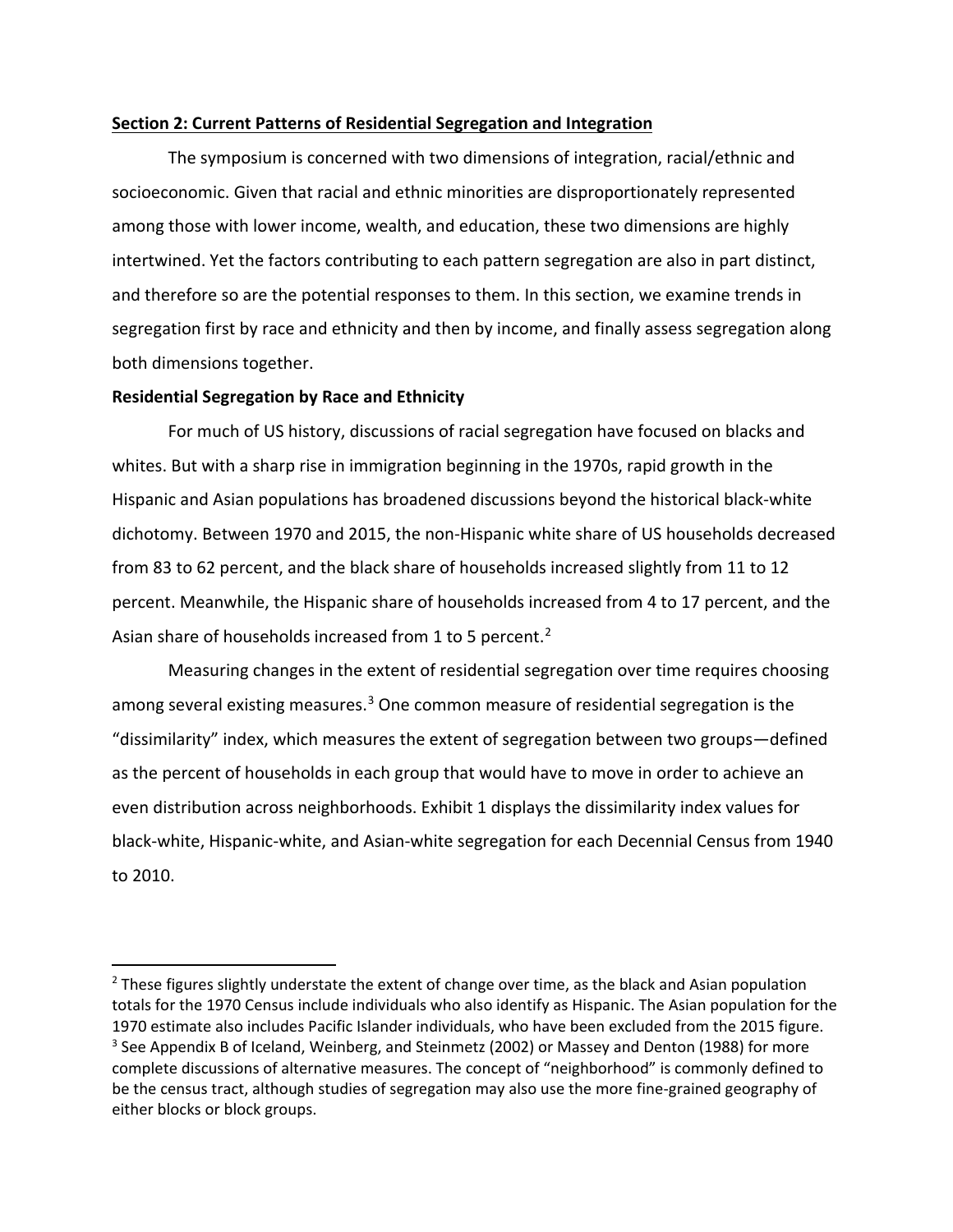Tracking the dissimilarity index over time suggests that the residential segregation of black households has declined from Civil-Rights-era highs, but remains considerable. Glaeser and Vigdor calculate the dissimilarity index for black versus non-black segregation for every Decennial Census of the twentieth century, showing that residential segregation of black households increased steadily during the first half of the century, peaking in 1970.<sup>[4](#page-5-0)</sup> In the years since, the residential segregation of black households has declined slowly and consistently, but remained in 2010 at levels above those observed at the start of the twentieth century. The trendlines in Exhibit 1 also indicate that black-white segregation remains well above the levels of observed Hispanic-white and Asian-white segregation. In 2010, the value of the dissimilarity index implies that 59 percent of black households or of white households would have to move to achieve an even distribution of the two groups across neighborhoods, compared to 49 percent for Hispanic-white segregation and 41 percent for Asian-white segregation. [5](#page-5-1)

The trendlines in Exhibit 1 for Hispanic-white and Asian-white segregation do not show declines in recent decades. Instead, these measures suggest that Hispanic-white and Asianwhite segregation remained relatively constant between 1980 and 2010, even as the population of these groups increased. For both groups, the lack of change in the dissimilarity index belies two offsetting trends: increasing segregation of Hispanic and Asian households in metro areas with large populations, and population flows of Hispanic and Asian households to less segregated areas of the United States.<sup>[6](#page-5-2)</sup>

<span id="page-5-0"></span><sup>&</sup>lt;sup>4</sup> Glaeser and Vigdor (2012).

<span id="page-5-1"></span><sup>&</sup>lt;sup>5</sup> Logan and Stults (2011).

<span id="page-5-2"></span> $6$  Logan and Stults (2011); De la Roca, Ellen, and O'Regan (2014).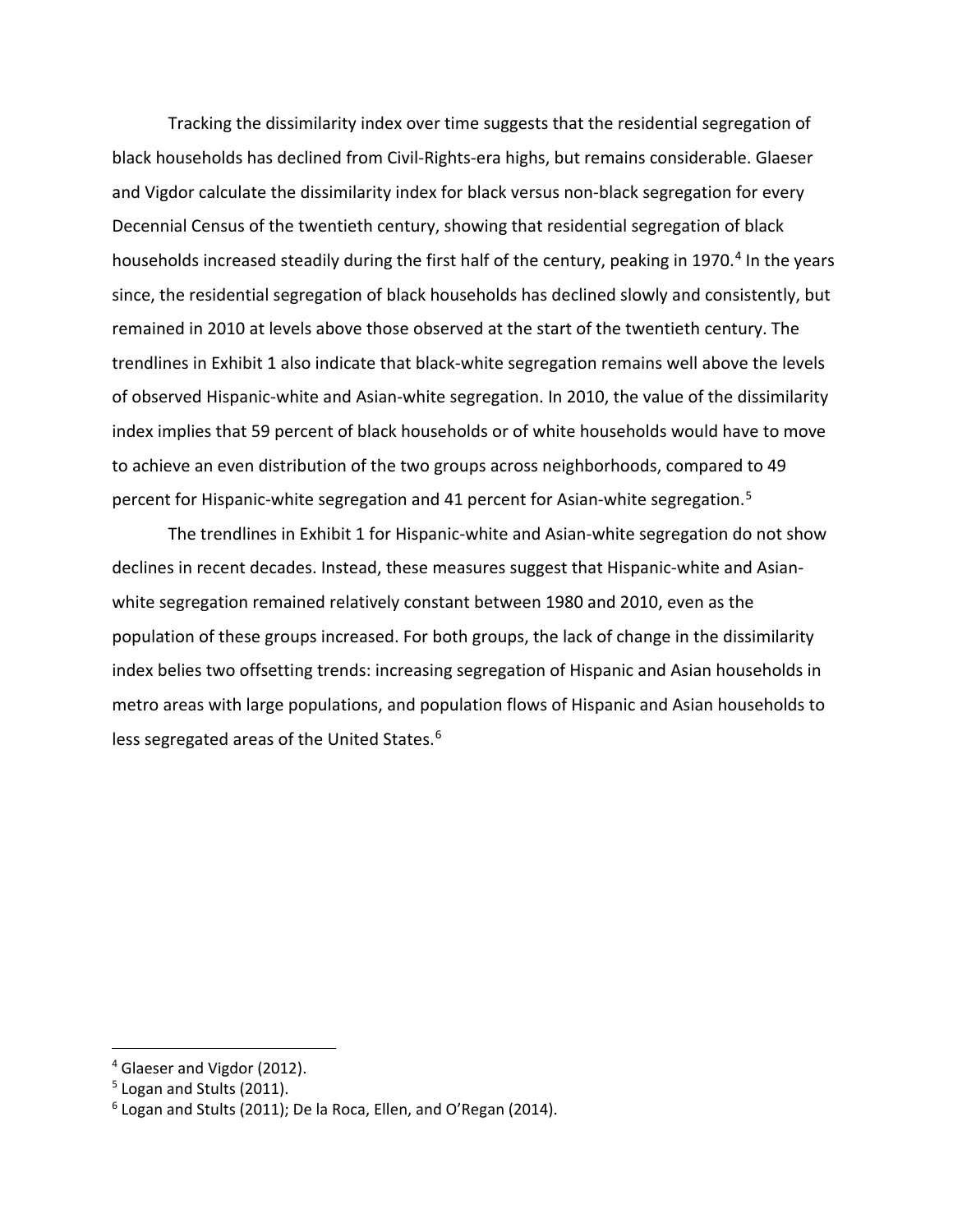**Exhibit 1: Changes in Residential Segregation by Race/Ethnicity, 1940-2010 (Dissimilarity Index)**



Note: The national average values of the dissimilarity index are the weighted average of all metropolitan areas with weights defined to reflect the number of minority group members in the metro. Source: Logan and Stults (2011).

Exhibit 2 presents an alternative measure of residential segregation that describes the average neighborhood composition of individuals of each race and ethnicity using the most recent Census data available, the 2011-2015 American Community Survey (ACS) 5-year estimates. This measure, frequently called the "exposure" index, provides insight into the extent to which individuals of each race and ethnicity live in neighborhoods where individuals of different races and ethnicities account for a large or small share of neighborhood residents. This measure is also referred to as the "isolation" index when describing the share of neighborhood residents of the same racial or ethnic group.

The results offer a snapshot of current differences in the neighborhoods occupied by white and minority households. The average white individual currently lives in a neighborhood that is 76 percent white, 10 percent Hispanic, 7 percent black, 4 percent Asian, and 3 percent multiracial or some other race or ethnicity. By contrast, the average black individual lives in a neighborhood that is 44 percent black, 35 percent white, 14 percent Hispanic, 4 percent Asian, and 3 percent multiracial/other. Similarly, the average Hispanic individual lives in a neighborhood that is 45 percent Hispanic, 36 percent white, 10 percent black, 6 percent Asian,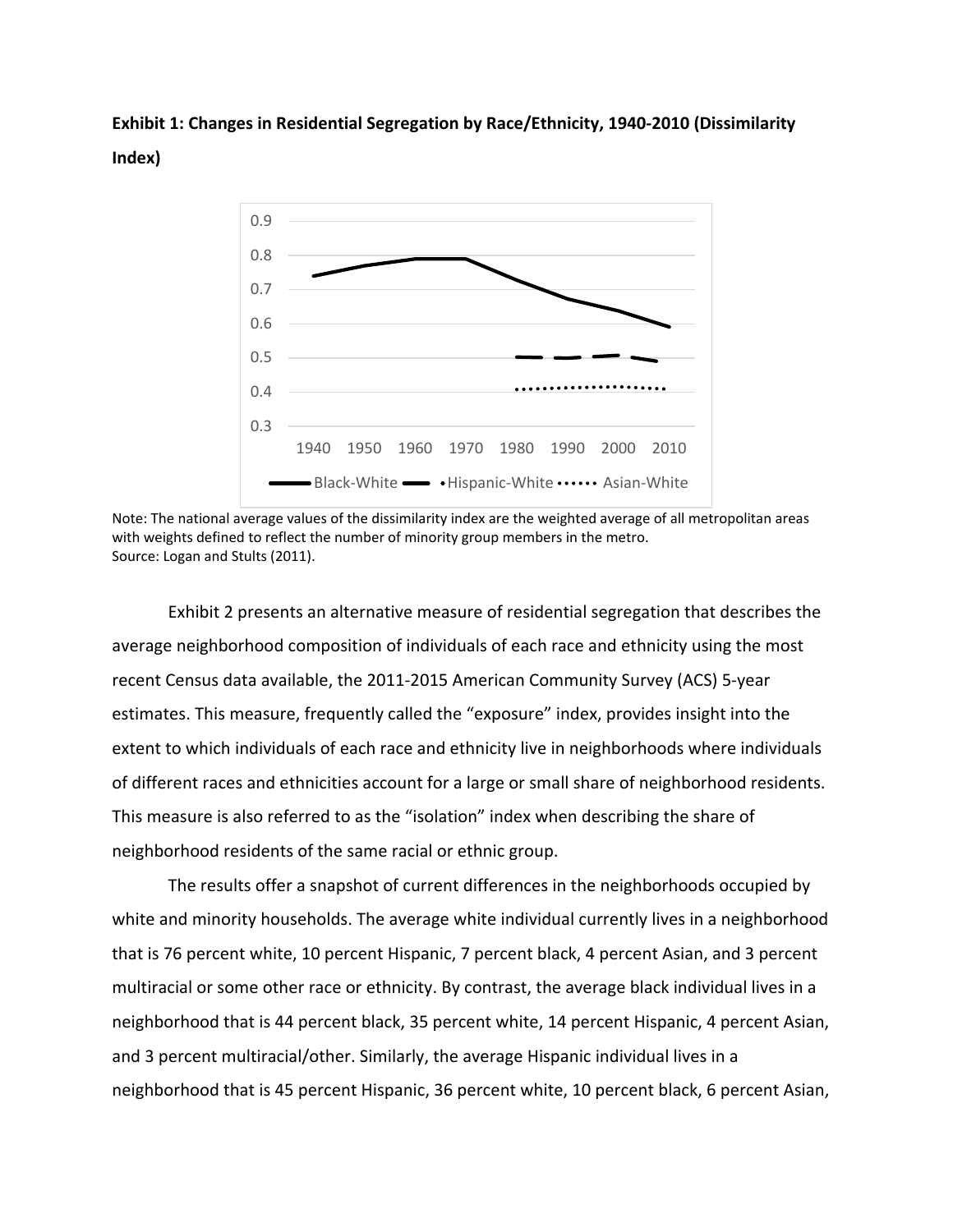and 3 percent multiracial/other. Only Asian and multiracial/other individuals have average neighborhood compositions where individuals of the same race/ethnicity are not a plurality. For each of these two groups, whites account for the largest share of neighborhood residents.

These patterns vary systematically across cities of different sizes, with whites accounting for larger population shares in smaller metros and non-metropolitan areas. For example, in the 10 largest metropolitan areas, the average black individual lives in a neighborhood that is 49 percent black and 23 percent white, compared to 40 percent black and 52 percent white in non-metropolitan areas. Similarly, the average Hispanic individual in the 10 largest cities lives in a neighborhood that is 51 percent Hispanic and 27 percent white, compared to 28 percent Hispanic and 61 percent white in non-metropolitan areas. Appendix Table 1 provides the full set of exposure indices for each group, which show that patterns of residential segregation by race/ethnicity are evident in all areas but that the extent of segregation is most severe in large cities.

Nonetheless, the extent of residential segregation by race and ethnicity also varies substantially between large metropolitan areas, with higher levels of black-white segregation in older Northeastern cities and lower levels in Western cities that have experienced recent growth. For example, among the 50 largest metropolitan areas in the United States, the Detroit, Milwaukee, and Chicago metropolitan areas rank among the top five metros with the highest levels of black-white segregation according to both the dissimilarity index and the isolation index. In contrast, Las Vegas, Riverside, and Phoenix rank among the five metros with the lowest levels of black-white segregation with respect to each index. This pattern is also apparent for Hispanic-white and Asian-white segregation measures, although the patterns of segregation among Hispanics and Asians are also greater in metros with larger populations of each group.<sup>[7](#page-7-0)</sup>

<span id="page-7-0"></span> $<sup>7</sup>$  Logan and Stults (2011).</sup>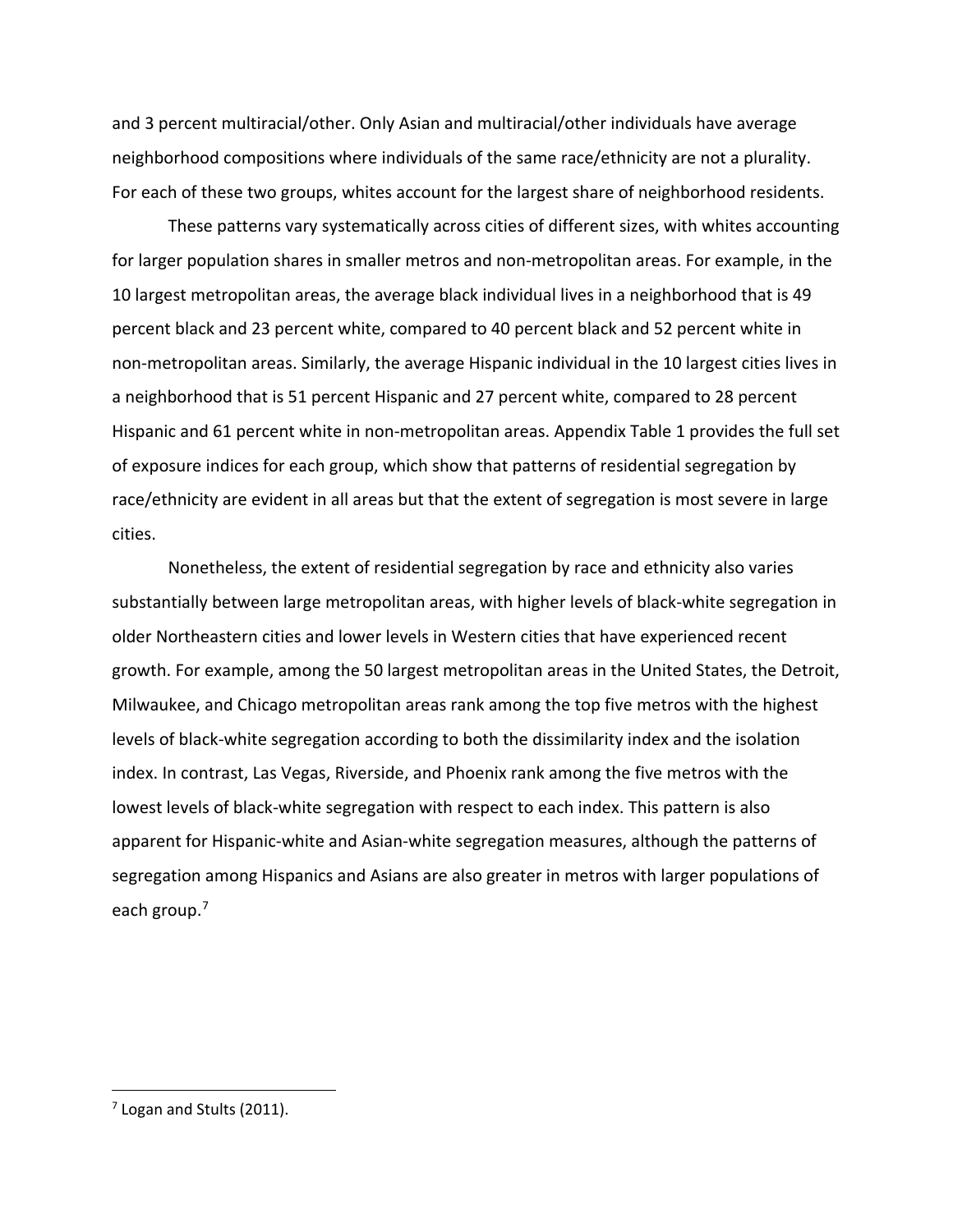

**Exhibit 2: Average Neighborhood Composition by Race and Ethnicity across All US Census** 

**Tracts**

Notes: Neighborhoods are defined as census tracts. Metropolitan areas are defined by CBSA boundaries. White, black, Asian, and other/multiracial individuals are non-Hispanic. Source: JCHS tabulations of American Community Survey 5-year estimates 2011-2015.

# **Residential Integration by Race and Ethnicity**

While the presence of racially *integrated* neighborhoods is related to the trends in residential segregation described in the previous section, it is a distinct phenomenon that merits separate attention. In particular, the trends in residential segregation and desegregation reflect residential outcomes in communities throughout the United States regardless of their overall level of diversity. To supplement these measures, a growing literature describes the incidence and characteristics of neighborhoods with substantial levels of racial and ethnic integration. While such neighborhoods remain a minority of all US neighborhoods, their presence, stability, location, and racial composition are each relevant to understanding the prospects for future declines in the extent of residential segregation.

Ellen, Horn, and O'Regan provide the most recent analysis of trends in integration at the national level, describing trends from 1990 to 2010 for four types of integrated neighborhoods—white-black, white-Hispanic, white-Asian/other, and white-mixed minority which they define as census tracts in which at least 20 percent of neighborhood residents are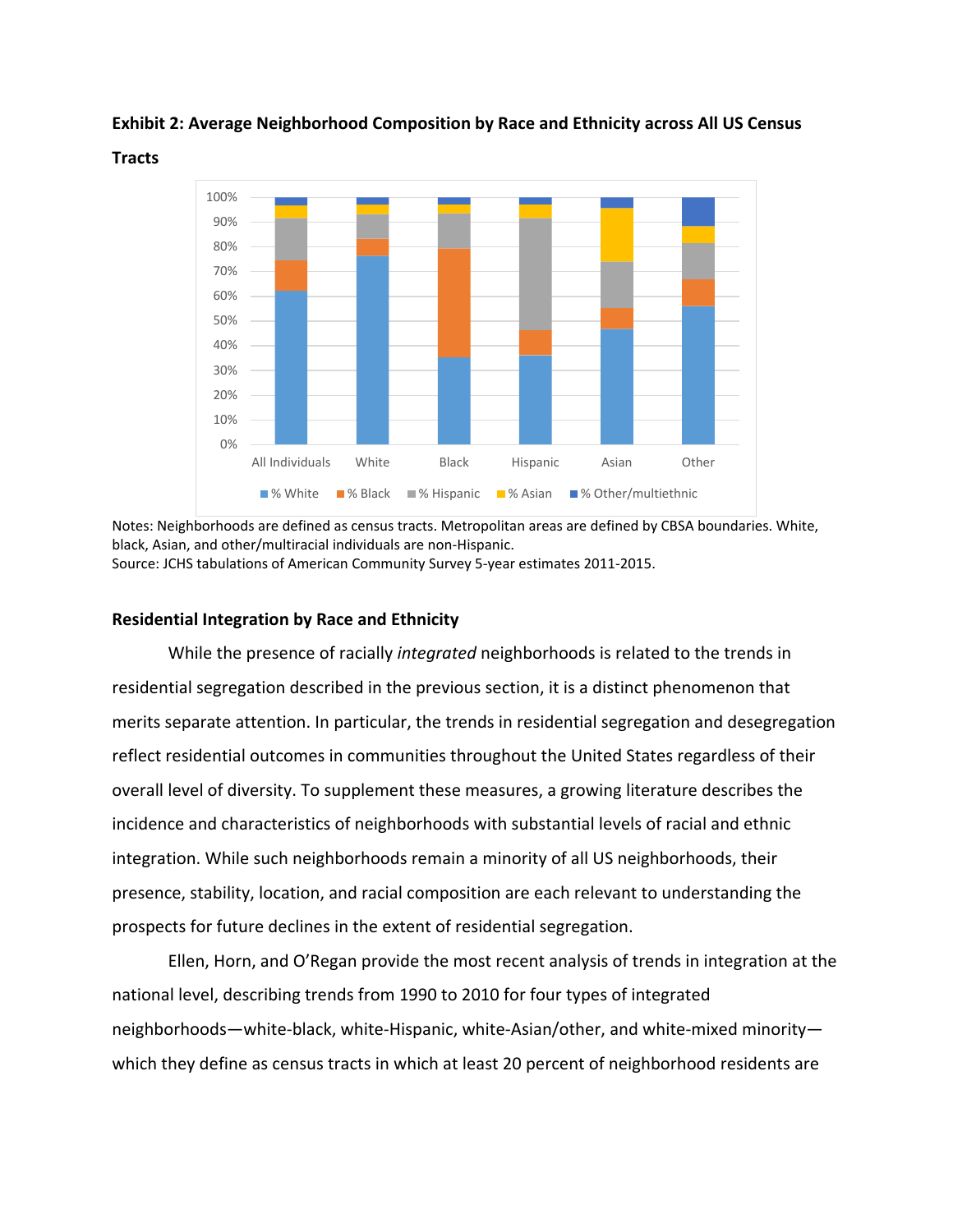white and at least 20 percent are in the identified minority group.<sup>[8](#page-9-0)</sup> Conversely, racially segregated neighborhoods by this definition are those where no group other than the dominant one accounts for more than 20 percent of the population. The results show substantial and consistent growth in the presence of integrated neighborhoods from 20 percent of all metropolitan census tracts in 1990 to 30 percent in 2010. White-Hispanic neighborhoods account for nearly half of the overall increase in the presence of integrated neighborhoods, with each of the other types of integrated neighborhoods also showing growth from 1990 to 2010.

A small portion of this growth is consistent with patterns of gentrification. Specifically, 5.5 percent of nonintegrated black-majority neighborhoods in 2000 became integrated neighborhoods by 2010, and these transitions were associated with central city location, lower homeownership rates, fewer families with children, and increases in median income and the share of residents with college degrees. However, the vast majority (93 percent) of neighborhoods that transitioned from nonintegrated to integrated between 2000 and 2010 were initially predominantly white neighborhoods, and these neighborhoods do not show similar signs of gentrification. Equally important, the likelihood of integrated neighborhoods remaining integrated 10 years later increased from the 1990s to the 2000s, offering some hope that these neighborhoods will become stably integrated and are not simply transitory phases between nonintegrated categories.<sup>[9](#page-9-1)</sup>

The primary caveat to these findings is that no consensus definition exists regarding what constitutes an integrated neighborhood. Ellen, Horn, and O'Regan acknowledge that their choice of 20 percent as the cutoff is somewhat arbitrary, noting that their key findings are robust to alternative thresholds and definitions. Alternatively, Lee, Iceland, and Farrell advocate using a measure in which a neighborhood is considered integrated only if no group accounts for 50 percent or more of the neighborhood population (i.e., no group is a majority in the neighborhood)—but also conclude that racial/ethnic integration has increased consistently in

<span id="page-9-0"></span><sup>8</sup> Ellen, Horn, and O'Regan (2012). Tracts are defined to be white-mixed minority if at least 20 percent of neighborhood residents are white and the minority shares for at least two of the other groups exceed 20 percent.

<span id="page-9-1"></span> $9$  Ellen, Horn, and O'Regan (2012).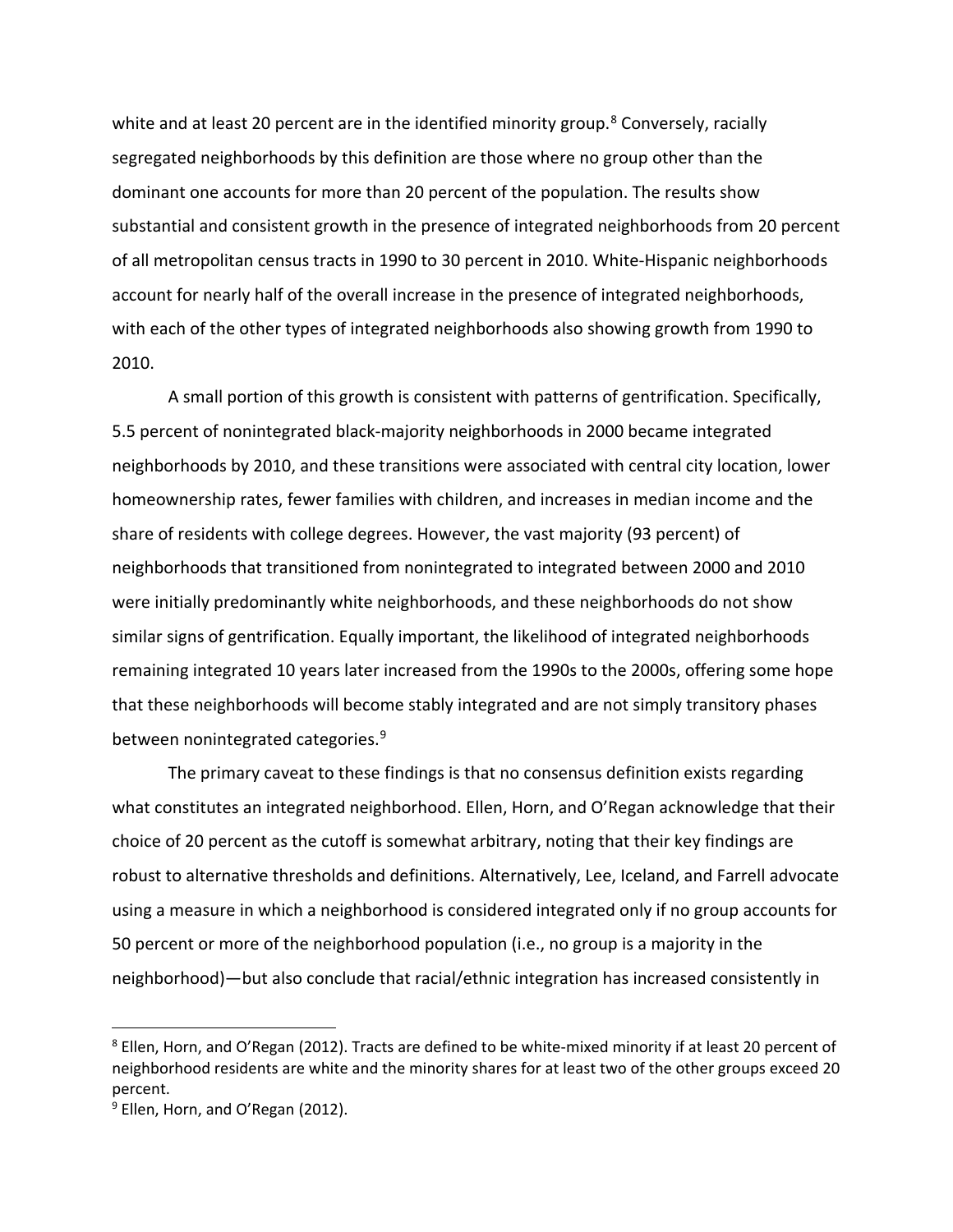recent decades using this measure.<sup>[10](#page-10-0)</sup> Other studies vary widely in the group shares by which they define integration, the size of defined neighborhoods, and the extent to which they rely solely on neighborhood composition or also incorporate measures of social interaction.<sup>[11](#page-10-1)</sup>

Studies raise questions about whether the benefits of integration are realized if different blocks within the tract remain segregated or if little social interaction occurs across residents of difference races/ethnicities. For example, in case studies of the South End in Boston and Shaw/U Street in Washington, DC, Tach and Hyra find limited social interaction between residents of mixed-income, mixed-race neighborhoods.<sup>[12](#page-10-2)</sup> Hyra argues that such limited interaction between races limits the potential to realize the benefits that might flow from integration and equal access to neighborhood amenities.<sup>[13](#page-10-3)</sup> Yet, some benefits of integration, such as access to schools, police protection, or environmental assets, are likely to occur at the neighborhood level or higher.<sup>[14](#page-10-4)</sup> While neighborhood integration has received increased attention from researchers in recent years, more research is necessary to shed light on these questions and to evaluate alternative methods for measuring changes in the extent of integration over time.

#### **Residential Segregation by Income**

Current patterns of residential segregation by income are relevant to discussions of neighborhood inclusion both because of the growing segregation of low- and high-income households and because of the correlation between race, ethnicity, and income in the United States. According to JCHS analysis of the 2015 ACS 1-year estimates, the median household income among non-Hispanic white households is \$61,000, compared to \$36,000 among black households and \$44,800 among Hispanic households. The upshot of these differences is that changes in income segregation are likely to translate into changes in the observed patterns of residential segregation and integration described in the previous sections. At the same time, the growing residential segregation of low- and high-income households creates obstacles to

<span id="page-10-0"></span><sup>&</sup>lt;sup>10</sup> Lee, Iceland, and Farrell (2014).

<span id="page-10-1"></span> $11$  Sin and Krysan (2015); Ellen (2000).

<span id="page-10-2"></span><sup>12</sup> Tach (2009); Hyra (2017).

<span id="page-10-3"></span> $13$  Hyra (2015).

<span id="page-10-4"></span><sup>&</sup>lt;sup>14</sup> Tach, Pendall, and Derian (2014).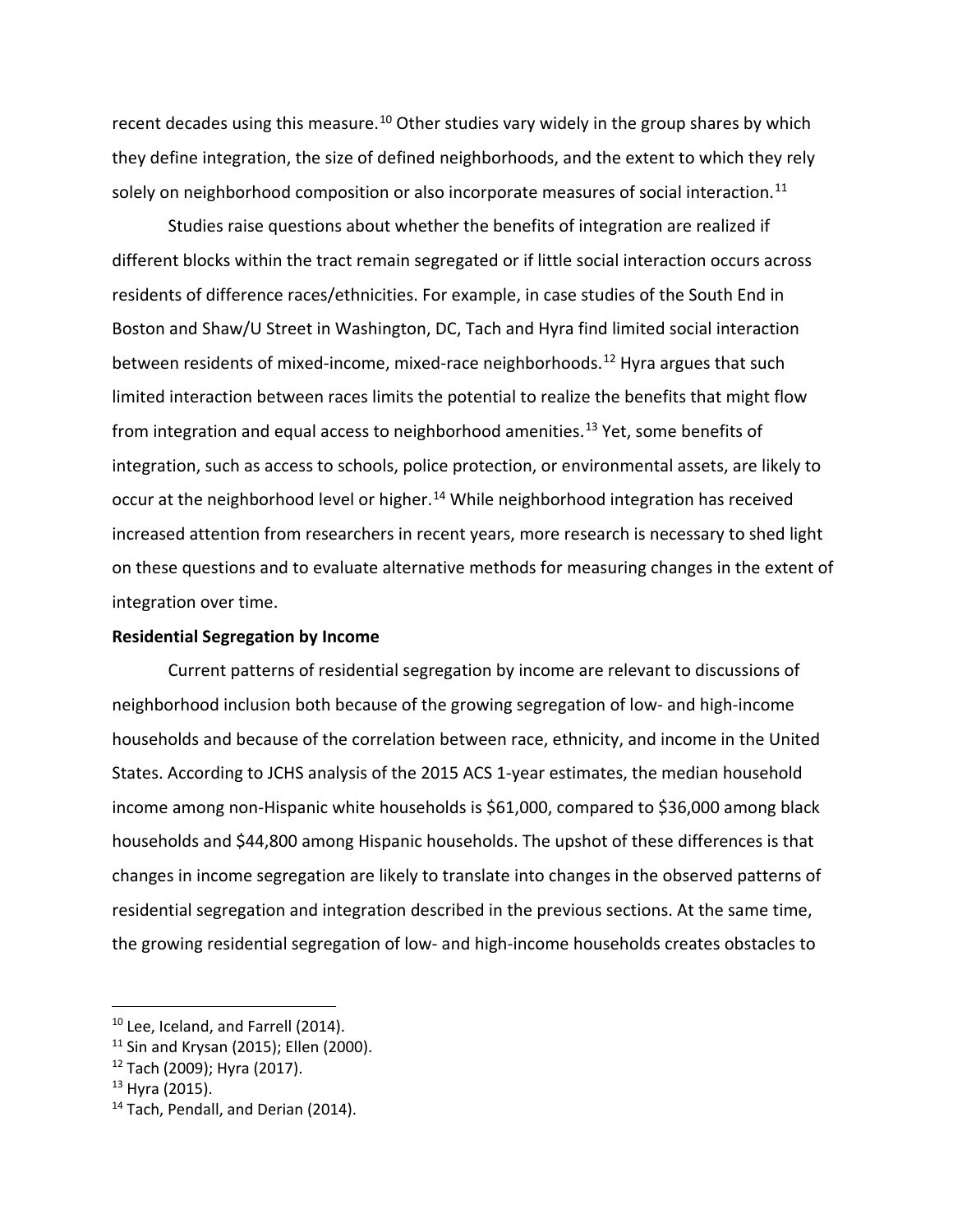the economic inclusion of low-income households and contributes to pockets of concentrated disadvantage.

Residential segregation by income has grown in recent decades at all levels of the income distribution.[15](#page-11-0) When measured among families in metropolitan areas with population of at least 500,000 people, income segregation shows substantial increases from 1970 to 2009. [16](#page-11-1) Exhibit 3 displays the trends in income segregation during this period, showing increases at the 10th, 50th, and 90th percentiles of the income distribution—with the fastest increases occurring during the 1980s and the 2000s. The 10th percentile index measures the extent to which families with incomes at or below the 10th percentile of the income distribution live in different neighborhoods than families in the remainder of the income distribution. This measure captures the *segregation of poverty*, showing that income segregation is more severe among families with very low incomes than among the overall population.

The 90th percentile measure reflects the *segregation of affluence*, and shows that the most extreme levels of residential segregation by income exist among families in the highest income decile. The segregation of affluence has been referred to as "opportunity hoarding" because these most affluent neighborhoods provide residents with access to higher-quality public services, environmental quality, and access to man-made and natural amenities, leaving fewer, worse-quality resources for all other communities. The growing residential segregation of affluent households over time primarily reflects the increasing concentration of high-income households in specific cities and in wealthy enclaves within these cities. In contrast, the increases in income segregation among both low- and middle-income households have occurred at a smaller geographic scale, with households sorting across neighborhoods and municipalities within rather than across metropolitan areas.<sup>[17](#page-11-2)</sup>

Rising income inequality is a primary contributor to the growth in income segregation.<sup>[18](#page-11-3)</sup> Reardon and Bischoff estimate that increases in income inequality explain between 40 and 80

<span id="page-11-0"></span><sup>&</sup>lt;sup>15</sup> Reardon, Fox, and Townsend (2015).

<span id="page-11-1"></span><sup>&</sup>lt;sup>16</sup> Bischoff and Reardon (2014).

<span id="page-11-2"></span><sup>&</sup>lt;sup>17</sup> Reardon and Bischoff (2011b); Fischer et al. (2004).

<span id="page-11-3"></span> $18$  Watson (2009).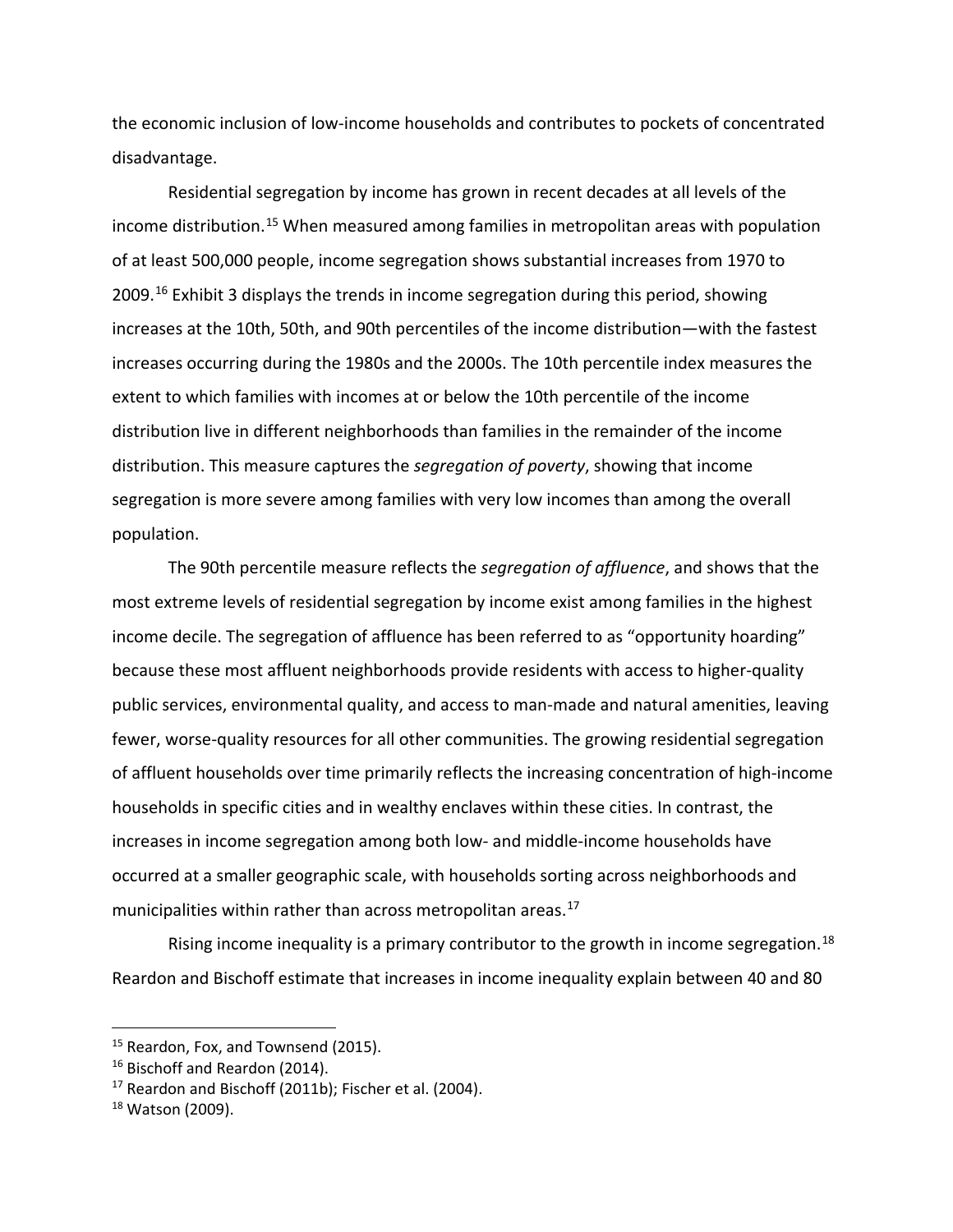percent of the rise in income segregation between [19](#page-12-0)70 and 2000.<sup>19</sup> However, while income inequality best explains the rise in income segregation among high-income households, increasing inequality is less able to explain changes in income segregation at lower income levels.[20](#page-12-1) Instead, the remaining changes likely reflect a multitude of other factors such as the deindustrialization of American cities and changing patterns of racial/ethnic segregation.<sup>[21](#page-12-2)</sup>





Note: Values reflect the rank-order information theory index for families in metropolitan areas with populations of at least 500,000 people.<sup>[22](#page-12-3)</sup>

Source: Bischoff and Reardon (2014).

Exhibit 4 describes the current levels of segregation by income, presenting exposure index values using the 2011-2015 ACS 5-year estimates. While these figures suggest that income segregation may not be as stark as segregation by race/ethnicity, they nonetheless reveal considerable segregation between low- and high-income households. The average household with income below \$20,000 lives in a neighborhood where 25 percent of

<span id="page-12-0"></span><sup>&</sup>lt;sup>19</sup> Reardon and Bischoff (2011b).

<span id="page-12-1"></span> $20$  This pattern is mirrored in findings about the effects of land use controls, which are associated with higher levels of residential segregation among high-income households but not to segregation of the poor. See Lens and Monkkonen (2016).

<span id="page-12-2"></span><sup>&</sup>lt;sup>21</sup> Bischoff and Reardon (2014).

<span id="page-12-3"></span> $22$  See Reardon (2011) for a more detailed discussion of the rank-order information theory index and alternative measures of income segregation.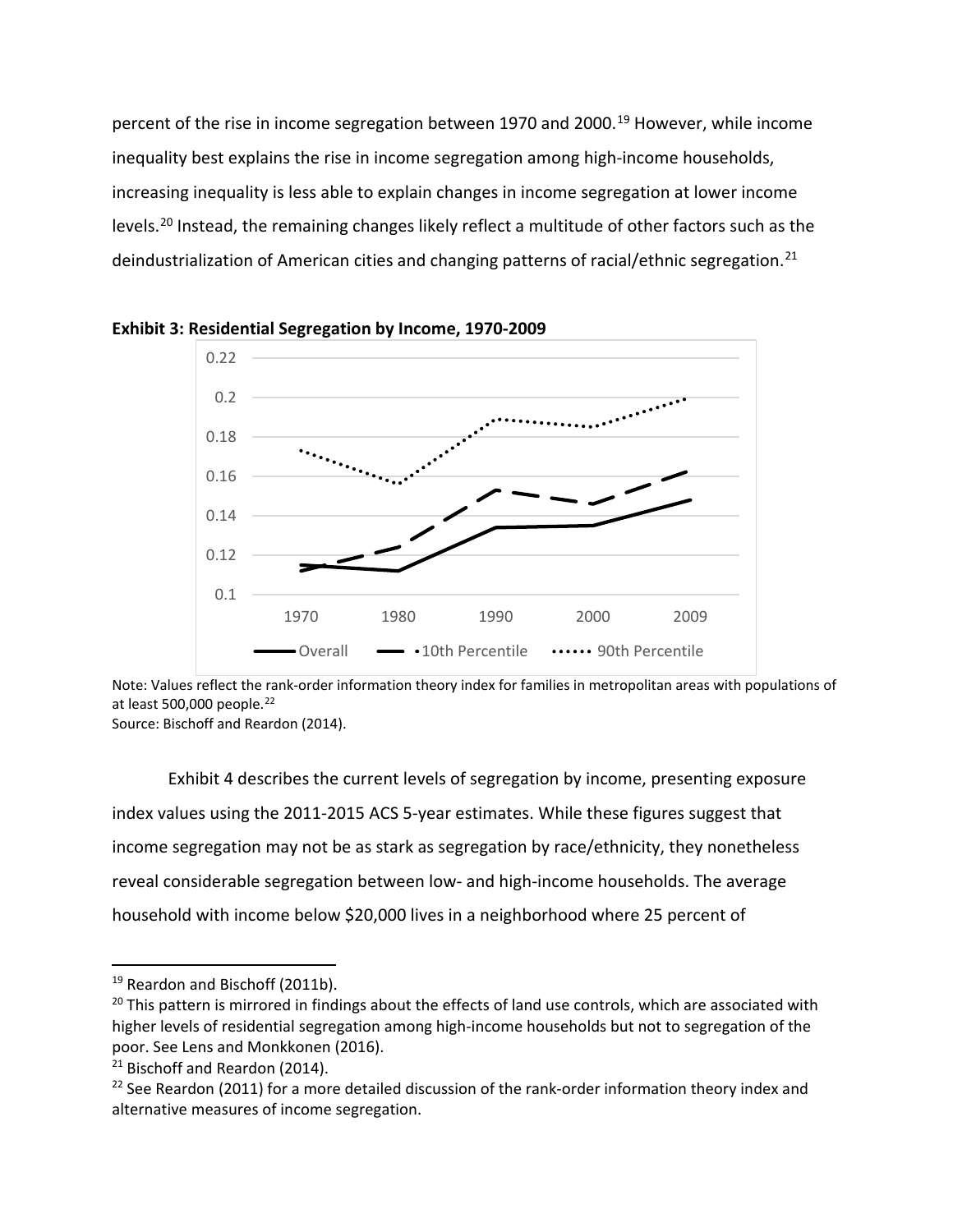neighborhood households have income below \$20,000, 32 percent have household income between \$20,000 and \$50,000, and only 16 percent have household income above \$100,000. By contrast, the average household with income above \$150,000 lives in a neighborhood where 11 percent of neighborhood households have incomes below \$20,000, 21 percent have incomes between \$20,000 and \$50,000, and more than 40 percent have incomes above \$100,000.

These national figures again mask systematic variation across metropolitan areas. Appendix Table 2 replicates the information in Exhibit 4 for metropolitan areas of different sizes, showing that the extent of income segregation increases consistently with the size of the metropolitan area. For example, in non-metropolitan areas, the average neighborhood compositions of households with incomes below \$20,000 and above \$150,000 differ by less than 6 percentage points for each of the categories shown in Exhibit 4. By contrast, in the 10 largest metropolitan areas, the average household with income below \$20,000 lives in a neighborhood in which only 21 percent of residents have household incomes above \$100,000 and 53 percent have household income below \$50,000. Meanwhile, the typical household in these metros with income above \$150,000 lives in a neighborhood in which 47 percent of households have incomes above \$100,000 and only 27 percent of households have incomes below \$50,000. These results reflect both the clustering of high-income households in large metropolitan areas and increased residential segregation of households by income within these areas.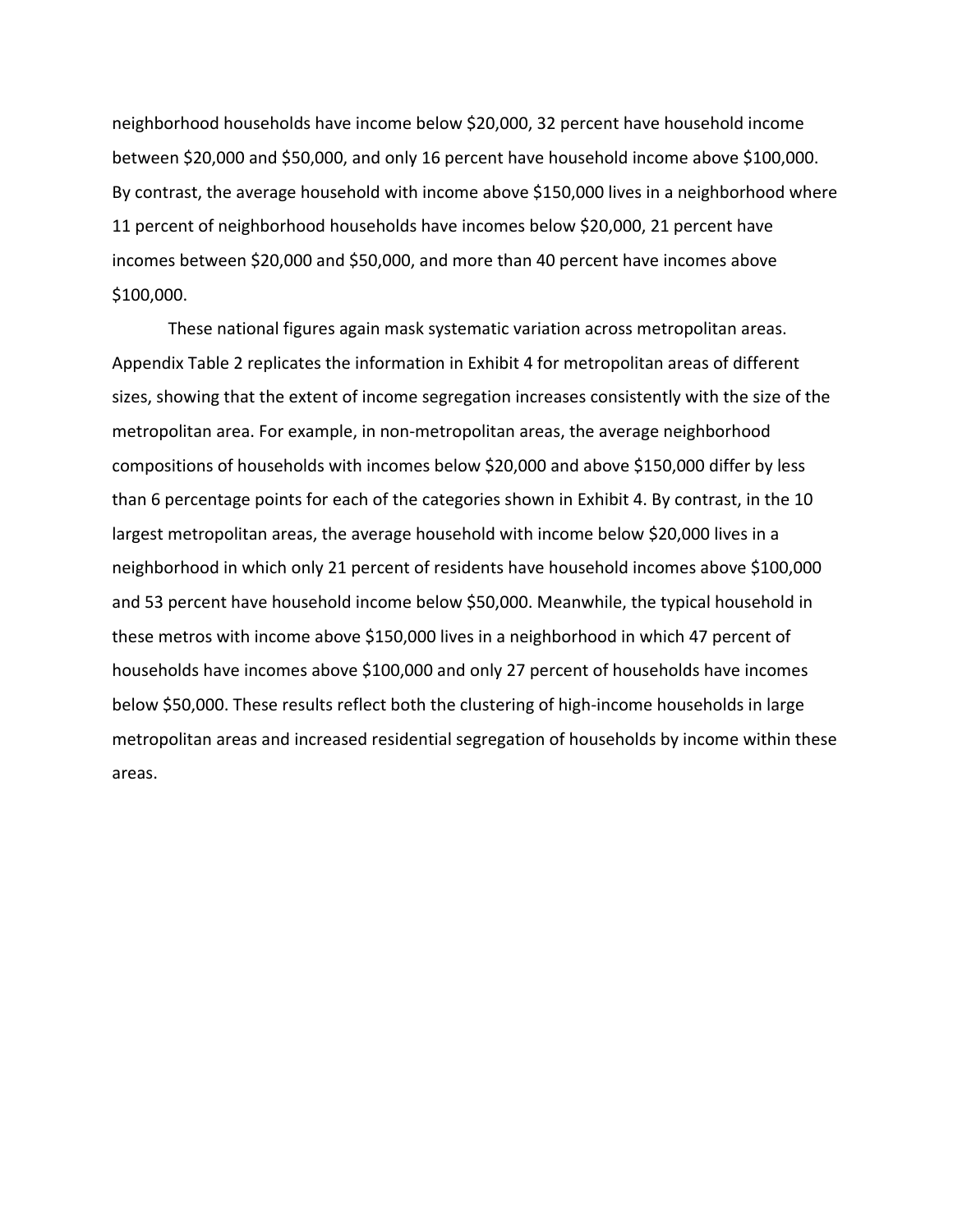

**Exhibit 4: Average Neighborhood Composition by Income across All U.S. Census Tracts**

Notes: Neighborhoods are defined as census tracts. Source: JCHS tabulations of American Community Survey 5-year estimates 2011-2015.

# **Residential Segregation by Income and Race/Ethnicity**

In considering the interaction between segregation by income and by race/ethnicity, there are two questions of interest: whether there are differences in the extent of income segregation by race/ethnicity, and the extent to which differences in income levels by race/ethnicity contribute to segregation by race/ethnicity.

On the first question, Bischoff and Reardon describe changes in the extent of income segregation among racial and ethnic groups, showing considerable change over time.<sup>[23](#page-14-0)</sup> In particular, income segregation among black families was lower than that among white families in 1970 but grew quickly in subsequent years. By 2009, income segregation among black families exceeded income segregation among white families by 65 percent.<sup>[24](#page-14-1)</sup> While the initial growth in income segregation among black families likely reflects the movement of middle- and high-income black families into white suburbs and wealthy black enclaves in response to reduced housing discrimination, the drivers of continued growth in the 2000s are less clear.

<span id="page-14-0"></span> $\overline{a}$ <sup>23</sup> Bischoff and Reardon (2014).

<span id="page-14-1"></span><sup>&</sup>lt;sup>24</sup> This statistic is based on the rank-order index (H) using the 1970-2000 Decennial Censuses and the 2005-2009 American Community Survey for metropolitan areas with at least 500,000 residents. See Bischoff and Reardon (2014).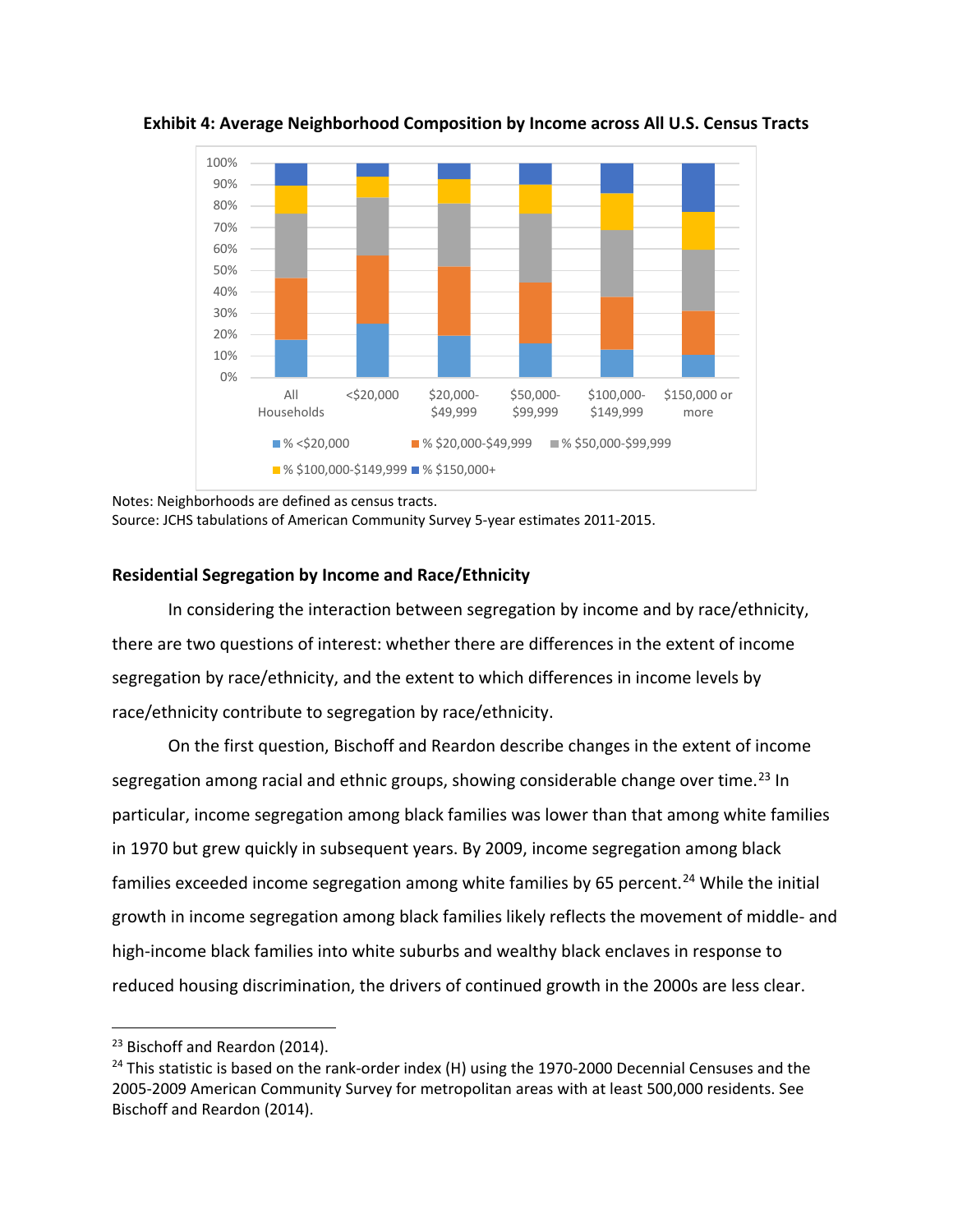Less evidence exists regarding the long-term trends among Hispanic and Asian families; however, in recent decades Hispanic families show a similar trend to that of black families, with Hispanics exhibiting both higher levels of income segregation and faster increases in the 2000s than whites. [25](#page-15-0)

Other studies examine the extent to which differences in income by race/ethnicity explain observed patterns of residential segregation by race/ethnicity. Such studies consistently find that controlling for household income is not sufficient to explain observed patterns of racial/ethnic segregation.<sup>[26](#page-15-1)</sup> Moreover, black and Hispanic households are more likely than white households with similar incomes to live in neighborhoods with lower median incomes and higher poverty rates. For example, Logan and Stults show that even affluent black and Hispanic households—defined as having income greater than \$75,000 per year—live in neighborhoods with lower incomes, on average, than equally affluent white households.<sup>[27](#page-15-2)</sup> While a portion of these differences is likely to reflect racial/ethnic differences in wealth and other socioeconomic characteristics, they also reflect the patterns of racial/ethnic segregation in US communities. [28](#page-15-3)

Taken together, these patterns highlight the complex interrelationships between patterns of residential segregation by race/ethnicity and income. An initial upshot is that clarity in distinguishing between income and race/ethnicity is necessary in considering residential segregation patterns and potential response options. At the same time, such discussions must also recognize the close relationship between income and race/ethnicity in interpreting changes in residential segregation patterns and anticipating the consequences of any action.

## **Neighborhoods with Concentrated Poverty**

While income segregation is highest among high-income households, the concentration of poverty has particular importance for policy and efforts to foster greater economic and racial/ethnic inclusion. In particular, one of the rationales for studying broader patterns of

<span id="page-15-0"></span> $25$  Reardon and Bischoff (2011a); Bischoff and Reardon (2014).

<span id="page-15-1"></span> $26$  Jargowsky (2014); Sharkey and Faber (2014); Logan and Stults (2011); Bayer, McMillan, and Rueben (2004).

<span id="page-15-2"></span><sup>&</sup>lt;sup>27</sup> Logan and Stults (2011).

<span id="page-15-3"></span><sup>&</sup>lt;sup>28</sup> Reardon, Fox, and Townsend (2015).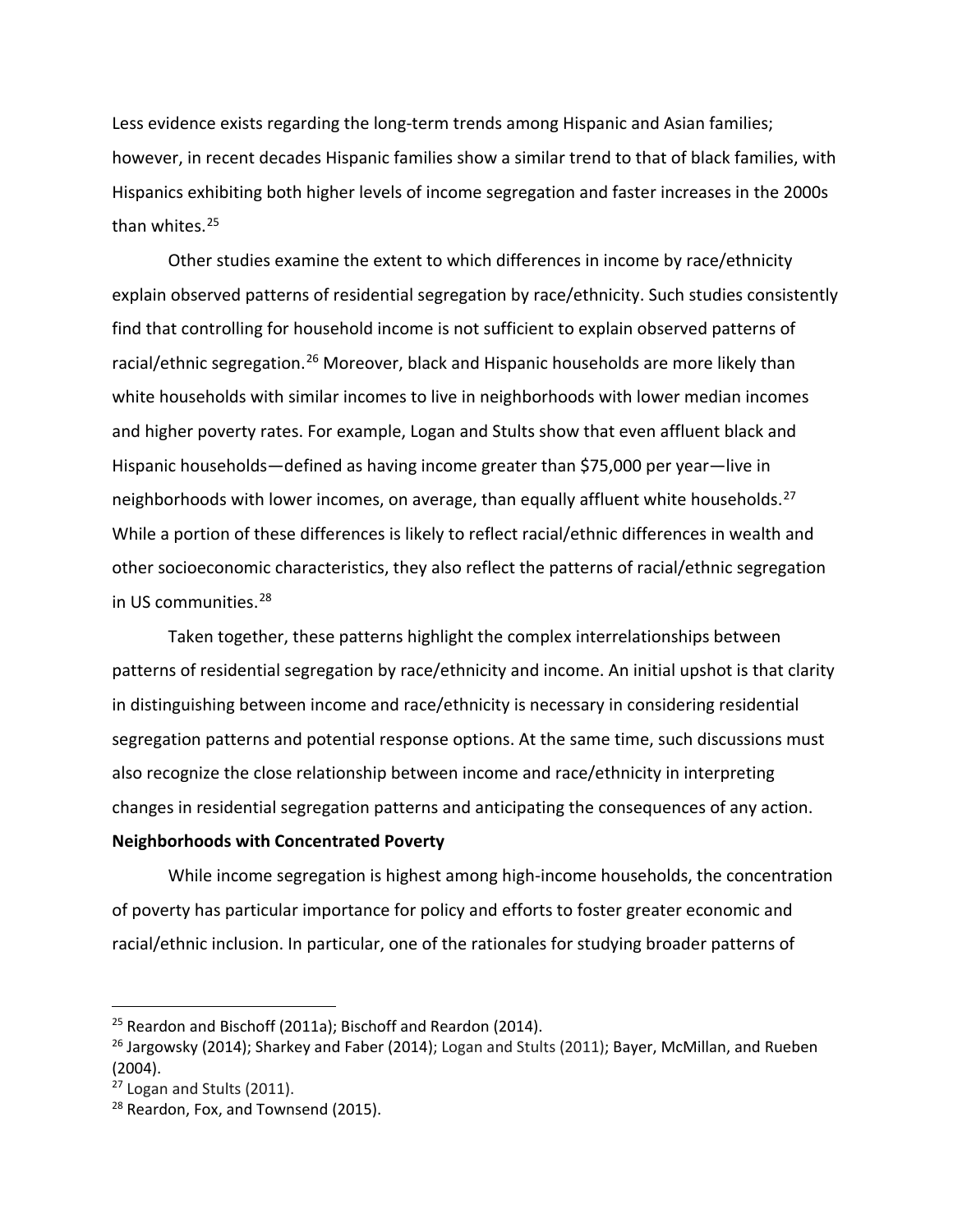segregation by income and race/ethnicity is that increases in residential segregation among more advantaged households may limit the resources and opportunities available in less advantaged areas. [29](#page-16-0)

The prevalence of neighborhoods with concentrated poverty has increased substantially since 2000.<sup>[30](#page-16-1)</sup> Between 2000 and the 2009-2013 ACS 5-year estimates, the number of census tracts with concentrated poverty—defined as a poverty rate above 40 percent—increased from 2,510 to 4,412, an increase of 76 percent. This increase more than offset the reduction in concentrated poverty observed between 1990 and 2000, a decade of broadly-shared income growth. [31](#page-16-2)

Minorities are disproportionately represented within neighborhoods with concentrated poverty. Across all concentrated poverty tracts in the United States, 36 percent of residents are black, 31 percent are Hispanic, 25 percent are white, and 7 percent are Asian, multiracial, or some other race or ethnicity. These outcomes reflect the overlap between concentrated poverty and the patterns of residential segregation by race/ethnicity. According to the 2009- 2013 ACS, 7.5 percent of poor whites lived in neighborhoods with concentrated poverty, compared to 25.2 percent of poor blacks and 17.4 percent of poor Hispanics.<sup>[32](#page-16-3)</sup>

The post-2000 growth in neighborhoods with concentrated poverty includes several trends that run counter to these historical patterns. First, while the majority of neighborhoods with concentrated poverty are located in large metropolitan areas, small and mid-sized metros show the fastest rates of recent growth, particularly in the Midwest.<sup>[33](#page-16-4)</sup> Since 2000, this growth has increased the share of poor white households that live in concentrated poverty neighborhoods. Additionally, neighborhoods of concentrated poverty in large metropolitan areas have become slightly less clustered, producing a larger number of small pockets of poverty in place of the large clusters of concentrated poverty tracts that existed in 1990. Lastly, while suburbs continue to account for only a small number of neighborhoods with

<span id="page-16-3"></span> $32$  Ibid.

<span id="page-16-0"></span><sup>&</sup>lt;sup>29</sup> Carr and Kutty (2008).

<span id="page-16-1"></span><sup>&</sup>lt;sup>30</sup> Kneebone and Holmes (2016); Jargowsky (2015).

<span id="page-16-2"></span> $31$  Jargowsky (2015).

<span id="page-16-4"></span> $33$  Jargowsky (2013).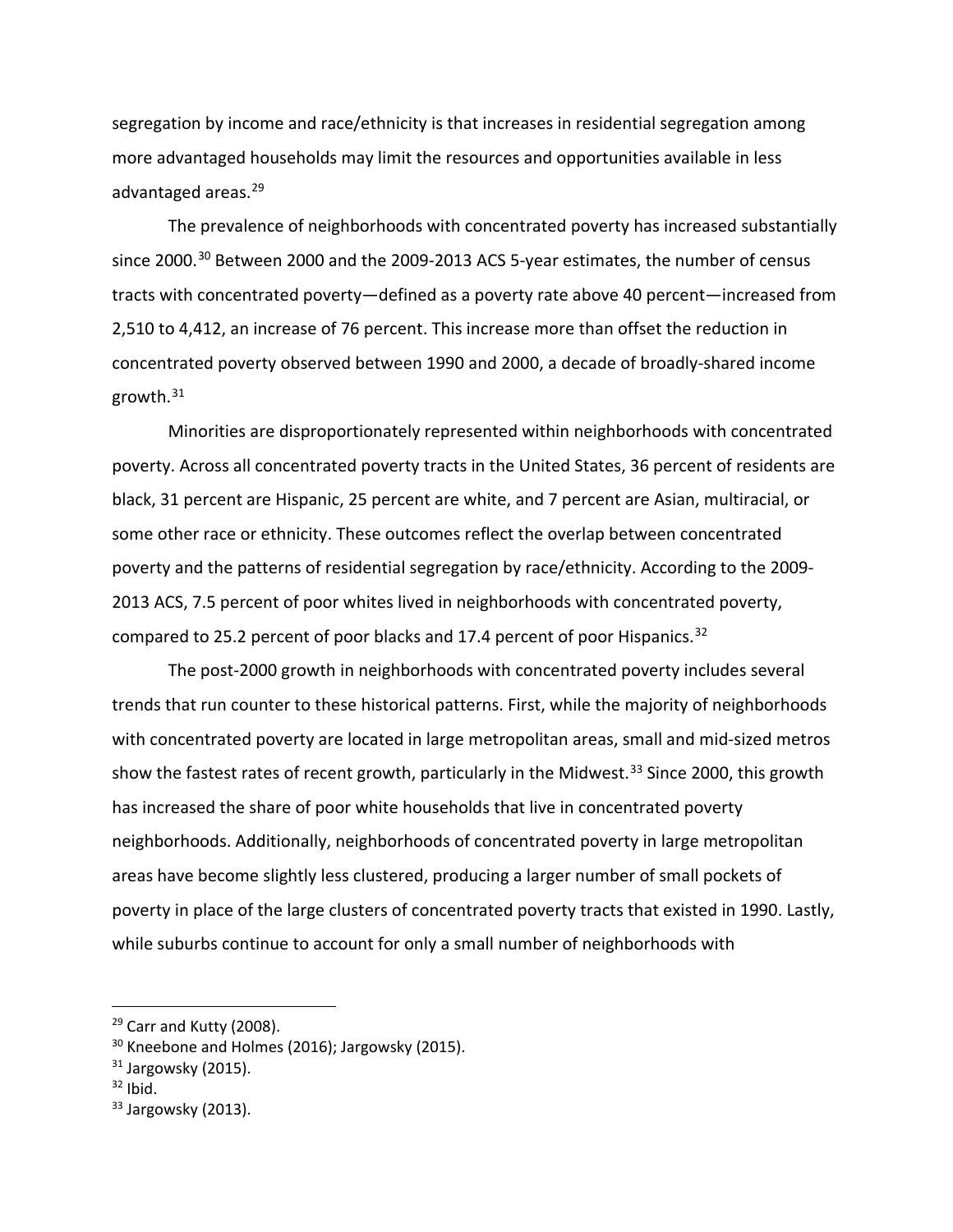concentrated poverty, the suburbanization of poverty has increased the share of poor households living in suburban areas, as well as the number of suburban neighborhoods exceeding 10 percent or 20 percent poverty rates.<sup>[34](#page-17-0)</sup>

Looking forward, it is not yet clear whether the recent increases in the number of tracts with concentrated poverty will persist as the economy recovers from the Great Recession. Trends since the 1990s suggest that the concentration of poverty is quite sensitive to the rise and fall in the distribution of household incomes. Thus, if recent gains in household incomes continue, some improvement may be seen at the neighborhood level. But given the enormous increases in the number of these distressed neighborhoods since 2000, it would take a prolonged period of income growth to register significant recovery. Moreover, recent rises in household income have primarily benefited those at the top of the socioeconomic ladder; unless this trend is mitigated, it is unlikely that further overall income increases will much improve the fortunes of high-poverty communities.

### **Section 3: Contributors to Residential Segregation and Integration**

In order to identify the levers that may be employed to promote greater degrees of integration by race/ethnicity and income, it is important to understand the forces that have produced these patterns. The segregated communities that exist today are the result of numerous factors, including a long history of discriminatory practices and the multitude of influences that have shaped households' choices about where to live in recent decades.<sup>[35](#page-17-1)</sup> As a means of both motivating and framing policy responses, this section reviews the primary factors contributing to segregation today.

# **Historical Government Actions**

 $\overline{a}$ 

First and foremost, many of the cities with the highest levels of racial/ethnic segregation continue to reflect the residential patterns that emerged during the Great Migration of black households from the rural South to Northern cities between 1910 and 1970. During this period, racially discriminatory public policies and the collective actions of whites limited the

<span id="page-17-0"></span><sup>&</sup>lt;sup>34</sup> Kneebone and Holmes (2016); Kneebone and Berube (2014).

<span id="page-17-1"></span><sup>&</sup>lt;sup>35</sup> For a more exhaustive review of the history and causes of residential segregation in the United States, see Massey and Denton (1988).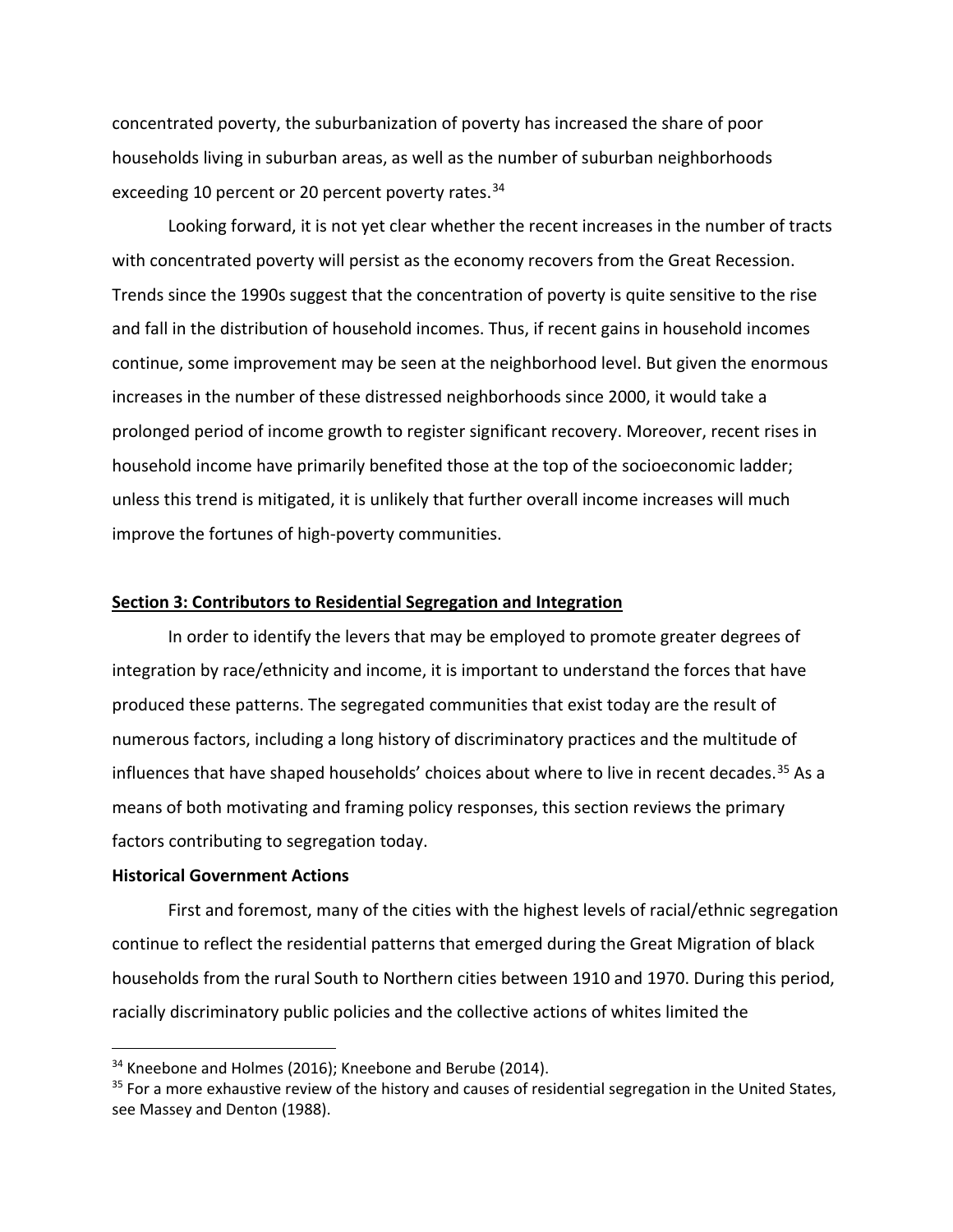neighborhoods available to black households. While many of these policies are no longer in place, current patterns of residential segregation in many cities still follow the historical lines of separation that these policies and practices generated.

The process of redlining is the most notable, although far from the only, government action that contributed to historical patterns of residential segregation. This process was formally initiated by the Homeowners Loan Corporation (HOLC) in the 1930s with the establishment of a neighborhood quality index.<sup>[36](#page-18-0)</sup> Under this rating system, black neighborhoods were universally given the poorest quality rating and declared unfit for investment from banks and other lenders. In these neighborhoods, demand for owneroccupied housing by both blacks and whites was cut off and a downward spiral of investment encouraged. As a result, the broad adoption of the HOLC system and other redlining practices by private banks, the Federal Housing Administration (FHA), and the Veterans Administration (VA) institutionalized these patterns of disinvestment and neglect broadly throughout the housing market.

Both prior to and during this period, racially restrictive covenants—provisions written into property deeds that prohibited black occupancy of a property—were legal and widespread, further limiting black households' access to white neighborhoods. While neighborhood associations and realtors were instrumental in encouraging white homeowners to adopt such covenants, they were also encouraged by the FHA and VA until the US Supreme Court declared them unconstitutional in 1948.<sup>[37](#page-18-1)</sup> The impacts of these covenants were reinforced by other forms of discrimination in housing markets and by the expansion of mortgage financing through the FHA and VA. This further contributed to the outmigration to the suburbs of white households with preferences for new construction over rehab, greenfield over city, and other incentives that made it cheaper for them to buy suburban homes than to stay in the city.<sup>[38](#page-18-2)</sup>

The Federal Highway Act of 1956 and concurrent urban renewal policies further segregated many cities. These policies subsidized the development of white suburbs and erected highway infrastructure that displaced black households and separated white and black

<span id="page-18-0"></span><sup>&</sup>lt;sup>36</sup> Jackson (1985).

<span id="page-18-1"></span><sup>&</sup>lt;sup>37</sup> powell and Cardwell (2015); Jackson (1985).

<span id="page-18-2"></span><sup>&</sup>lt;sup>38</sup> Massey (2008).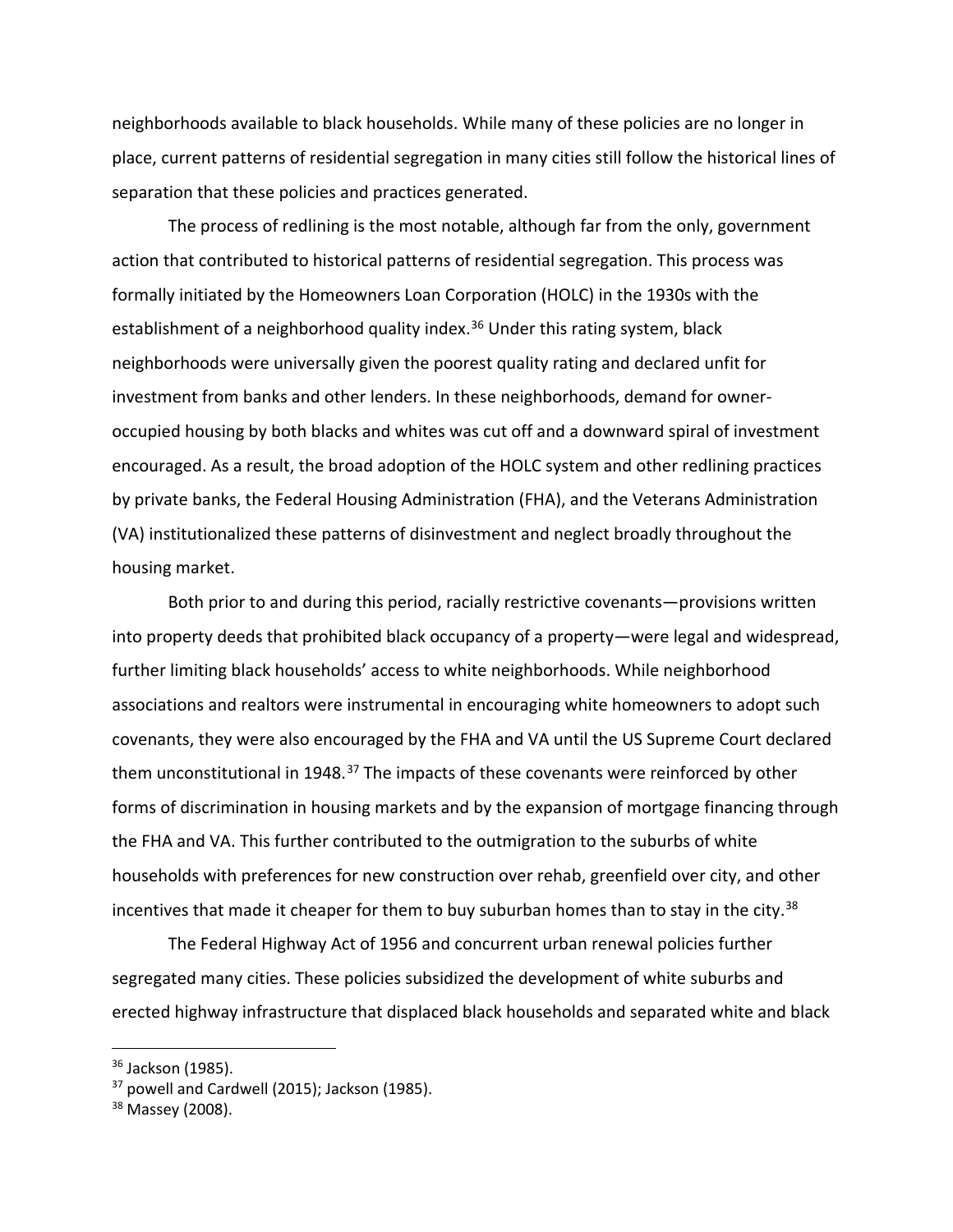neighborhoods. Public housing developments were constructed under policies that reserved specific developments for white households and others for black households. The cumulative result of this history is the nearly complete residential segregation of black and white households by 1970 (shown in Exhibit 1).

#### **Discrimination in Housing Markets**

The residential segregation of black and white households during the twentieth century was reinforced by the collective actions of whites, acting in both professional capacities and as private citizens. In particular, realtors and other housing market professionals played central roles in facilitating residential segregation by race. The code of the National Association of Real Estate Brokers instructed members that "a Realtor should never be instrumental in introducing into a neighborhood members of any race or nationality whose presence will clearly be detrimental to property values in the neighborhood"—a provision that remained until 1950.

Neighborhood associations and loosely organized mobs used intimidation and violence to further prevent blacks from moving into their white neighborhoods, often aided by a lack of police intervention.<sup>[39](#page-19-0)</sup> Such actions occurred frequently during the early decades of the twentieth century and continued into later periods, including the decades following the Supreme Court's ban on racially restrictive covenants.

The Fair Housing Act of 1968 eventually prohibited discrimination on the basis of race, color, religion, and national origin at any stage of the process for renting or buying a home. However, lacking effective enforcement mechanisms, the law did not have a significant impact on the prevalence of discriminatory treatment in the market.<sup>[40](#page-19-1)</sup> Studies employing pairedtesting methodologies continued to find clear signs of discrimination against minority homeseekers in the decades following the passage of the Fair Housing Act. The US Department of Housing and Urban Development's (HUD's) initial housing discrimination study in 1977 found that black renters and homebuyers were commonly told that advertised units were not

<span id="page-19-0"></span><sup>&</sup>lt;sup>39</sup> In one instance in 1963, a mob of 600 whites descended on a Detroit-area home rumored to have been purchased by a black man and his pregnant wife, throwing stones and bottles. The terrified homeowner could not persuade local police to act until his lawyer produced documents showing that he had rented the home to a white man who had merely hired two black men as movers, one of whom had brought along his pregnant wife. See Galster (2012).

<span id="page-19-1"></span><sup>&</sup>lt;sup>40</sup> Massey and Denton (1993).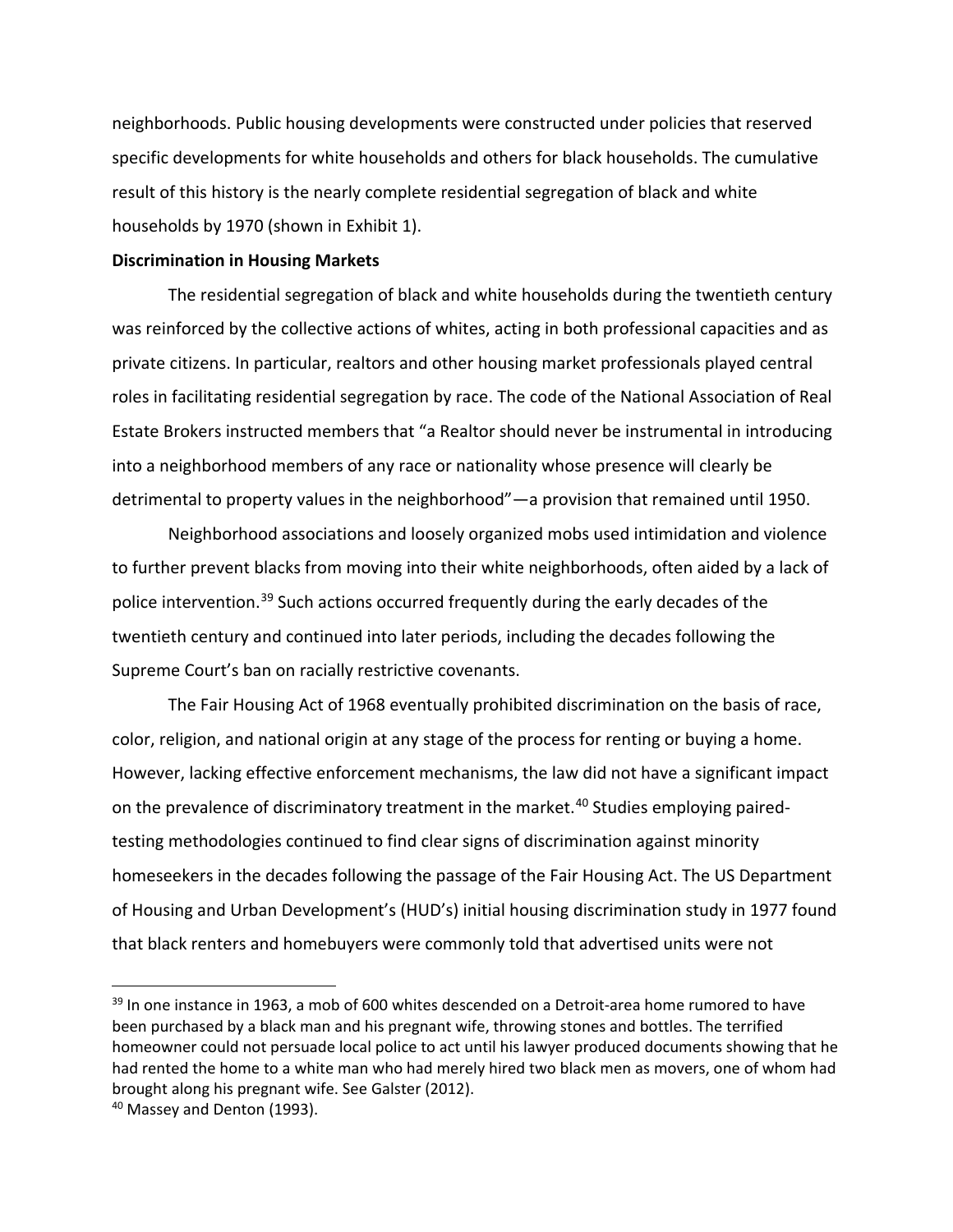available or were shown fewer units than equally qualified whites. [41](#page-20-0) A similar 1989 audit study also found significant levels of discrimination on these measures against both black and Hispanic homeseekers. [42](#page-20-1)

The extent of such discrimination has declined in recent decades, but has not disappeared. HUD's most recent housing discrimination study in 2012 finds no significant differences between whites and blacks, Hispanics, or Asians in the likelihood of being told that an advertised unit is available or of being told about at least one available unit. However, the 2012 study continues to find significant differences in the number of units about which minority homeseekers are told, as well as the number of units that these homeseekers are shown.<sup>[43](#page-20-2)</sup>

Evidence on the presence of discrimination in mortgage lending similarly suggests that the nature of discrimination has evolved but not disappeared in the decades following passage of the Fair Housing Act of 1968 and the Equal Credit Opportunity Act of 1974, which outlaws discrimination in any step of the mortgage lending process.<sup>[44](#page-20-3)</sup> In 1992, the Federal Reserve Bank of Boston concluded that black and Hispanic mortgage loan applicants in Boston were 60 percent more likely to be denied credit than equally qualified whites.<sup>[45](#page-20-4)</sup>

More recently, Wells Fargo's settlement for discriminatory lending practices during the 2000s subprime lending boom is the most high-profile example of the lending practices that led subprime loans to be disproportionately concentrated in minority communities.<sup>[46](#page-20-5)</sup> In describing the practices used to steer minority customers into subprime mortgage products, the Wells Fargo case also highlights the potential for aggressive marketing practices to produce disparities in the cost and terms of credit.

In a similar way, it is possible that discriminatory forms of advertising and marketing may contribute to residential segregation patterns by altering the nature of information to which different homeseekers are exposed as they evaluate their ability to afford a home in

<span id="page-20-0"></span><sup>41</sup> Wienk et al. (1979).

<span id="page-20-1"></span><sup>&</sup>lt;sup>42</sup> Turner, Struyk, and Yinger (1991).

<span id="page-20-2"></span><sup>&</sup>lt;sup>43</sup> Significant disparities appear for black, Hispanic, and Asian rental inquiries and for black and Asian home purchase inquiries. See Turner et al. (2013).

<span id="page-20-3"></span><sup>&</sup>lt;sup>44</sup> Engel and McCoy (2008).

<span id="page-20-4"></span><sup>45</sup> Munnell et al. (1996).

<span id="page-20-5"></span><sup>&</sup>lt;sup>46</sup> Calem, Gillen, and Wachter (2004).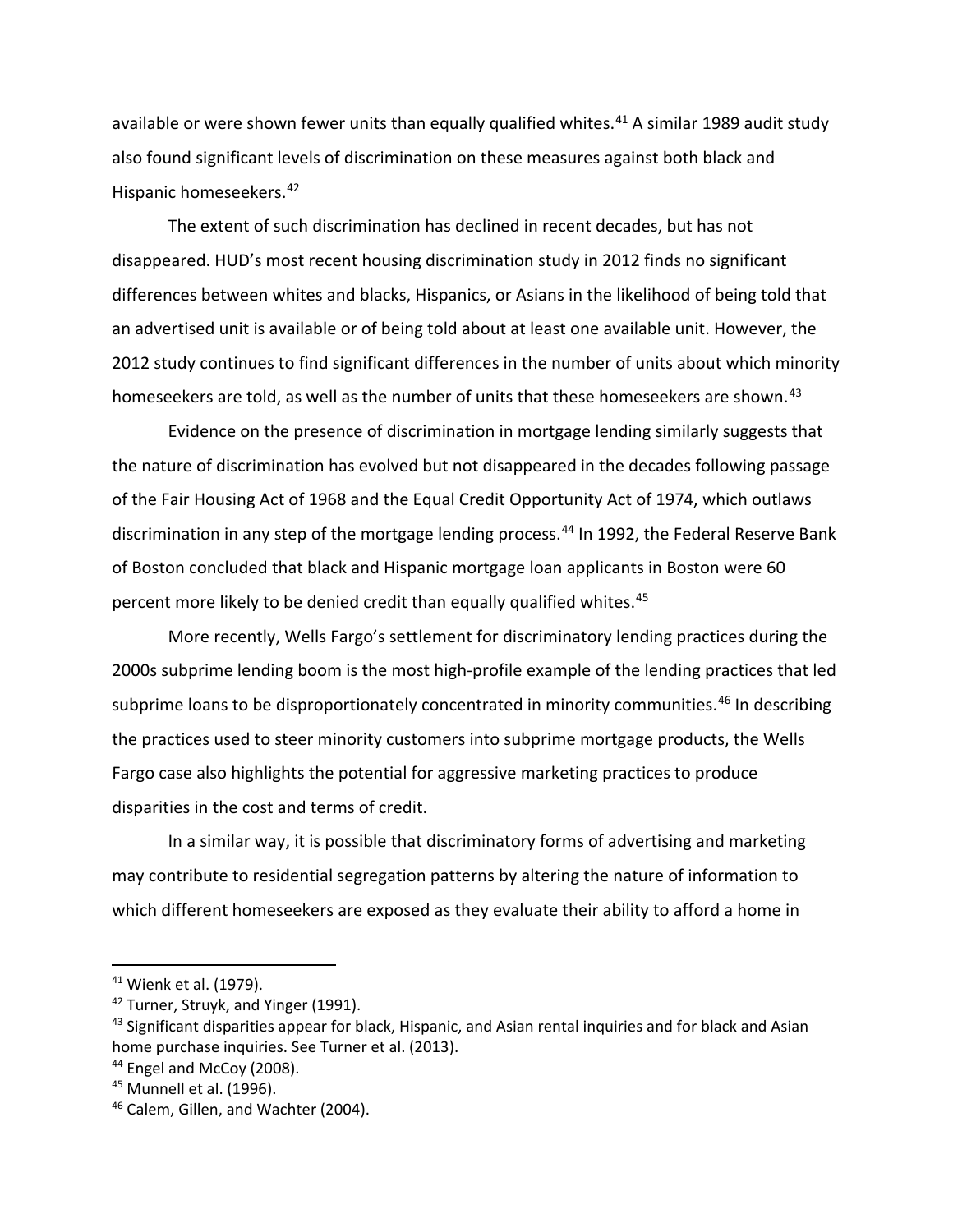various neighborhoods. [47](#page-21-0) However, little research examines whether disparities exist in the information available to homeseekers prior to inquiring about a unit. [48](#page-21-1) While the advent of the internet and online sources have dramatically increased the amount of information broadly available to the public, disparities in the use of online information or in the types of online tools consulted may result in search processes that vary widely across racial/ethnic groups.

## **Neighborhood Preferences of Homeseekers**

Research on the neighborhood preferences of white and minority homeseekers suggests that households' voluntary sorting processes further contribute to residential segregation patterns. In particular, white survey respondents on average rank communities with higher shares of white residents as the most desirable and show the greatest aversion to living in neighborhoods with more than a small percentage of black residents.<sup>[49](#page-21-2)</sup> For example, using a representative telephone-based survey that presented alternative neighborhood options, Emerson, Chai, and Yancey found that white respondents reported on average that they preferred neighborhoods where fewer than 10 percent of residents were black, were "neutral" toward neighborhoods where 10-15 percent of residents were black, and would be unlikely to purchase a home in neighborhoods where more than 15 percent of residents were black.[50](#page-21-3)

By contrast, multiple studies over time have suggested that the preferred neighborhood for the average black household is one with approximately 50 percent black residents and 50 percent residents of other races.<sup>[51](#page-21-4)</sup> These studies further suggest that many black households are willing to consider neighborhoods with lower shares of black households, but that few black households prefer to live in predominantly white or predominantly black neighborhoods. In

<span id="page-21-0"></span><sup>&</sup>lt;sup>47</sup> Essene and Apgar (2007); Apgar and Calder (2005).

<span id="page-21-1"></span><sup>&</sup>lt;sup>48</sup> Turner and Rawlings (2009); Crowder and Krysan (2016).

<span id="page-21-2"></span> $49$  Ellen (2000); Zubrinsky and Bobo (1996).

<span id="page-21-3"></span><sup>&</sup>lt;sup>50</sup> Emerson, Chai, and Yancey (2001). While it is tempting to think that such attitudes might be less prevalent among the diverse Millennial generation, recent survey evidence suggests that white Millennials' racial attitudes are at best only slightly more tolerant than those of white Baby Boomers. Citing the General Social Survey, the *Washington Post* reports that 15 percent of white Millennials oppose living in majority-black neighborhoods, compared to 20 percent of white Baby Boomers. See Clement (2015).

<span id="page-21-4"></span> $51$  Krysan and Farley (2002); Farley et al. (1978); Farley et al. (1994); Schuman et al. (1997); Farley, Fielding, and Krysan (1997).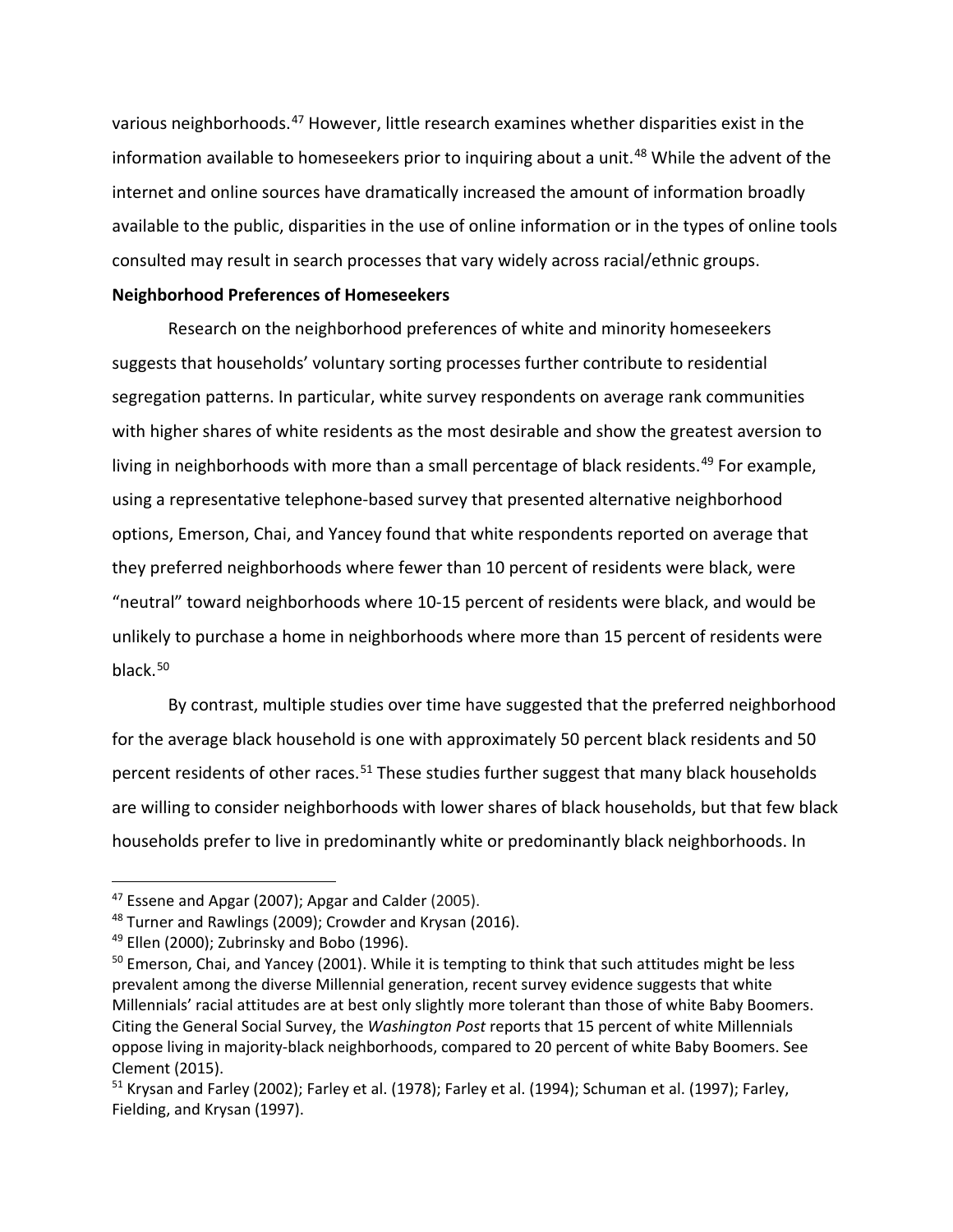particular, many black households prefer not to be one of the first black households to move into predominantly a white neighborhood due to concerns about white hostility.<sup>[52](#page-22-0)</sup> Recent evidence further suggests that neighborhood preferences are particularly pronounced among white parents with children. White parents disproportionately sort into neighborhoods with segregated white public schools, while black parents show fewer differences from non-parents in their neighborhood choices.<sup>[53](#page-22-1)</sup>

Taken together, these neighborhood preferences are consistent with racial 'tipping' models in which the differences between the neighborhood preferences of whites and blacks over time lead whites to avoid mixed neighborhoods, resulting in increasing shares of black residents in these neighborhoods.<sup>[54](#page-22-2)</sup> Discussions of these tipping models highlight that this outcome can be self-reinforcing to the extent that white avoidance of integrated neighborhoods is due to expectations of future neighborhood change and its implications for property values. Ellen calls the use of a neighborhood's racial composition to form perceptions about neighborhood amenities or future neighborhood outcomes "race-based neighborhood stereotyping," and shows that it may be a primary contributor to white avoidance of integrated neighborhoods.[55](#page-22-3)

While the literature on neighborhood preferences predominantly focuses on whiteblack dynamics, recent studies suggest that white avoidance of Hispanic and Asian neighbors exists, though to a lesser degree than white avoidance of black neighbors.<sup>[56](#page-22-4)</sup> Preferences for ingroup clustering may also play a larger role in explaining patterns of residential segregation among Hispanic and Asian households, particularly among recent immigrants who may seek out neighbors who emigrated from the same birth country or who speak shared languages.

# **Affordability Barriers**

Differences in purchasing power contribute directly to the segmentation of housing markets as households sort across neighborhoods according to differences in amenities and the

<span id="page-22-0"></span><sup>52</sup> Krysan and Farley (2002).

<span id="page-22-1"></span><sup>53</sup> Rich (2017).

<span id="page-22-2"></span><sup>54</sup> Fossett (2006); W. Clark, (1991); Schelling (1971).

<span id="page-22-3"></span><sup>55</sup> Ellen (2000)*.*

<span id="page-22-4"></span><sup>56</sup> Zubrinsky and Bobo (1996); Ellen (2000)*.*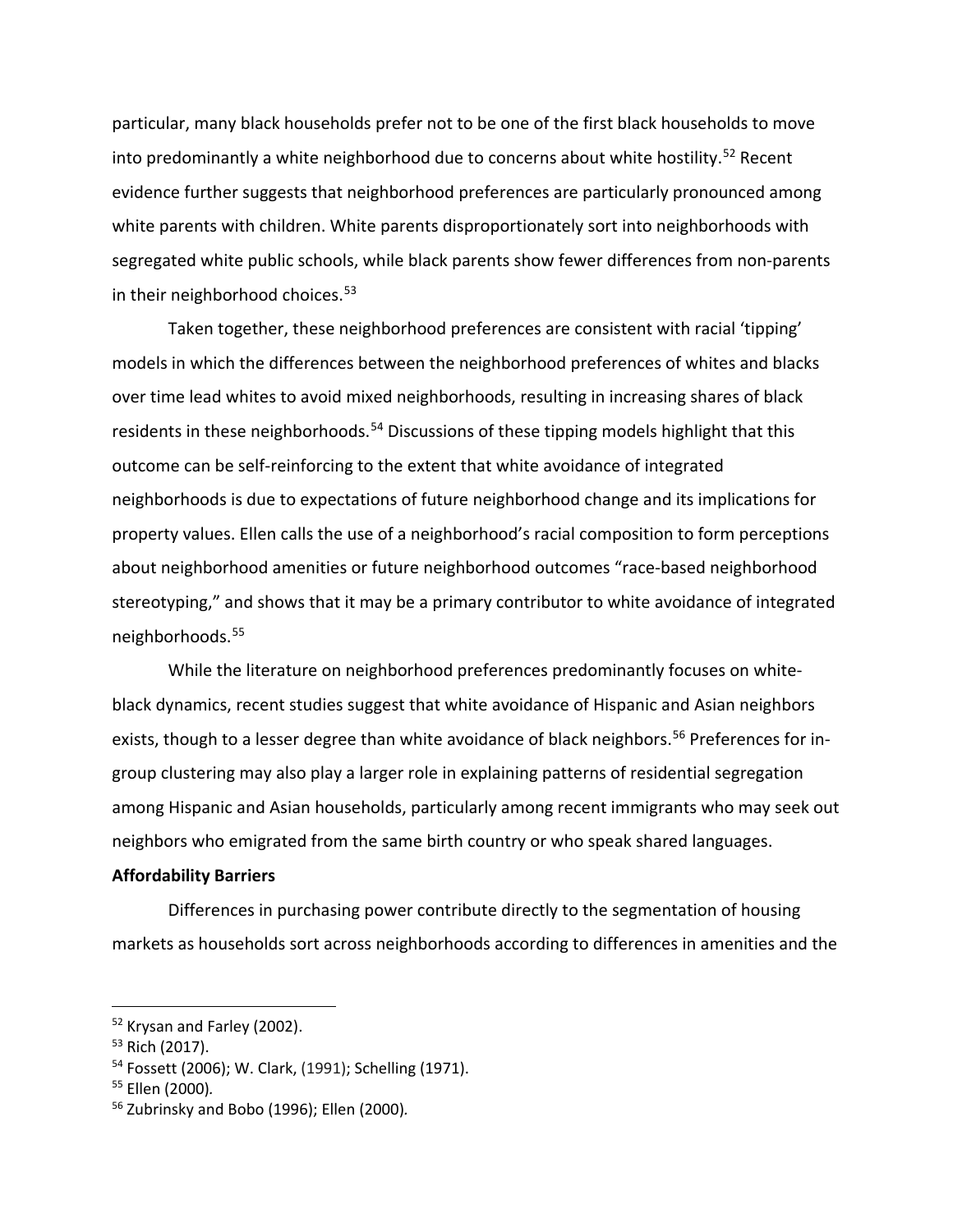associated costs of housing. Local public finance theory implies that differences in neighborhood amenities, such as school quality and safety, will be capitalized into the costs of housing as households bid up home prices based on these amenities. [57](#page-23-0) Residential segregation by income is a direct result of this process if affordable units are not set aside in higher-income neighborhoods. Moreover, because income and wealth disparities correlate with race/ethnicity, affordability barriers also contribute to residential segregation by race/ethnicity.

Land use and zoning restrictions have exacerbated affordability barriers in many highcost areas by artificially limiting the number and types of units available, particularly the development of new multifamily and affordable units. In a study of communities in the nation's 25 largest metropolitan areas, Pendall found that low-density zoning—which he defines as fewer than eight dwelling units per acre—reduced local shares of both multifamily and rental housing over the period studied.<sup>[58](#page-23-1)</sup> At the same time, a study of 187 Massachusetts cities and towns suggests that municipalities with less restrictive multifamily zoning issued more multifamily housing permits.<sup>[59](#page-23-2)</sup> In this way, local decisions to institute minimum lot sizes or otherwise limit the land available for multifamily development reduce the supply of multifamily units and are associated with higher levels of income segregation, particularly the segregation of affluent households.<sup>[60](#page-23-3)</sup>

Conversely, inclusionary zoning, subsidies for the development of affordable housing, and lower barriers to the development of lower-cost units can serve as counterweights to income segregation. While such measures increase lower-income households' access to highercost neighborhoods, they do not fully resolve the differences in affordability across neighborhoods. Additionally, because economic differences explain only a small share of observed residential segregation by race/ethnicity, such measures may do more to reduce segregation by income than by race/ethnicity, particularly between black and white households.

<span id="page-23-0"></span><sup>&</sup>lt;sup>57</sup> Ross and Yinger (1999).

<span id="page-23-1"></span><sup>58</sup> Pendall (2000).

<span id="page-23-2"></span><sup>&</sup>lt;sup>59</sup> Schuetz (2006).

<span id="page-23-3"></span> $60$  Lens and Monkonnen (2016); Glaeser (2011); Knaap et al. (2007).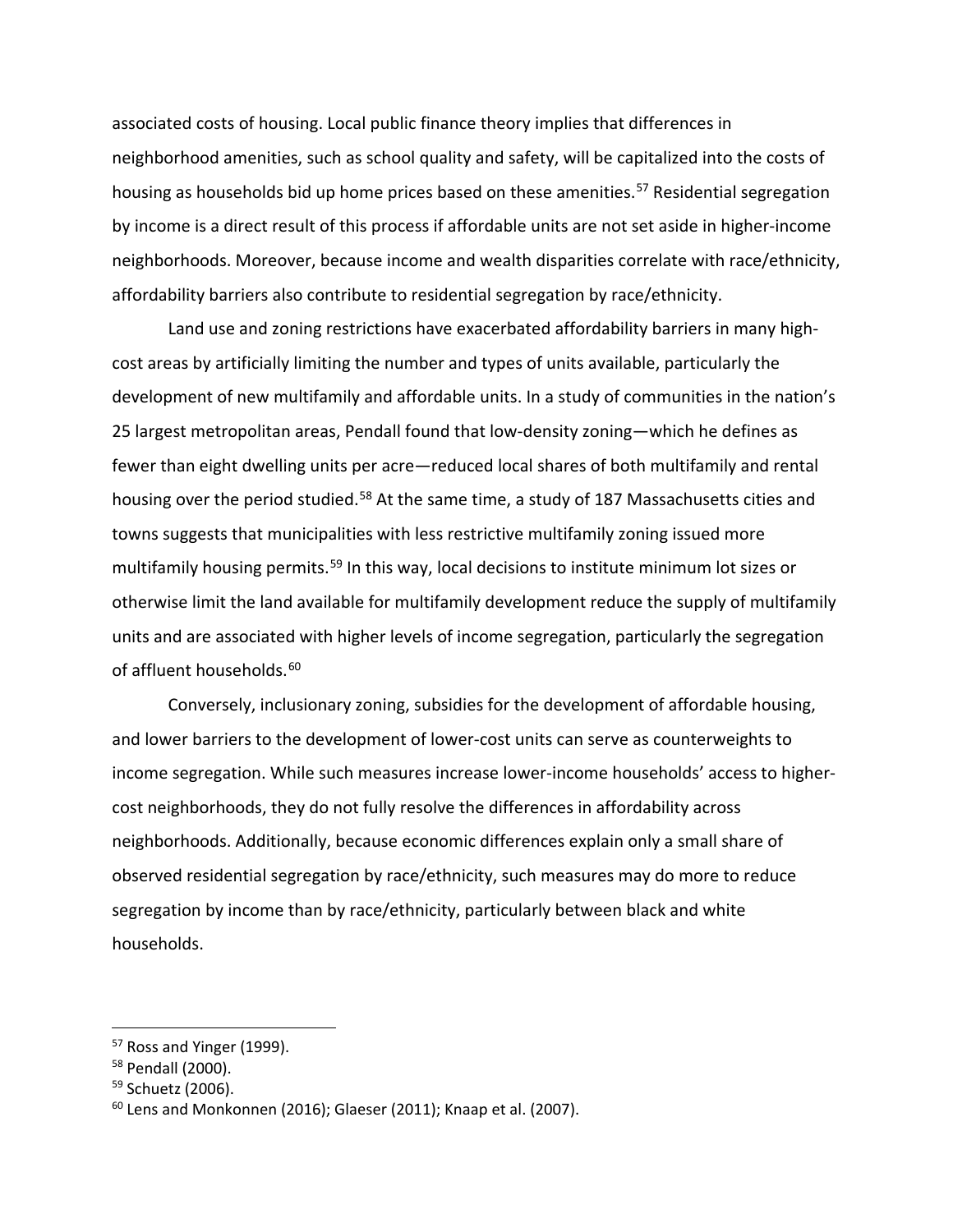#### **Geographic Population Flows**

Lastly, longer-term shifts in the regional distribution of the US population and in economic activity also contribute to observed levels of residential segregation by income and race/ethnicity. Since 1970, the geographic distribution of the population has shifted considerably, with the fastest rates of growth appearing in Sunbelt cities and much slower rates of growth in Northern cities. To the extent that high-growth and low-growth cities have varying levels of residential segregation, these population flows carry implications for national-level figures. For example, Glaeser and Vigdor argue that population loss from majority-black neighborhoods in Northern cities and the corresponding flows to both suburbs and Sunbelt cities contributed to reductions in black-white segregation between 1970 and 2010. $61$ 

Recent changes in the intracity geography of jobs and population carry further implications for residential outcomes. In particular, recent decades have witnessed increasing flows of high-income jobs and residents to central-city neighborhoods.<sup>[62](#page-24-1)</sup> While the gentrification of central-city neighborhoods is one of the most visible outcomes, the increasing presence of low-income and minority households in suburban neighborhoods is equally consequential.[63](#page-24-2) More research is needed to understand how these changes will contribute to increases or decreases in residential segregation by both income and race/ethnicity.

## **Section 4: The Consequences of Segregation for Individuals and Society**

An enormous empirical literature documents the wide range of costs associated with racial and economic residential segregation, particularly for minorities living in racially segregated areas of concentrated poverty. Residents of such communities tend to have poor outcomes in a number of areas—including educational attainment, employment and socioeconomic mobility, and health.<sup>[64](#page-24-3)</sup> Additionally, segregation has been shown to carry substantial costs for society and the economy overall, by undermining social cohesion,

<span id="page-24-0"></span> $61$  Glaeser and Vigdor (2012).

<span id="page-24-1"></span><sup>&</sup>lt;sup>62</sup> Couture and Handbury (2015).

<span id="page-24-2"></span><sup>&</sup>lt;sup>63</sup> Kneebone and Berube (2014).

<span id="page-24-3"></span><sup>64</sup> Jencks and Mayer (1990); Cutler and Glaeser (1997); Brooks-Gunn (1997)*;* Leventhal and Brooks-Gunn (2000); and Sampson, Morenoff, and Gannon-Rowley (2002).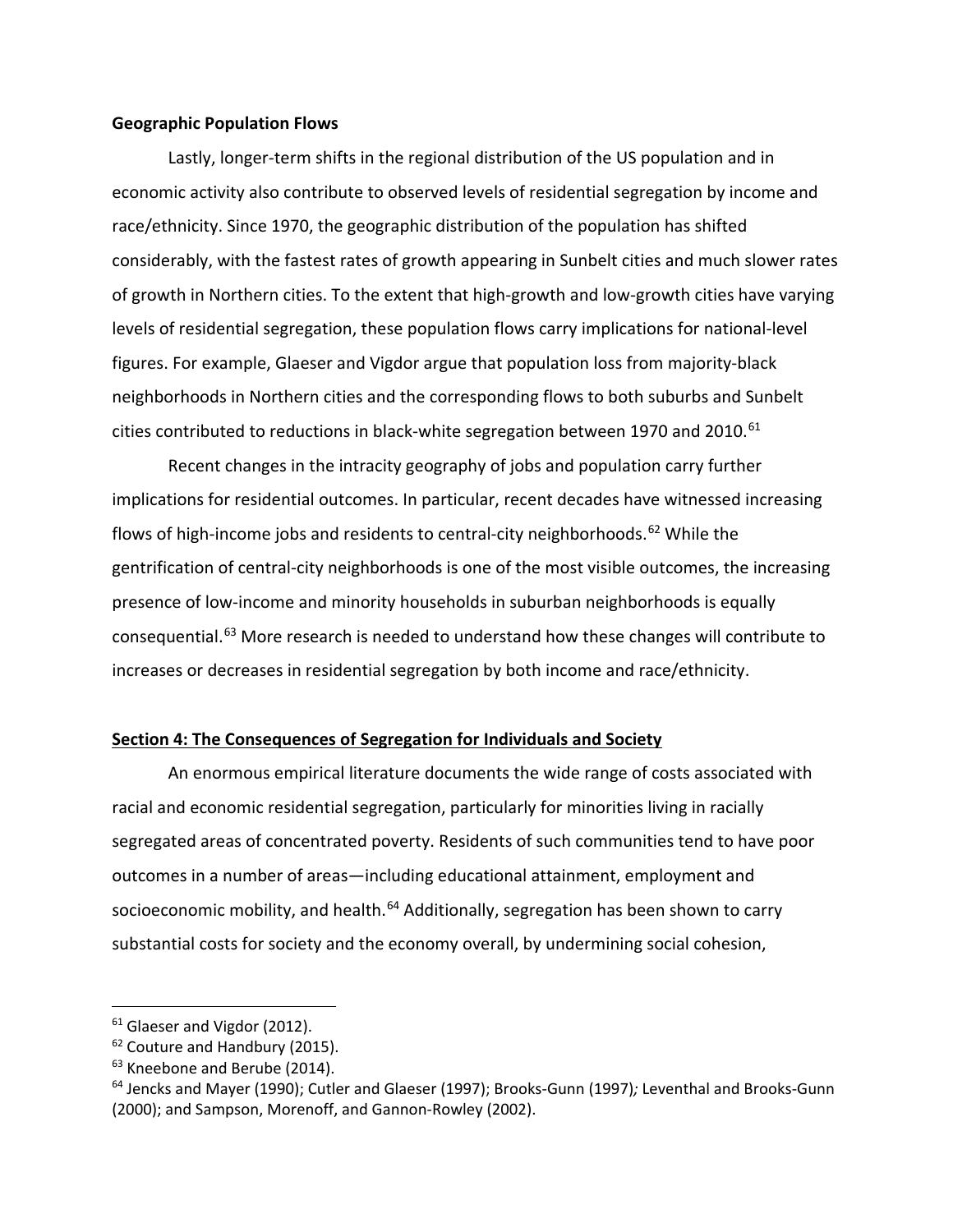perpetuating racial stereotyping and prejudice, eroding democracy, fomenting social instability, and dragging down long-term economic growth.

Given the amount of research on the effects of residential segregation and concentrated disadvantage on residents' outcomes, this section provides only a brief overview of the costs of segregation for both individuals and society. In particular, this review pays attention to the disproportionate costs imposed on residents of racially segregated areas of concentrated poverty, which we refer to hereafter as neighborhoods with *concentrated disadvantage*.

## **Costs of Segregation to Individuals**

Segregation creates vastly different environmental and social conditions that tend to constrain access to quality education, housing, and job opportunities for residents of communities with concentrated disadvantage. As a result, the residents of such neighborhoods have been shown to have worse life outcomes on a number of measures, including educational attainment and achievement, economic mobility, and health.

# *Educational Outcomes*

Segregation has been described as a "stubborn, multidimensional, and deeply important cause of educational inequality."[65](#page-25-0) Racial segregation is shown to be a significant contributor to racial disparities in educational performance, with one study finding that fully one-quarter of the black-white SAT score gap can be attributed to racial residential segregation.<sup>[66](#page-25-1)</sup> Segregation by socioeconomic status also has damaging educational outcomes for children who live in neighborhoods with concentrated disadvantage. Youth who grow up in high-poverty neighborhoods perform worse in school, are more likely to drop out of high school, and are less likely to go to college than their peers in more affluent communities.<sup>[67](#page-25-2)</sup> The amount of time children spend in neighborhoods with concentrated disadvantage while growing up has also been found to be important. Children who spend longer living in high-poverty neighborhoods have worse educational outcomes,<sup>[68](#page-25-3)</sup> while those who move from high- to low-poverty areas

<span id="page-25-0"></span><sup>&</sup>lt;sup>65</sup> G. Orfield and Lee (2005), 5.

<span id="page-25-1"></span><sup>&</sup>lt;sup>66</sup> Card and Rothstein (2007).

<span id="page-25-2"></span><sup>&</sup>lt;sup>67</sup> Brooks-Gunn et al. (1993); R. Clark (1992); Dornbusch, Ritter, and Steinberg (1991); Duncan (1994); Garner and Raudenbush (1991).

<span id="page-25-3"></span><sup>&</sup>lt;sup>68</sup> Crowder and South (2011); Wodtke, Harding, and Elwert (2011).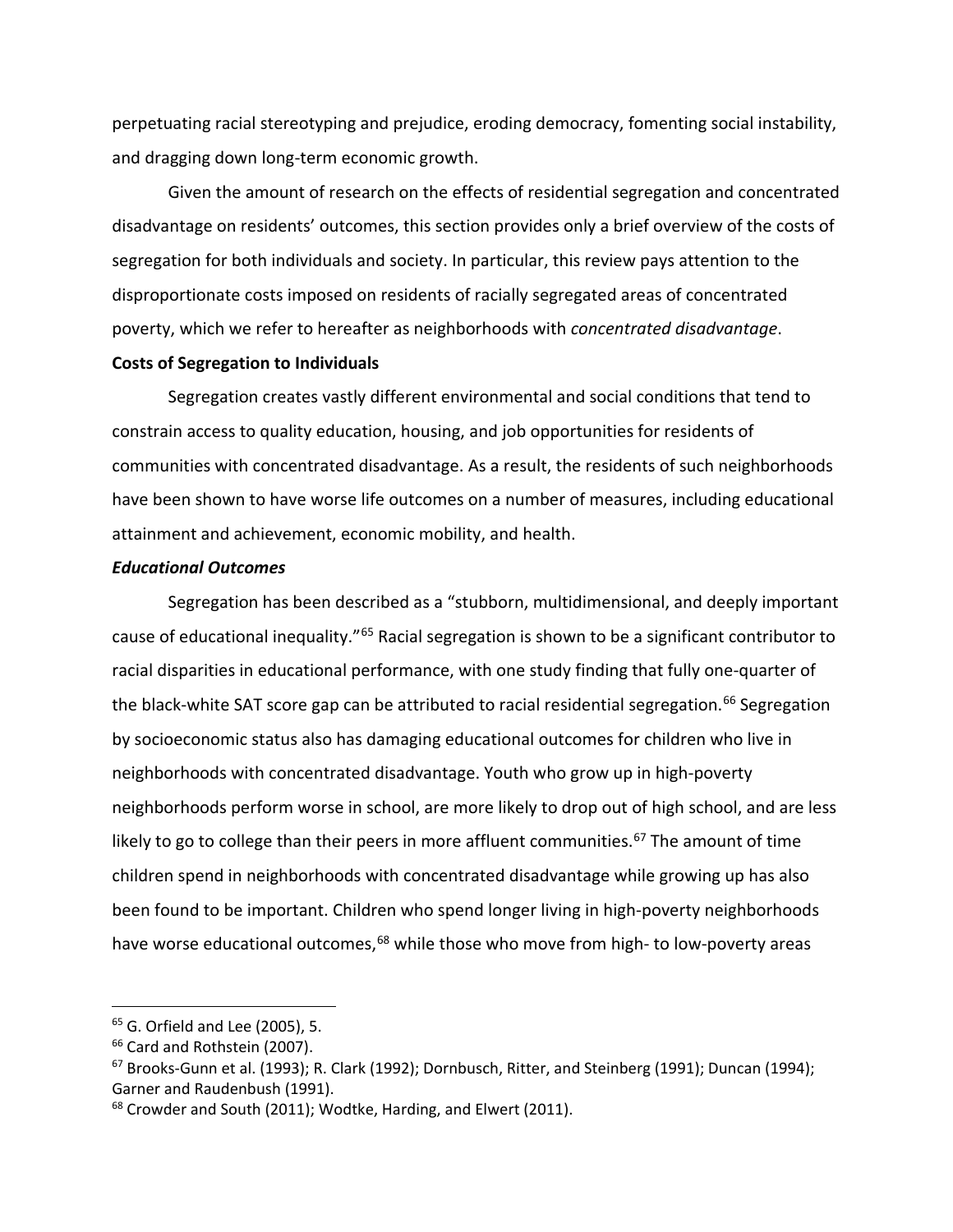experience better outcomes in income and college attendance; the younger children are when they move away from disadvantaged neighborhoods, the better their outcomes.<sup>[69](#page-26-0)</sup>

Importantly, because school enrollment areas are often tied to residential location, neighborhood and school diversity (and segregation) are highly interconnected; indeed, as Rusk and Schwartz have both noted, "housing policy is school policy."<sup>[70](#page-26-1)</sup> Research has thoroughly documented that schools in high-poverty neighborhoods tend to have high dropout rates and poor academic achievement overall. [71](#page-26-2)

# *Economic Opportunity*

As Massey and Denton argue in their seminal *American Apartheid,* "Barriers to spatial mobility are barriers to social mobility, and by confining blacks to a small set of relatively disadvantaged neighborhoods, segregation constitutes a very powerful impediment to black socioeconomic progress."[72](#page-26-3) Evidence conclusively shows that segregation is negatively correlated with upward economic mobility.<sup>[73](#page-26-4)</sup> Chetty and colleagues demonstrate that segregation's negative effect on upward mobility is strongest for residents of high-poverty areas and areas with large African American populations, leaving them least likely to move up in income distribution.[74](#page-26-5)

Employment outcomes are demonstrably worse for minorities living in highly segregated metro areas, contributing to their limited upward mobility. Dickerson studied employment rates for residents of the 95 largest US cities between 1980 and 2000, and found that for both blacks and Latinos, employment rates were lower in cities where racial segregation was worse and decreased further as segregation increased over time.<sup>[75](#page-26-6)</sup>

<span id="page-26-0"></span><sup>&</sup>lt;sup>69</sup> Chetty and Hendren (2015).

<span id="page-26-1"></span><sup>70</sup> Rusk (2002); Schwartz (2010).

<span id="page-26-2"></span> $71$  Leventhal and Brooks-Gunn (2000); Burdick-Will et al. (2011); Duncan and Murnane (2011).

<span id="page-26-3"></span><sup>72</sup> Massey and Denton (1993)*,* 14.

<span id="page-26-4"></span><sup>73</sup> Chetty et al. (2014), Massey and Denton (1993)*;* Cutler, Glaeser, and Vigdor (1999); Graham and Sharkey (2013).

<span id="page-26-6"></span><span id="page-26-5"></span> $74$  Chetty et al. (2014)'s geographical unit of analysis is the "commuting zone," defined as "geographical aggregations of counties that are similar to metro areas but cover the entire US, including rural areas." <sup>75</sup> Dickerson vonLockette and Johnson (2010); Dickerson (2007).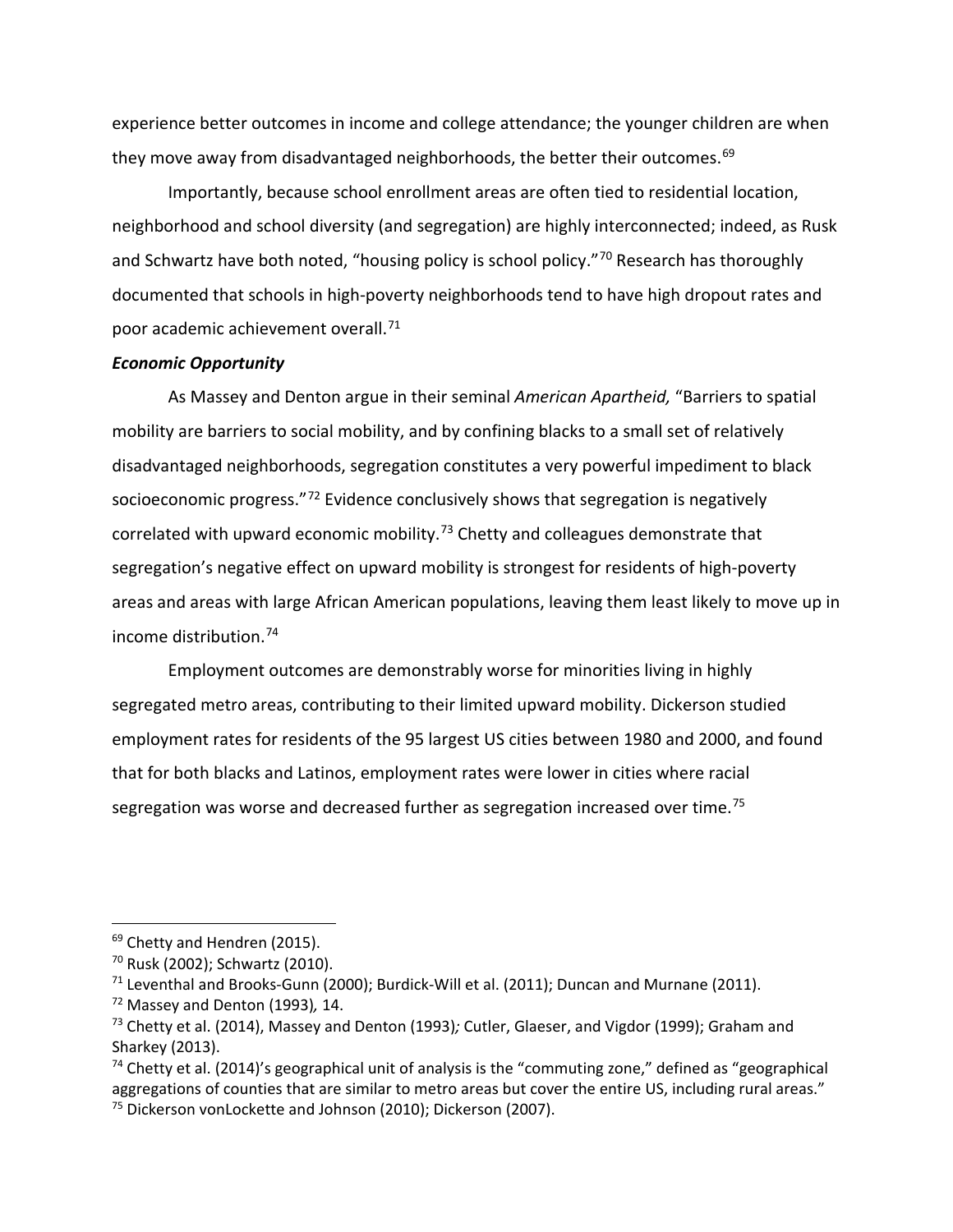#### *Health and Well-being*

Decades of research convincingly illustrate that segregation has contributed to worse health and safety outcomes for residents of high-poverty and racially isolated minority communities. Studies show that after taking individual-level factors into account, neighborhoods with concentrated disadvantage have a detrimental influence on adult and infant mortality, physical and mental health of children and adults, and health behaviors.<sup>[76](#page-27-0)</sup> For example, Aneshensel and Sucoff found that youth living in neighborhoods of low socioeconomic status are more likely than their peers living in more affluent neighborhoods to perceive their neighborhoods as dangerous and consequently to suffer from anxiety, depression, and other mental health disorders.<sup>[77](#page-27-1)</sup> Similarly, Ellen finds that studies agree that in the long-term, the accumulated stress of living in a disadvantaged community erodes the overall health of residents in ways that make them more vulnerable to disease and other negative health outcomes.[78](#page-27-2)

Given the close connection between racial and economic segregation in the United States, poor minorities are far more likely to live in in conditions of concentrated poverty compared with poor whites, putting minorities in "double jeopardy" of negative health consequences associated not only with individual but also with neighborhood poverty.<sup>[79](#page-27-3)</sup> In an extensive review of the scale and breadth of black-white health disparities, Williams and Collins conclude that racial residential segregation "creates conditions inimical to health in the physical and social environment" by constraining socioeconomic mobility and limiting minorities' residential options to areas with lower-quality housing and urban infrastructure, higher homicide rates, and less access to nutritious and affordable food and to medical care.<sup>[80](#page-27-4)</sup> The environmental justice literature further chronicles how poor minority communities are not only disproportionately likely to host various environmental hazards including poor air quality and

<span id="page-27-0"></span> $76$  LaVeist (1993); Aneshensel and Sucoff (1996); Diez-Roux et al. (2001); Pickett and Pearl (2001); Kawachi and Berkman (2003)*.*

<span id="page-27-1"></span><sup>77</sup> Aneshensel and Sucoff (1996).

<span id="page-27-2"></span><sup>78</sup> Ellen (2000)*.*

<span id="page-27-3"></span> $79$  Acevedo-Garcia et al. (2008).

<span id="page-27-4"></span> $80$  Williams and Collins (2001), 116.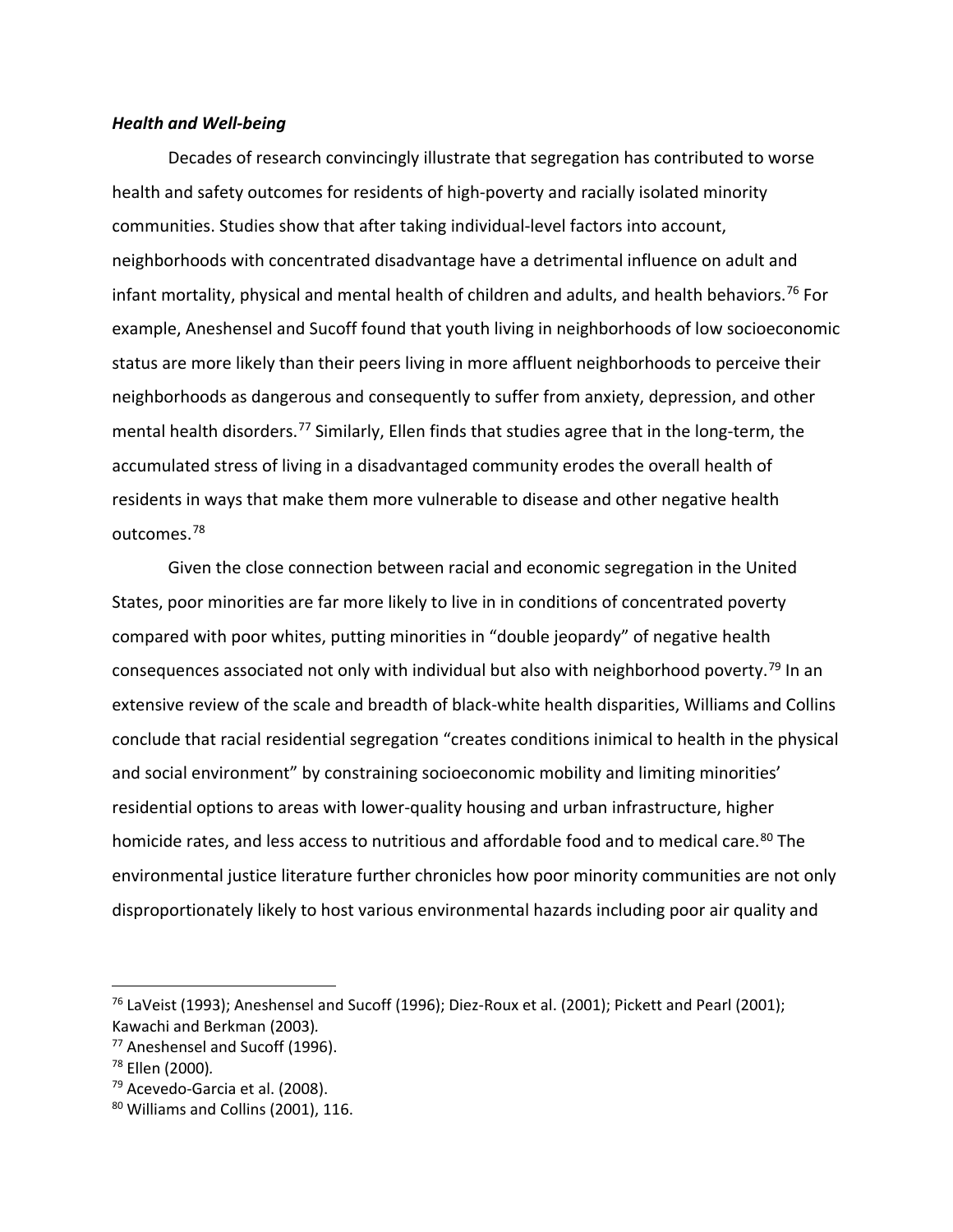high levels of toxins, $81$  but also have less access to urban green space, which is related to promoting physical activity, psychological well-being, and general public health.<sup>[82](#page-28-1)</sup>

## **Social and Economic Costs of Segregation**

As the above sections describe, substantial empirical evidence indicates that living in a racially segregated, high-poverty neighborhood is detrimental to resident outcomes in a number of arenas. Turner and Rawlings note that these disparities "ultimately hurt everyone" by depressing residential property values and property tax revenues and reducing the competitiveness of the nation's workforce.<sup>83</sup> Evidence also indicates that segregation has detrimental consequences for society at large by reducing social cohesion, fueling prejudice, hindering democracy, and dampening long-term economic growth.

#### *Prejudice and Trust*

In a review of over 500 studies, Pettigrew and Tropp found that intergroup contact significantly reduces intergroup prejudice by increasing knowledge about the out-group, reducing anxiety about intergroup contact, and increasing empathy and perspective-taking.<sup>[84](#page-28-3)</sup> By limiting intergroup contact, segregation hinders the development of social cohesion and trust while perpetuating social fragmentation and instability—both of which have costs for economic performance and for the effectiveness of democracy at the national level.<sup>[85](#page-28-4)</sup>

Putnam's research on "generalized trust" (where one believes that people in general can be trusted) further elucidates how segregation reduces overall social cohesion.<sup>[86](#page-28-5)</sup> Putnam finds that while segregation may actually result in higher levels of in-group trust, it significantly reduces inter-group trust by limiting social interactions across racial and ethnic lines. Because the condition of "generalized trust" is dependent on both forms of trust, it is undermined by segregation. Although evidence suggests that transitional periods of increasing diversity can be

<span id="page-28-0"></span><sup>81</sup> Pastor, Sadd, and Hipp (2001).

<span id="page-28-1"></span><sup>82</sup> Wolch, Byrne, and Newell (2014).

<span id="page-28-2"></span> $83$  Turner and Rawlings (2009), 3. See also Harris (2009); M. Orfield (1997); Rusk (1993); Carr and Kutty (2008).

<span id="page-28-3"></span><sup>84</sup> Pettigrew and Tropp (2008).

<span id="page-28-4"></span><sup>&</sup>lt;sup>85</sup> For a discussion of costs for economic performance, see Fukuyama (1995). For costs to democracy, see Uslaner (2002).

<span id="page-28-5"></span><sup>86</sup> Putnam (2000); Putnam (2007).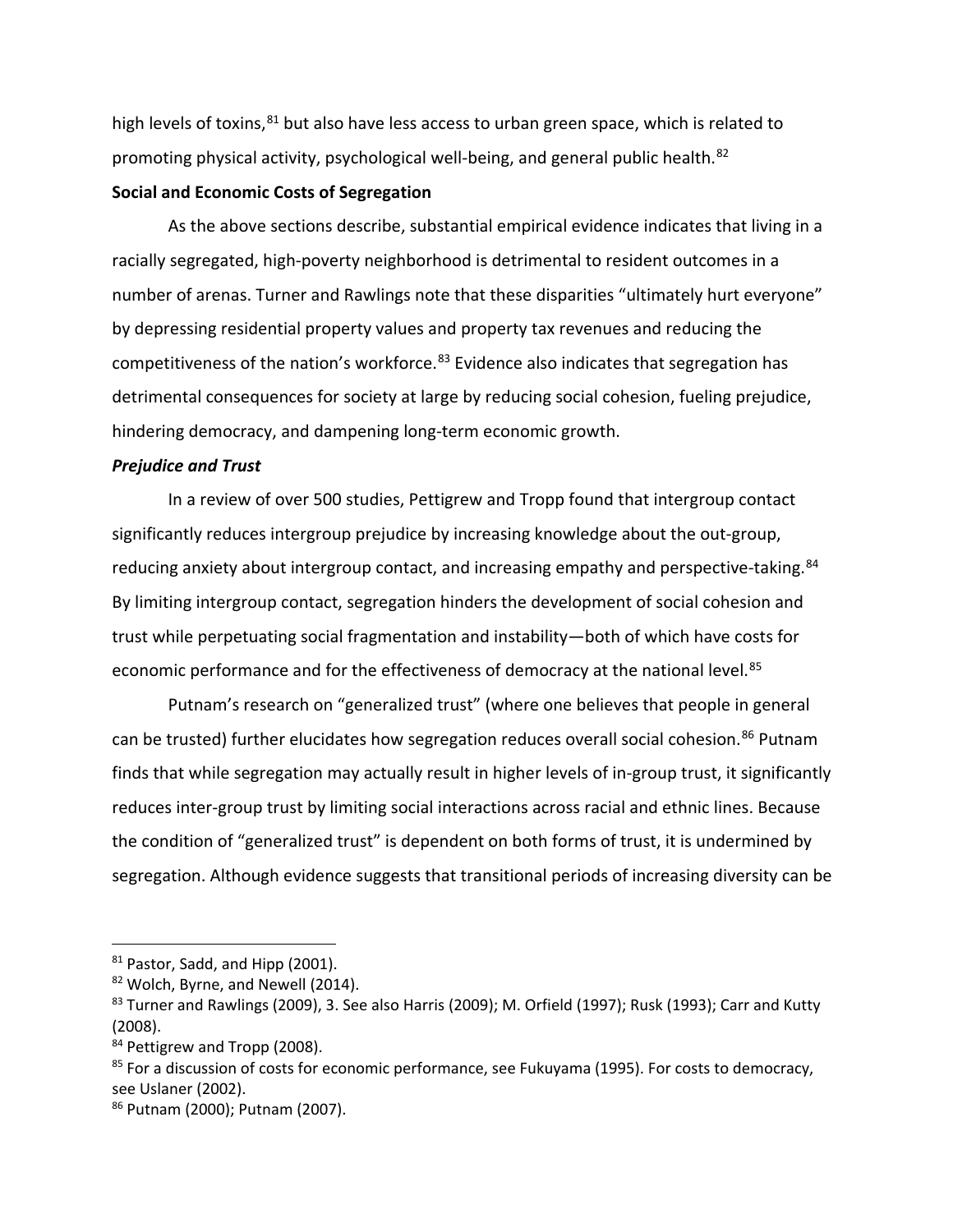characterized by lower levels of social cohesion and trust as people temporarily "hunker down" in response to long-term change, researchers find that simply increasing opportunities for meaningful social interactions across ethnic lines allows for diversity and trust to complement one another. [87](#page-29-0)

# *Democracy*

Segregation has a negative effect on democracy by decreasing the political influence and participation of residents of low-income minority neighborhoods. Massey and Denton argue that persistent residential segregation has resulted in the political disenfranchisement of African Americans, in particular, by undermining their ability to build coalitions with other groups and accumulate political power.<sup>[88](#page-29-1)</sup> Since segregated black ghettos typically contain few residents from other racial/ethnic groups, resources allocated to black neighborhoods have few, if any, benefits for other groups, leaving little incentive for interracial coalitions to form.<sup>[89](#page-29-2)</sup> Racial residential segregation has therefore decreased blacks' capacity to participate in the democratic process by limiting their political influence and marginalizing them within the American polity.<sup>[90](#page-29-3)</sup>

Oliver presents complementary evidence of the negative impact of socioeconomic segregation on democratic processes. $91$  Oliver finds that socioeconomic segregation has a dampening effect on public participation for those at both the upper and lower ends of the economic spectrum, and consequently that civic participation is highest in diverse, middleincome cities. Poor urban residents may find themselves "unable to exit from their circumstances or to shape city policies from fiscal constraints" and decide to disengage from political life, while the residents of homogeneous, affluent suburbs have fewer social "needs" and are distanced from the social issues of the larger metropolitan economy on which they depend, lowering their incentive for civic involvement.<sup>[92](#page-29-5)</sup> Oliver concludes that metropolitan

<span id="page-29-0"></span><sup>87</sup> Stolle, Soroka, and Johnston (2008); Putnam (2007).

<span id="page-29-1"></span><sup>88</sup> Massey and Denton (1993).

<span id="page-29-2"></span> $89$  Ibid.

<span id="page-29-3"></span> $90$  Massey and Denton (1993), 14.

<span id="page-29-4"></span><sup>&</sup>lt;sup>91</sup> J. Oliver (1999).

<span id="page-29-5"></span> $92$  Ibid., 206.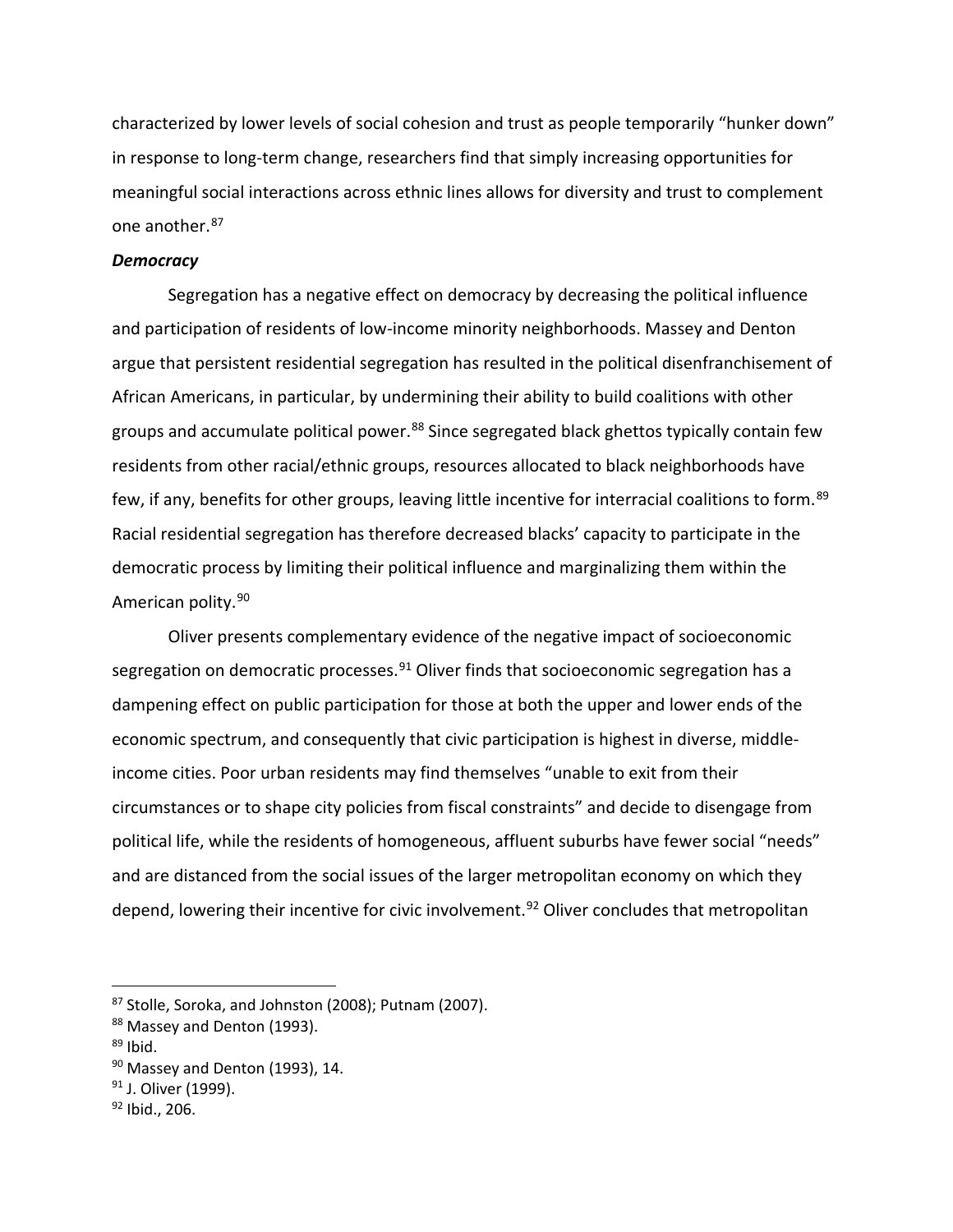fragmentation is therefore a "cause for alarm" that "may be undermining the health of American democracy."[93](#page-30-0)

## *Economic Growth*

In addition to threatening democracy, research also demonstrates that segregation may have damaging consequences for long-term economic growth. As the sections above describe, segregation constrains opportunity and exacerbates negative educational and economic outcomes for poor minorities living in disadvantaged areas while accentuating the advantages of white residents of wealthy enclaves, thus perpetuating socioeconomic inequality. Importantly, research suggests that income inequality has negative outcomes not just for poor individuals but also for economic growth and social stability overall, implying that persistent residential segregation plays an important role in producing worse outcomes for the nation as a whole.

Benner and Pastor note that traditional economic theory posits there is a "tradeoff between equity and efficiency, between fairness and economic growth."[94](#page-30-1) However, in the 1990s, a wave of new studies arose that challenged the notion that equity and economic growth are at odds. In a review of this literature, Aghion, Caroli, and Garcia-Penalosa note that these studies all drew the "impressively unambiguous" picture that "greater inequality reduces the rate of growth."[95](#page-30-2) Bénabou specifically connected segregation to weak economic growth, finding that the racial and economic segregation responsible for the "typical pattern of citysuburb polarization" in the US reduces the productivity of regional economies by constraining skill development and workforce participation of those in segregated areas. [96](#page-30-3)

More recently, international studies conducted by researchers at the International Monetary Fund and the Organization for Economic Co-Operation and Development (OECD) to measure the effects of increasing income inequality have reaffirmed that, in the long term, a trade-off between efficiency and equality does not exist. Berg, Ostry, and Zettelmeyer reviewed economic growth in 140 countries between 1950 and 2000, and found that "duration of growth

<span id="page-30-0"></span> $93$  Ibid., 206.

<span id="page-30-1"></span><sup>&</sup>lt;sup>94</sup> Benner and Pastor (2015a), 25. See also Kaldor (1977); Kuznets (1955).

<span id="page-30-2"></span><sup>95</sup> Aghion, Caroli, and Garcia-Penalosa (1998), 1617.

<span id="page-30-3"></span><sup>&</sup>lt;sup>96</sup> Bénabou (1996), 249.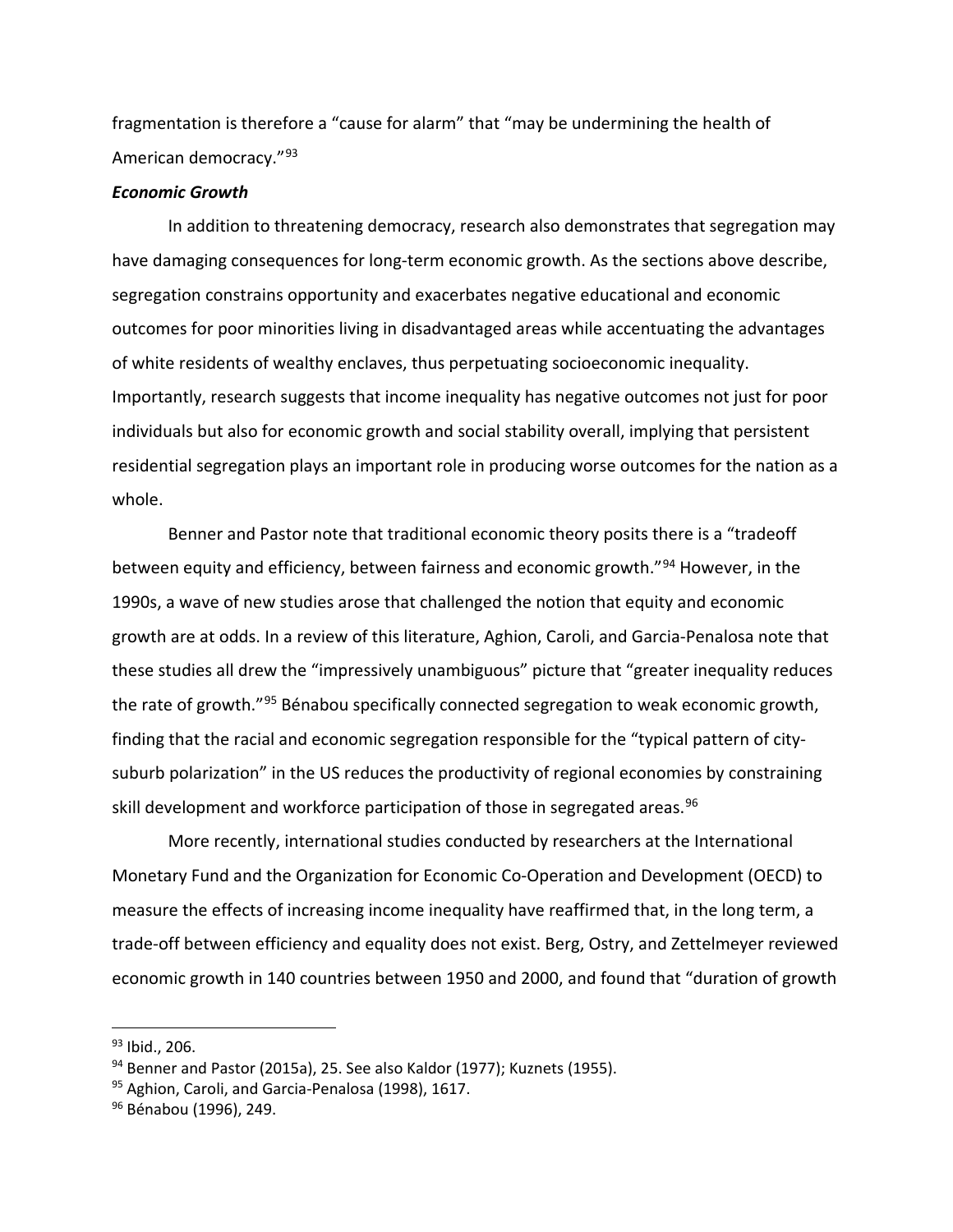spells is strongly related to income distribution: more equal societies tend to sustain growth longer."<sup>[97](#page-31-0)</sup> Similarly, a 2015 OECD report analyzed how inequality affected growth in OECD countries and found that "when income inequality rises, economic growth falls." The report ties income inequality to a reduced capacity of poorer segments of the population to invest in their own skills and education, which in turn "drags down economic growth" overall.<sup>[98](#page-31-1)</sup>

Scholars have produced similar results at the metropolitan scale for the United States. Benner and Pastor apply the methodology used by Berg, Ostry, and Zettelmeyer to study international economic growth trends to US metros.<sup>[99](#page-31-2)</sup> In line with Berg, Ostry, and Zettelmeyer's results, they found that the "most significant and important predictor" of sustained growth was the metropolitan area having a lower Gini coefficient, indicating a lower level of income inequality.<sup>[100](#page-31-3)</sup> Earlier studies substantiate these findings, indicating that economic growth in US metros is negatively associated not only with income inequality, but also more specifically with city-suburb disparities, the re-production of concentrated poverty, and racial residential segregation. [101](#page-31-4)

# **Section 5: The Case for Change**

The previous section highlights the extent to which the substantial costs of residential segregation and concentrated disadvantage extend across multiple outcomes and ultimately affect all members of society. These costs, along with the potential benefits of greater integration for both individuals and the nation as a whole, provide a compelling and central justification for public action.<sup>[102](#page-31-5)</sup> Still, several arguments are commonly used to question whether integration, particularly racial/ethnic integration, is necessary to realize these benefits. Since this symposium is based on the premise that racial, ethnic, and socioeconomic integration should be an important policy goal, these alternative points of view need to be considered.

<span id="page-31-0"></span><sup>&</sup>lt;sup>97</sup> Berg, Ostry, and Zettelmeyer (2012), 150.

<span id="page-31-1"></span><sup>98</sup> OECD (2015), 15.

<span id="page-31-2"></span><sup>99</sup> Benner and Pastor (2015b); Berg, Ostry, and Zettelmeyer (2012).

<span id="page-31-4"></span><span id="page-31-3"></span><sup>&</sup>lt;sup>100</sup> Benner and Pastor (2016), 7.<br><sup>101</sup> Rusk (1993); Pastor (2006); Pastor and Benner (2008); Voith (1998).

<span id="page-31-5"></span><sup>&</sup>lt;sup>102</sup> See Galster (2002) and Galster (2013) for more detailed discussions of the rationales for public action to foster greater integration.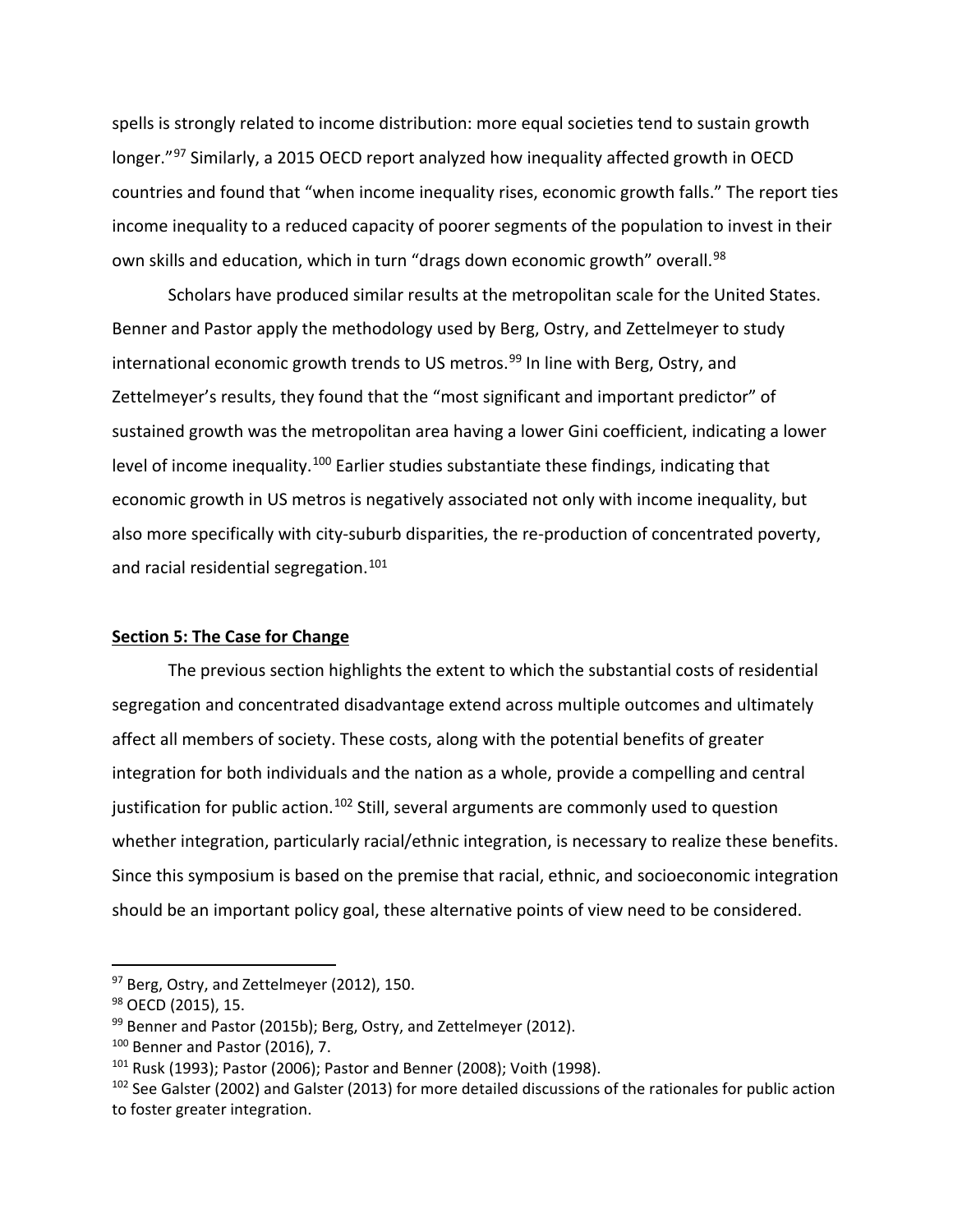*Argument #1: To the extent that the costs of segregation flow from the fact that segregation has produced communities lacking adequate public and private amenities, redistribution of public investment and incentives for private investment could address these shortfalls without the need to integrate these communities. Put another way, this argument suggests that there is no reason why predominantly African American, Latino, or Asian communities cannot be vibrant, healthy communities of opportunity, with racial/ethnic enclaves having the potential to provide greater social cohesion and to shield residents from the effects of prejudice and discrimination.* 

While there is validity to the view that predominantly minority communities can be communities of opportunity, several counterpoints should be considered before this view is allowed to guide broader policy decisions. First, given that wealth and political power are concentrated among the white majority population, it has historically been challenging to generate support for the public and private investment needed in predominantly minority communities. Relatedly, in many areas the minority population may not be large enough to create a broad range of predominantly minority neighborhoods. Finally, given that a large share of the existing neighborhoods that offer high levels of opportunity for well-being and advancement are majority-white and relatively affluent, efforts to expand access to these neighborhoods for a broader range of households by race/ethnicity and socioeconomic status must be a part of any strategy to expand access to opportunity.

In short, while supporting and expanding the set of predominantly minority neighborhoods that are strong, vibrant communities remains a desirable objective, there is still a strong justification for expanding the range of integrated neighborhoods in which people can choose to live. Nor are these objectives mutually exclusive in practice. Instead, fostering more inclusive communities in the United States requires simultaneous efforts to foster greater integration and to attract public and private investments to neighborhoods with concentrated disadvantage.

*Argument #2: A related argument in support of fostering stronger predominantly minority communities is that a racially/ethnically integrated community is not the same as one that is inclusive, and that inclusion is necessary to truly reap the benefits of integration.*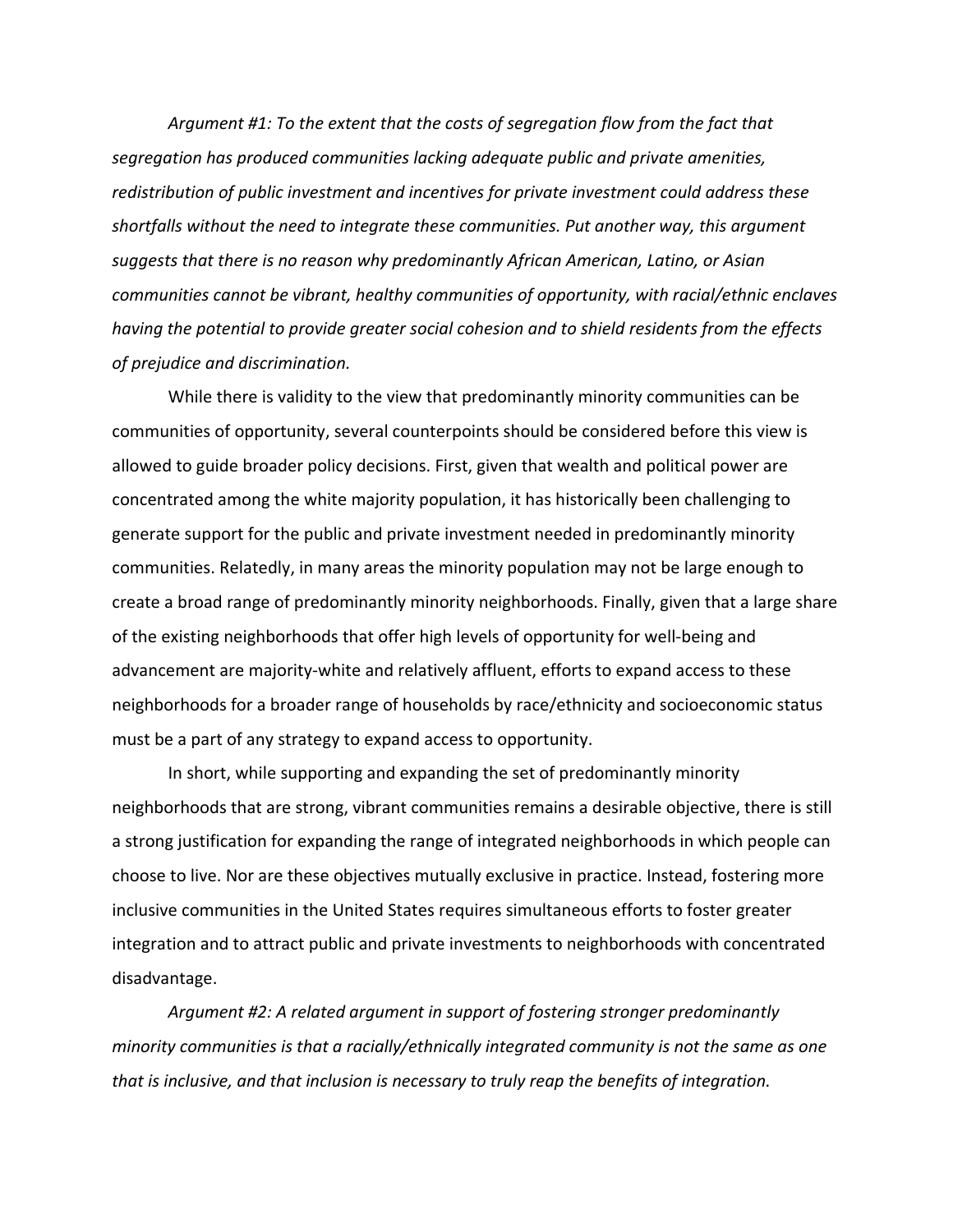An inclusive community is one in which all community members have equal voice in collective decisions about the use of public resources and the rules and norms that affect residents' quality of life. This argument therefore asserts that racial and ethnic integration by itself does not ensure that communities are inclusive of all residents and so may not deliver the desired benefits of integration. Mayorga-Gallo's *Behind the White Picket Fence* paints a portrait of how simply having a racially and ethnically diverse community does not necessarily produce a situation where all groups have equal voice. In her study, she finds that longstanding white homeowners still make most decisions about the use of resources and community norms, with minorities, renters, and more recent arrivals largely excluded from the neighborhood power structure.<sup>[103](#page-33-0)</sup> Similarly, Hyra illustrates that simply creating mixed-income, mixed-race neighborhoods may not result in inclusive, cohesive communities if people do not also develop meaningful social interactions across race and class groups. [104](#page-33-1) Hyra notes that in some HOPE VI developments, for example, higher-income residents have dominated resident boards, leaving low-income residents with limited influence over their neighborhoods. Mary Pattillo's *Black on the Block* documents a similar power dynamic in a predominantly African-American neighborhood in Chicago where higher-socioeconomic status homeowners wield more power and influence than lower-status renters.<sup>105</sup>

To be clear, the issue of whether integration without inclusion is likely to produce the same level of benefits is an important one. However, the challenge of achieving meaningful inclusion does not detract from the value of integration itself. Even if the goal of inclusion is not fully realized, increased integration may still provide access to better-quality schools, safer and healthier communities, and regional employment opportunities. Ultimately, integration and inclusion should be kept in mind as distinct goals: inclusion brings valuable additional benefits to integration, and spatial integration by race/ethnicity and socioeconomic status is an important and necessary step on the path to inclusion. For example, Rob Breymaier's discussion paper for this symposium describes the Oak Park Regional Housing Center's "Pyramid of

<span id="page-33-0"></span><sup>&</sup>lt;sup>103</sup> Mayorga-Gallo (2014).

<span id="page-33-1"></span> $104$  Hyra (2015).

<span id="page-33-2"></span><sup>105</sup> Pattillo (2008).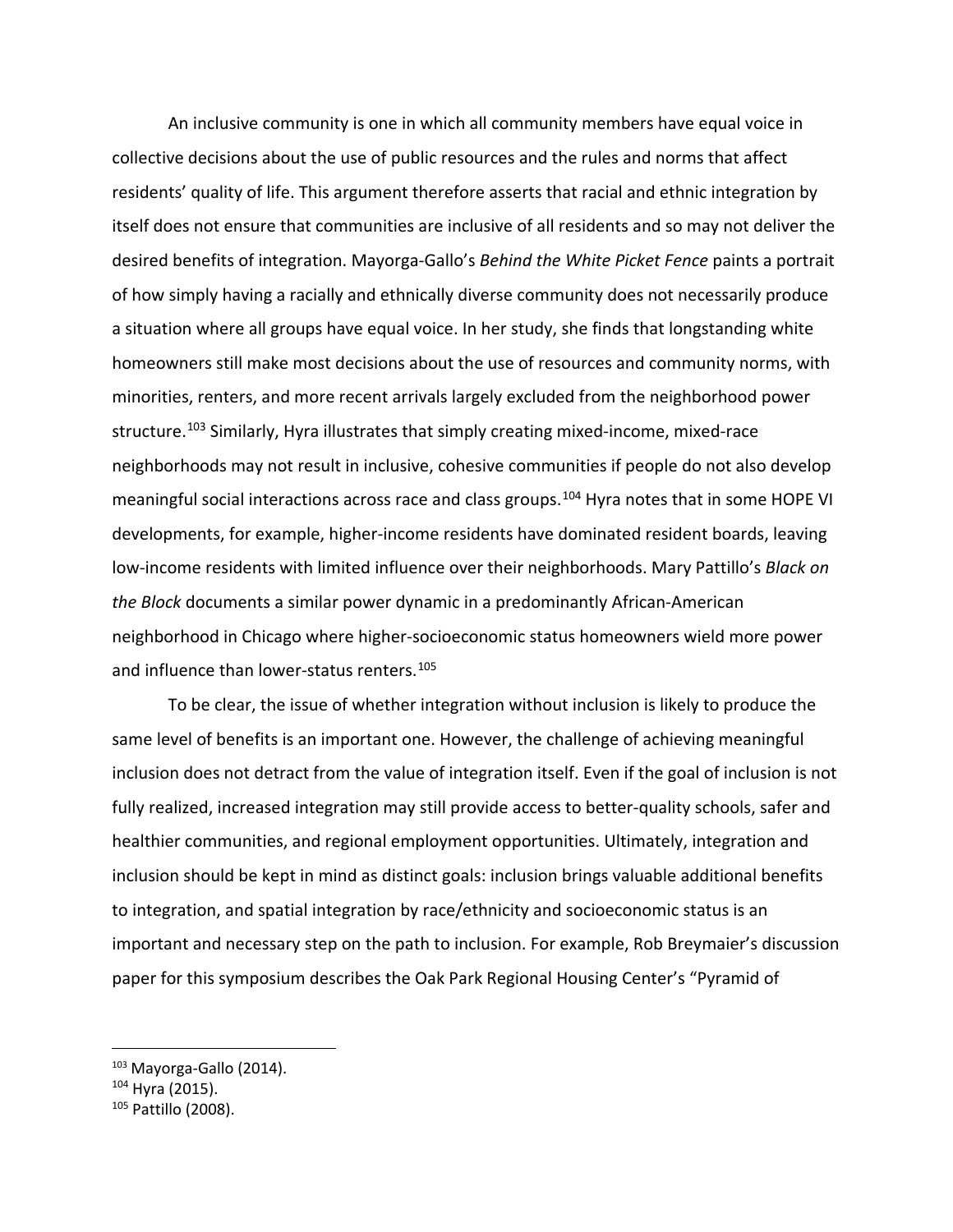Progress," which defines diversity as a foundation for integration, followed by inclusion, and ultimately by equity.

*Argument #3: While segregation clearly imposes costs, the appropriate response is to remove barriers to unfettered choice about where to live rather than pursue explicit efforts to foster integration. On this argument, efforts should concentrate on removing discrimination and allowing market forces to determine where individuals live, with efforts that go beyond removing obstacles to affirmatively support integration amounting to "social engineering."* 

This argument presumes that market forces alone are likely to increase neighborhood choice. To what extent will they, in fact, do so? Even if it were possible to remove all explicit and implicit traces of discrimination, people would be choosing where to live in an environment that has been shaped by long historical legacies of discrimination. The highly segregated patterns of living that exist today did not arise through simple market forces; on the contrary, they reflect the accumulation of efforts to keep certain racial/ethnic groups and the poor in segregated communities. Given that the existing locations of both people and the housing stock will influence people's future choices about where to live, there is a good argument that conscious action is needed to remedy this past legacy and to create a broader range of choices regarding the degree of integration and the types of housing available in different communities. Additionally, white households' preferences for majority-white communities are undoubtedly shaped by a history that suggests any other population mix is inherently unstable. These views will change only to the extent that integrated neighborhoods exist to show that such areas can be stable, healthy, vibrant communities.

Finally, the view that free market forces alone should be allowed to determine residential choices ignores social benefits from integration that go beyond the benefits individuals derive from where they live. In the language of economics, these externalities, which include a more productive economy and the diminishment of misperceptions and prejudice that sustain segregation, warrant public action to bring about a greater degree of integration than markets by themselves would provide.

It is for all these reasons that this symposium is focused on what can be done to promote greater racial/ethnic and socioeconomic integration.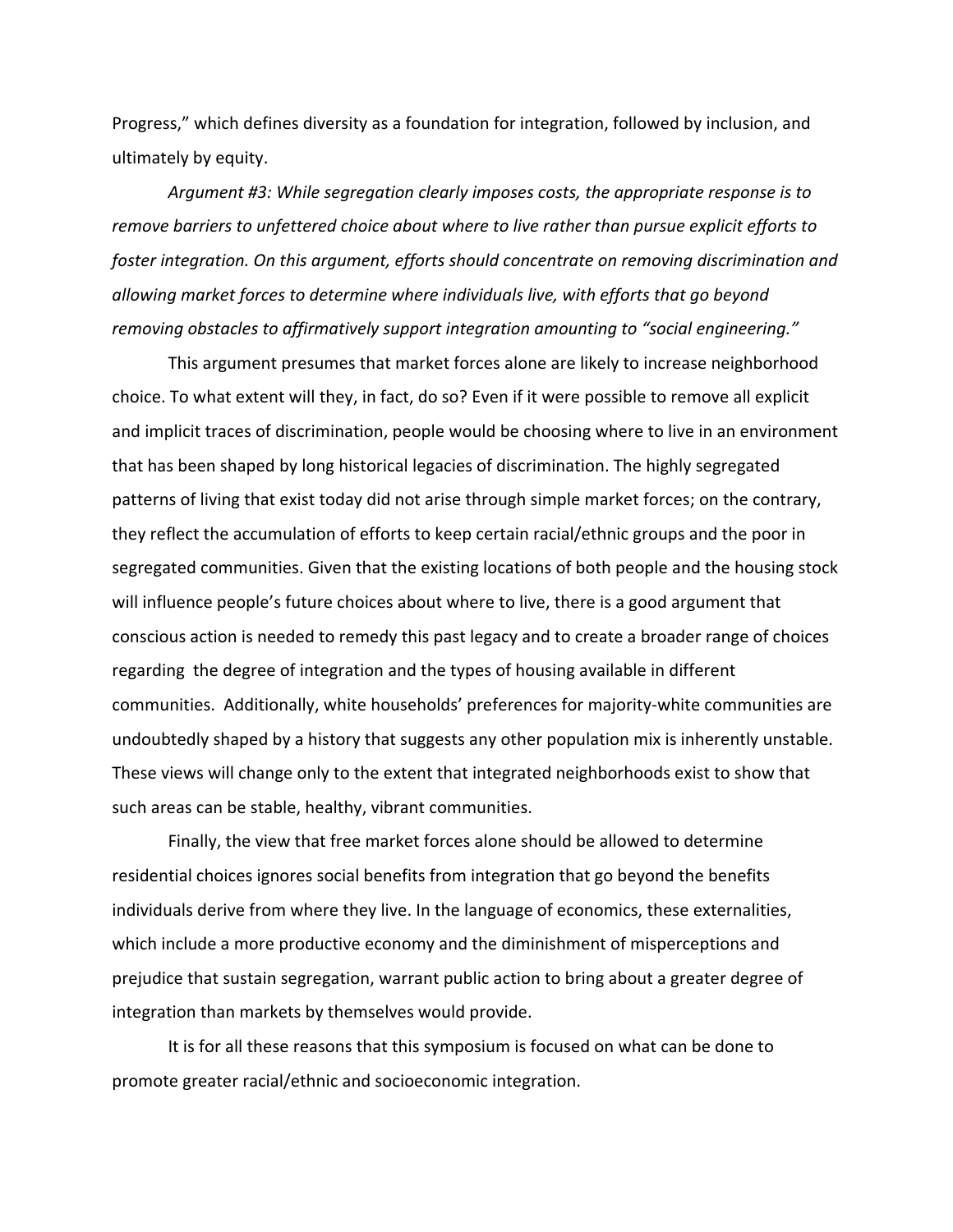#### **Section 6: A Path Forward**

The role housing plays in determining the well-being of individuals is central to the discussions planned for this symposium. As the previous sections make clear, housing and residential segregation are critical in determining the schools and jobs available to individuals, as well as the water they drink, the air quality that surrounds them, and all of the other features of the environment that shape how they interact with the world. Put simply, place matters to individuals' life chances and overall well-being. While other individual-level factors also contribute importantly to these outcomes, this symposium focuses on the role of housing and residential segregation.

Given the complexity of these challenges, this symposium is also designed with the understanding that the path forward is really multiple paths: just as segregation has many causes, fighting it will require many solutions. There is no silver bullet. The responses below, as well as those proposed in the symposium papers, should therefore be understood not as mutually exclusive, but rather as complementary and mutually reinforcing.

#### **Enforce Anti-Discrimination Laws**

A foundational step in responding to the causes of residential segregation by race/ethnicity is to ensure that existing anti-discrimination laws are enforced broadly and effectively. The groundbreaking Civil Rights Act of 1964 banned racial discrimination and segregation in schools, in the workplace, and in public facilities. A few years later, the Fair Housing Act of 1968 prohibited discrimination specifically in housing sales, rentals, and financing, banning the type of explicit racism inherent in redlining and other housing policies of the early twentieth century. Enforcement of these provisions and of their subsequent amendments and other related legislation is a critical and necessary step in ensuring equal treatment in housing markets.

While much progress has been made since the passage of the Fair Housing Act in 1968, the findings of HUD's 2012 housing discrimination study highlight the need for enforcement of anti-discrimination laws to remain a foundational component of any effort to reduce residential segregation. Important questions exist about whether to expand the set of groups defined as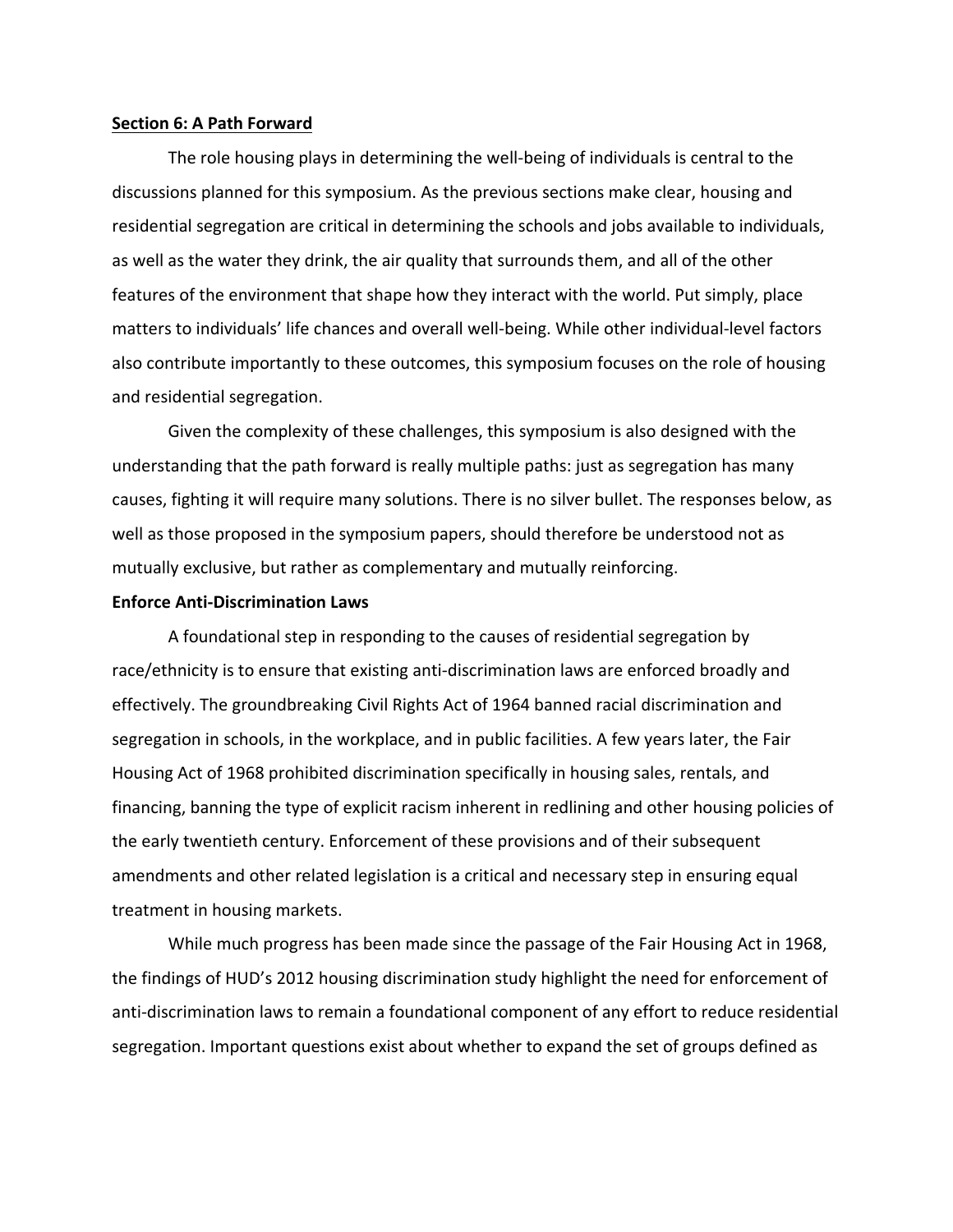protected classes, about which methods are most effective in implementing fair housing enforcement, and about how to best allocate limited resources. [106](#page-36-0)

In addition to addressing ongoing discrimination in the housing market, the Fair Housing Act's affirmatively-furthering fair housing (AFFH) mandate acknowledges the need for antidiscrimination measures to take affirmative steps to remedy the lasting consequences of past discrimination. HUD strengthened the rules associated with this AFFH mandate in 2016, issuing a Final Rule that encourages local recipients of HUD funds to meet their longstanding obligations to affirmatively further fair housing in their use of those funds. However, the introduction of this rule also illustrated the uneven compliance with fair housing law since the passage of the Fair Housing Act.<sup>[107](#page-36-1)</sup>

## **Support Efforts to Improve Understanding and Reduce Prejudice**

Fostering racially integrated neighborhoods depends not only on legally prohibiting discrimination, but also on changes in the beliefs and perceptions of homeseekers. As research on the neighborhood preferences of homeseekers makes clear, differences in preferences across racial/ethnic groups—particularly white households' lower tolerance for racially/ethnically integrated neighborhoods—contribute to segregation and to the instability of racially integrated neighborhoods. As a result, efforts to foster intergroup contact and otherwise reduce prejudice are likely necessary if integrated neighborhoods are to become commonplace.

While such efforts have been relatively infrequent, several localities have pioneered them. For example, in the 1970s, the township of Oak Park, Illinois instituted some of the first local-level policies designed to promote racial diversity. More recently, a handful of cities and counties across the country, including Seattle, Washington; St. Paul, Minnesota; Madison, Wisconsin; Portland, Oregon; and King County, Washington, have sought to complement local policies that promote socioeconomic inclusion by establishing racial equity initiatives intended to foster racial inclusion and achieve equitable outcomes.

<span id="page-36-0"></span><sup>&</sup>lt;sup>106</sup> Squires (2008); Turner and Rawlings (2009).

<span id="page-36-1"></span> $107$  GAO (2010).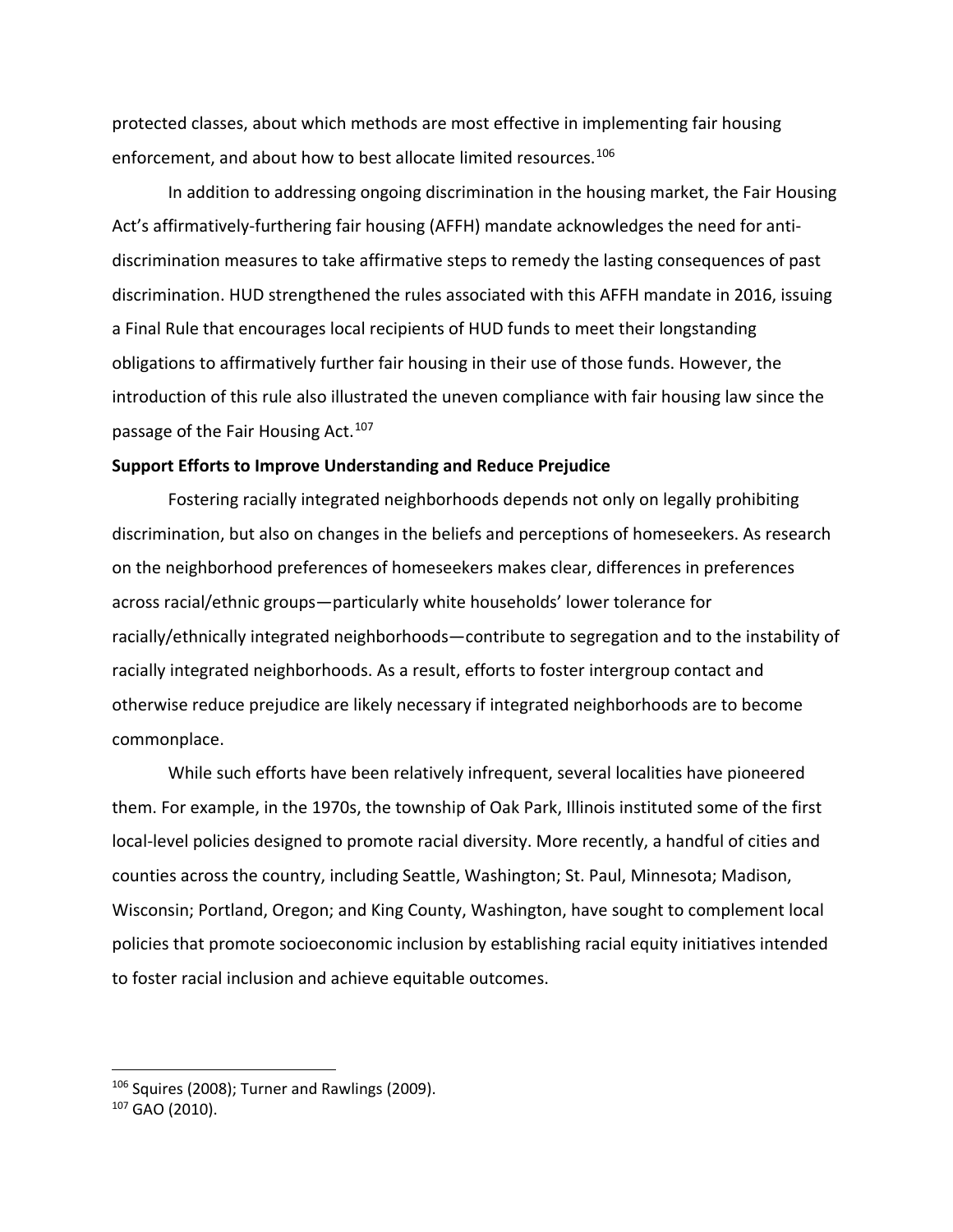Fostering integration within schools may also be a particularly effective channel for increasing intergroup contact and reducing prejudice. Studies of the long-term effects of school desegregation suggest that attending a diverse high school leaves students better prepared for life in a racially diverse society and better able to understand people from backgrounds different than their own.<sup>[108](#page-37-0)</sup> Recent school-based efforts to support integration have developed intentional strategies for designing curriculum and other tools to foster intergroup contact and understanding within diverse student bodies.

#### **Remove Exclusionary Barriers**

While the preceding actions focus on eliminating racial prejudice and discrimination, further steps are needed in response to growing income segregation. Beyond their direct effects on income segregation, such actions are likely to produce gains in racial integration due to the close relationship between income and race/ethnicity. A foundational step in responding to growing income segregation is to address exclusionary barriers to the development of multifamily buildings, affordable housing, and other units accessible to lower-income households. However, because such efforts involve reviewing and revising local zoning and land use requirements, they have been hampered by local politics.

Instead, several of the most promising approaches involve state- and regional-level efforts to facilitate development. For example, the state of Oregon established a comprehensive approach for managing urban sprawl that includes prohibitions against exclusionary zoning and that has effectively reduced the extent of income segregation in its cities. [109](#page-37-1) State-level programs in Massachusetts and New Jersey offer alternative approaches to reducing the influence of exclusionary actions at the local level.

#### **Preserve and Increase the Stock of Affordable Units**

While taking steps to remove exclusionary barriers to development is critically necessary, it will reduce income segregation only to the extent that the market can support the introduction of new supply in high-opportunity neighborhoods. As a result, increasing neighborhood choice and opportunity for low-income residents requires that such efforts be

<span id="page-37-0"></span><sup>&</sup>lt;sup>108</sup> Holme, Wells, and Revilla (2005).

<span id="page-37-1"></span><sup>109</sup> M. Oliver and Shapiro (2006)*.*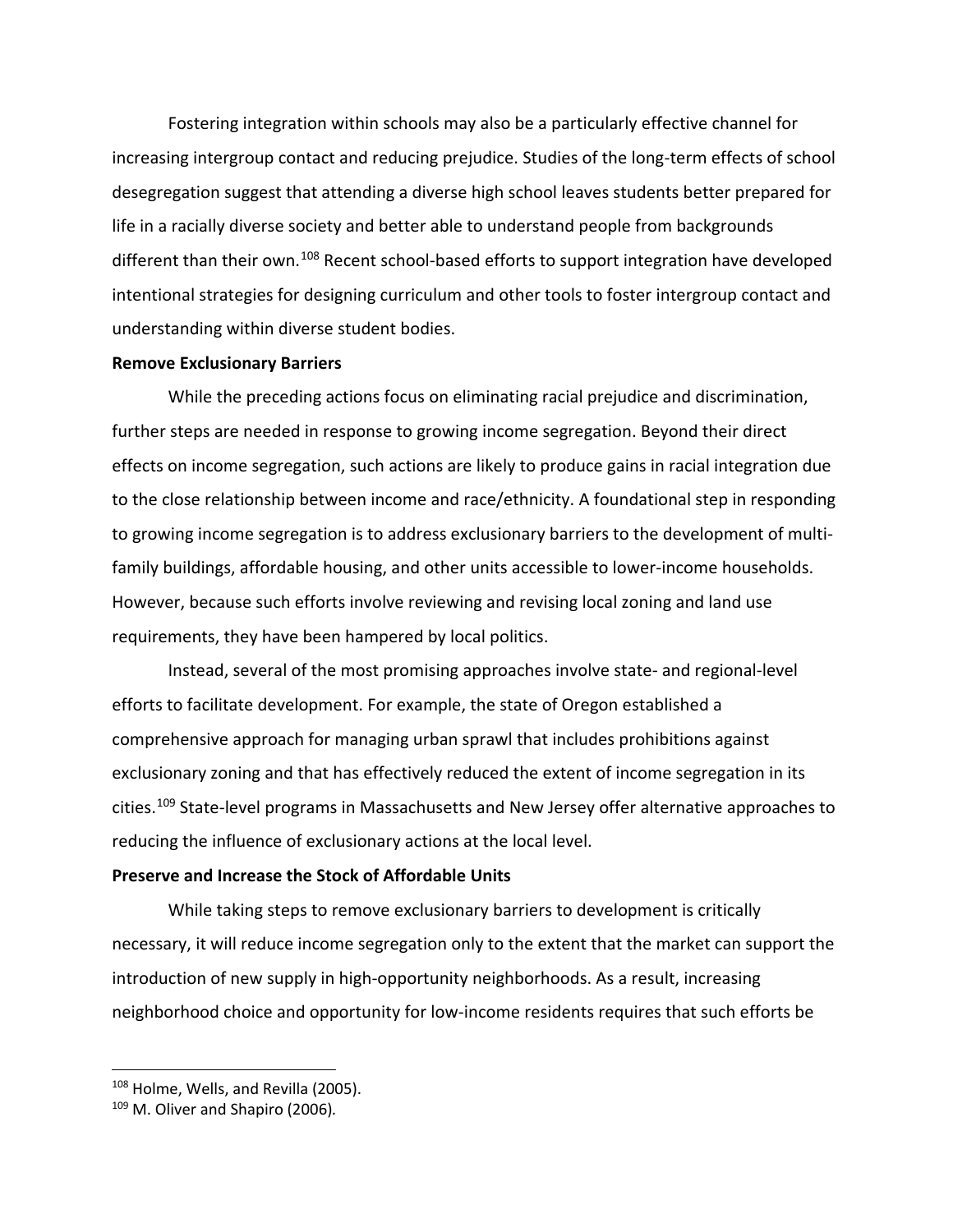coupled with increases in support for the development and preservation of affordable housing units. State and local inclusionary zoning programs offer one promising tool for ensuring that affordable units are developed in higher-cost areas experiencing substantial development. State and local housing trust funds, community land trusts, tax-increment financing programs, and other approaches offer additional options for supporting the provision of affordable housing. However, these models operate at relatively small scales compared with the level of assistance delivered through federal housing programs.

As a result, federally assisted housing programs are likely to be a central component of any effort to increase the stock of affordable units in higher-income neighborhoods. The scoring systems used to award low-income housing tax credits (LIHTCs) determine where new assisted units will be constructed.<sup>[110](#page-38-0)</sup> Management and preservation of the existing stock of federally assisted units will require critical decisions at the federal level about the incentives and resources that determine whether (and if so, which) units are lost from the stock of affordable units. Lastly, the small-area fair market rent demonstration program has illustrated the extent to which the incentives built into the Housing Choice Voucher program can alter the residential locations of voucher recipients.<sup>[111](#page-38-1)</sup>

Federal support has further increased the availability of income-restricted homeownership units, as well as down payment assistance and housing counseling programs that support homeownership attainment. In all cases, increased support for federal assistance is a critical determinant of the extent to which lower-income households are able to find and retain housing units in socioeconomically integrated neighborhoods.

#### **Invest in Neighborhoods with Concentrated Disadvantage**

Lastly, a comprehensive solution to the challenges of residential segregation by race/ethnicity and income requires investment in neighborhoods of concentrated disadvantage. While a more detailed consideration of the most effective programs and strategies for investments in these neighborhoods is beyond the scope of this symposium,  $112$  it is nonetheless a necessary component of a comprehensive approach to the challenges of

<span id="page-38-0"></span><sup>&</sup>lt;sup>110</sup> Ellen et al. (2015).

<span id="page-38-1"></span><sup>&</sup>lt;sup>111</sup> Collinson and Ganong (2016).

<span id="page-38-2"></span><sup>&</sup>lt;sup>112</sup> For such a discussion, see Andrews et al. (2012).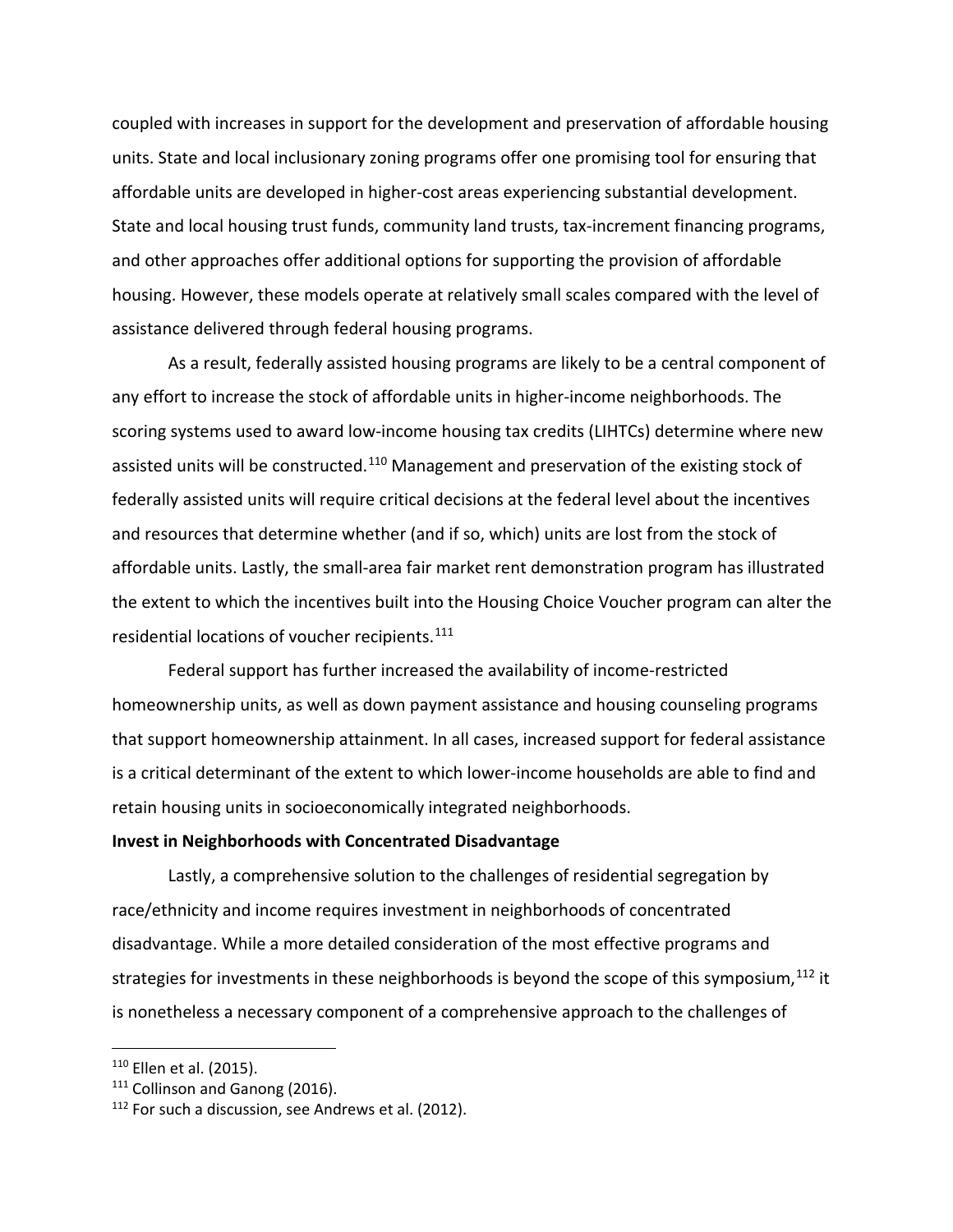residential segregation and concentrated disadvantage. As we describe above, the path forward is in fact multiple paths, and the proposals outlined in this symposium should be pursued concurrently with a strategy of investment in neighborhoods with concentrated disadvantage.

# **The Symposium: Identifying a Path Forward**

Tremendous work remains to be done in achieving universal access to inclusive, highopportunity neighborhoods. Taken together, the current patterns and causes of racial and socioeconomic segregation point to a multitude of potential levers for action in public policy, local land use planning, private-sector real estate practices, and households' decision-making processes. The goal of this symposium is to identify and explore forward-thinking strategies capable of achieving meaningful improvements in racial and socioeconomic inclusion in neighborhoods throughout the country. Each of the seven panels therefore explores a different facet of this challenge.

The first panel motivates the symposium by examining the definition of inclusion and the central goals for efforts to support it. In this introductory discussion, panelists examine the rationales and objectives for public actions to reduce residential segregation by race/ethnicity and income, as well as the costs of segregation for children, adults, and society at large. By tracing the roots, evolution, and outcomes of the deep racial and socioeconomic divides that characterize our nation's communities, and examining what the alternative scenario of inclusion could look like, this first panel sets the stage for those that follow.

The second panel turns to the role of individual agency in driving patterns of residential sorting, asking the question, "What would it take to promote residential choices that result in greater integration and more equitable neighborhood outcomes?" Recognizing the interaction of individual preferences and housing search processes in households' decisions about where to live, this panel examines how shifting racial attitudes and the advent of new technologies, data, and search processes might improve (or exacerbate) patterns of residential segregation, as well as how these new phenomena might open new avenues of policy response to segregation.

The third panel takes a regional view of both residential patterns and potential responses, asking the question, "What would it take to make new neighborhoods and remake old ones so that regions move decisively toward integration?" This panel turns to case studies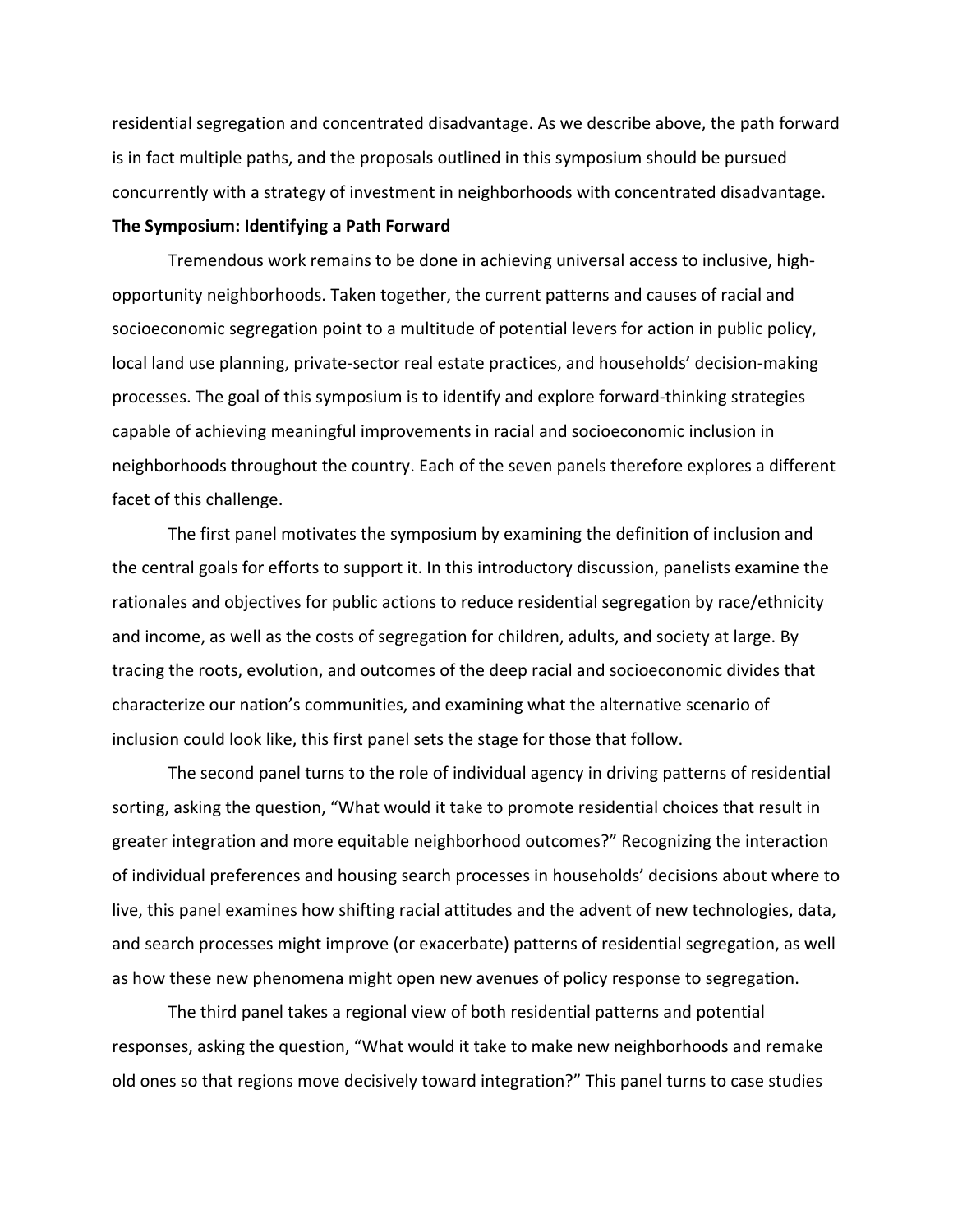of three very different metropolitan areas—Houston, Chicago, and Washington, DC—to examine this question within different regional contexts. In each area, the discussion will shed light on the changing nature of residential settlement patterns and the steps that might be taken to foster greater inclusion.

Federal housing policy represents another key lever for change. The fourth panel focuses on HUD's important new federal commitment to fair housing, its Affirmatively Furthering Fair Housing (AFFH) rule. This panel is dedicated to the question, "What would it take for the HUD AFFH rule to meaningfully increase inclusion?" Panelists assess the rule's potential and the roles of HUD, localities, civil rights lawyers, and community groups in its implementation in coming years.

The fifth panel examines a broad and complex topic that has been the focus of considerable research and debate: housing subsidies. Its motivating question is, "What would it take for housing subsidies to overcome affordability barriers to inclusion in all neighborhoods?" Panelists were asked to identify promising approaches and priorities for action. In particular, this panel delves into the questions of how to balance the development of assisted housing in higher-income neighborhoods with investments in low-income communities; how to increase the neighborhood options available to subsidized housing recipients; and how to better structure financial incentives and subsidies for homeownership to promote inclusion rather than exclusion.

The sixth panel returns the focus to cities, exploring potential responses to the growth in gentrification and displacement pressures in many urban communities across the county. This panel asks, "What would it take for cities experiencing gentrification pressures to foster inclusion rather than replacement?" It acknowledges that while gentrification has historically lead to the disenfranchisement or displacement of legacy residents, there may be potential to instead leverage it to foster stable mixed-income neighborhoods. In addition to asking if and how we can re-imagine gentrification as a possible force for increasing neighborhood integration, this panel seeks to promote fruitful discussion around how to ensure that existing residents' voices are represented in local decision-making processes.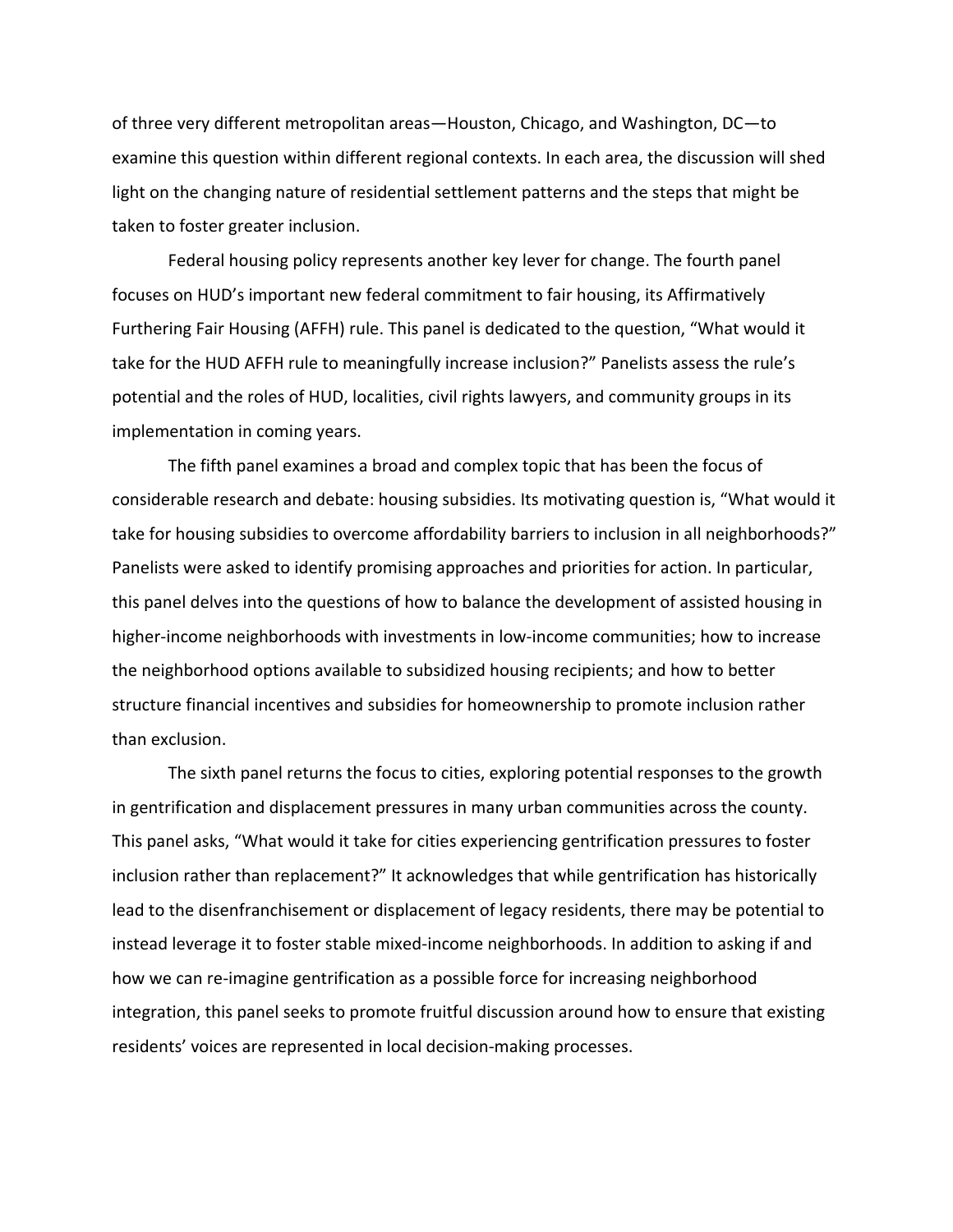The final panel examines the complex interdependencies between housing and school outcomes, asking the question, "What would it take to foster residential outcomes that support school integration, and vice versa?" While many facets of residential segregation—specifically housing policy, housing search processes, and housing affordability—are specific to housing markets, this section acknowledges and examines the interaction between residential segregation and school segregation. The discussion unpacks the role of school quality in creating residential segregation, identifies effective strategies for reducing school segregation, and discusses proven ways to create and sustain neighborhood and school integration.

Taken together, these topics are not intended to be an exhaustive review of potential strategies for responding to residential segregation. Instead, they represent a selection of topics offering opportunities for progress. Solving the multifaceted challenges of residential segregation in the context of evolving American cities will ultimately require a combination of these and other proposals.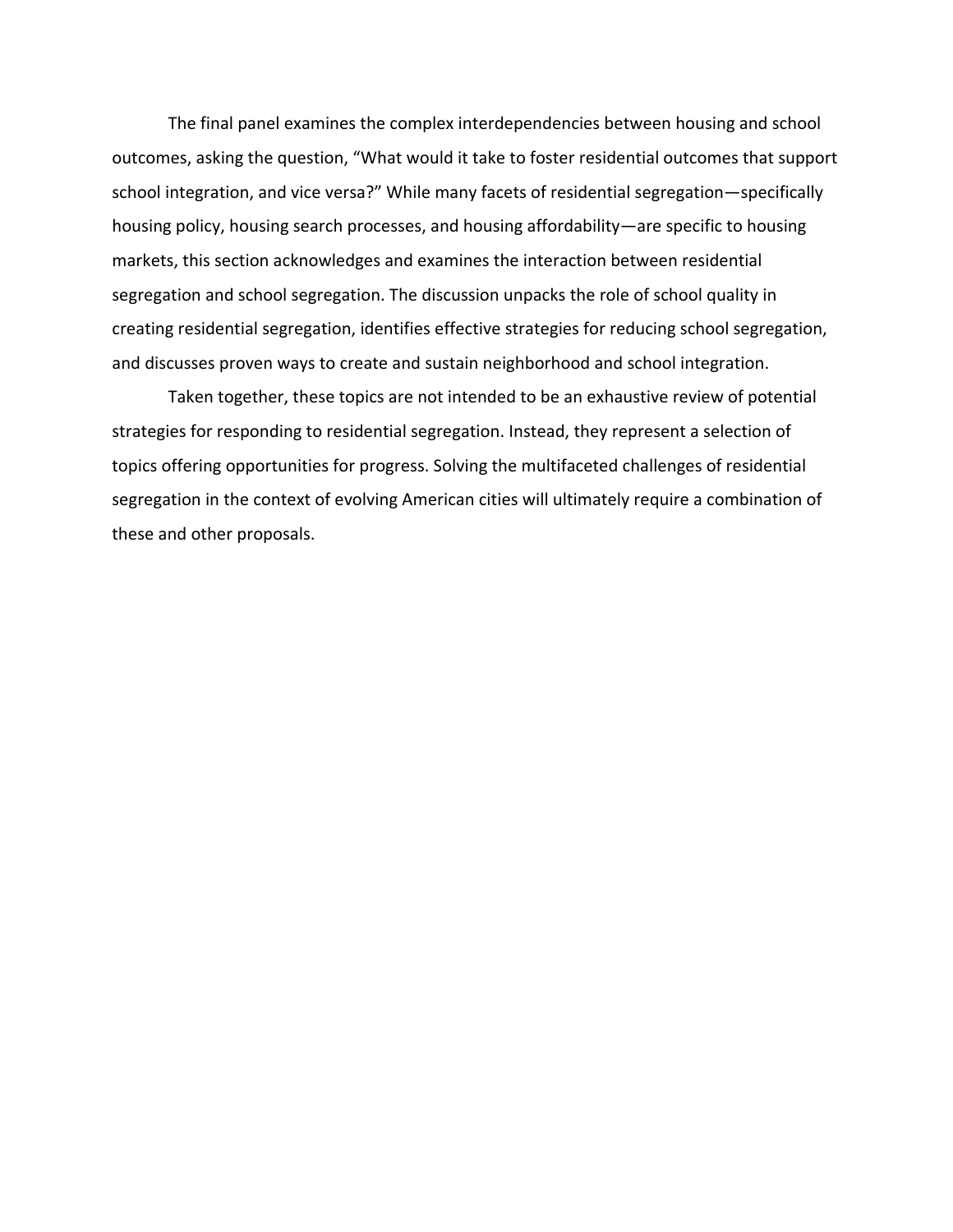#### **Bibliography**

- Acevedo-Garcia, Dolores, Theresa L. Osypuk, Nancy McArdle, and David R. Williams. 2008. "Toward a Policy-Relevant Analysis of Geographic and Racial/Ethnic Disparities in Child Health." *Health Affairs* 27, no. 2: 321-33.
- Aghion, Philippe, Eve Caroli, and Cecilia Garcia-Penalosa. 1999. "Inequality and Economic Growth: The Perspective of the New Growth Theories." *Journal of Economic Literature* 37, no. 4: 1615-60.
- Andrews, Nancy O., David J. Erickson, I. J. Galloway, and E. S. Seidman. 2012. "Investing in What Works for America's Communities." San Francisco: Federal Reserve Bank of San Francisco and Low Income Investment Fund.
- Aneshensel, Carol S., and Clea A. Sucoff. 1996. "The Neighborhood Context of Adolescent Mental Health." *Journal of Health and Social Behavior* 37, no. 4: 293-310.
- Apgar, William C., and Allegra Calder. 2005. "The Dual Mortgage Market: The Persistence of Discrimination in Mortgage Lending." Working Paper W05-11. Cambridge, MA: Joint Center for Housing Studies of Harvard University.
- Bayer, Patrick, Robert McMillen, and Kim Rueben. 2004. "What Drives Racial Segregation? New Evidence Using Census Microdata." *Journal of Urban Economics* 56, no. 3: 514-35.
- Bénabou, Roland. 1996. "Equity and Efficiency in Human Capital Investment: The Local Connection." *The Review of Economic Studies* 63, no. 2: 237-64.
- Benner, Chris, and Manuel Pastor. 2015a. "Brother, Can You Spare Some Time? Sustaining Prosperity and Social Inclusion in America's Metropolitan Regions." *Urban Studies* 52, no. 7: 1339-56.
- ———. 2015b. *Equity, Growth, and Community: What the Nation Can Learn from America's Metro Areas*. Oakland, CA: University of California Press.
- ———. 2016. "Whither Resilient Regions? Equity, Growth and Community." *Journal of Urban Affairs* 38, no. 1: 5-24.
- Berg, Andrew, Jonathan D. Ostry, and Jeromin Zettelmeyer. 2012. "What Makes Growth Sustained?" *Journal of Development Economics* 98, no. 2: 149-66.
- Bischoff, Kendra, and Sean Reardon. 2014. "Residential Segregation by Income, 1970-2009." In *Diversity and Disparities: America Enters a New Century,* edited by John R. Logan, 208-33. New York: Russell Sage Foundation.
- Brooks-Gunn, Jeanne, Greg J. Duncan, and J. Lawrence Aber. 1997. *Neighborhood Poverty, Volume 1: Context and Consequences for Children*. New York: Russell Sage Foundation.
- Brooks-Gunn, Jeanne, Greg J. Duncan, Pamela Kato Klebanov, and Naomi Sealand. 1993. "Do Neighborhoods Influence Child and Adolescent Development?" *American Journal of Sociology* 99, no. 2: 353-95.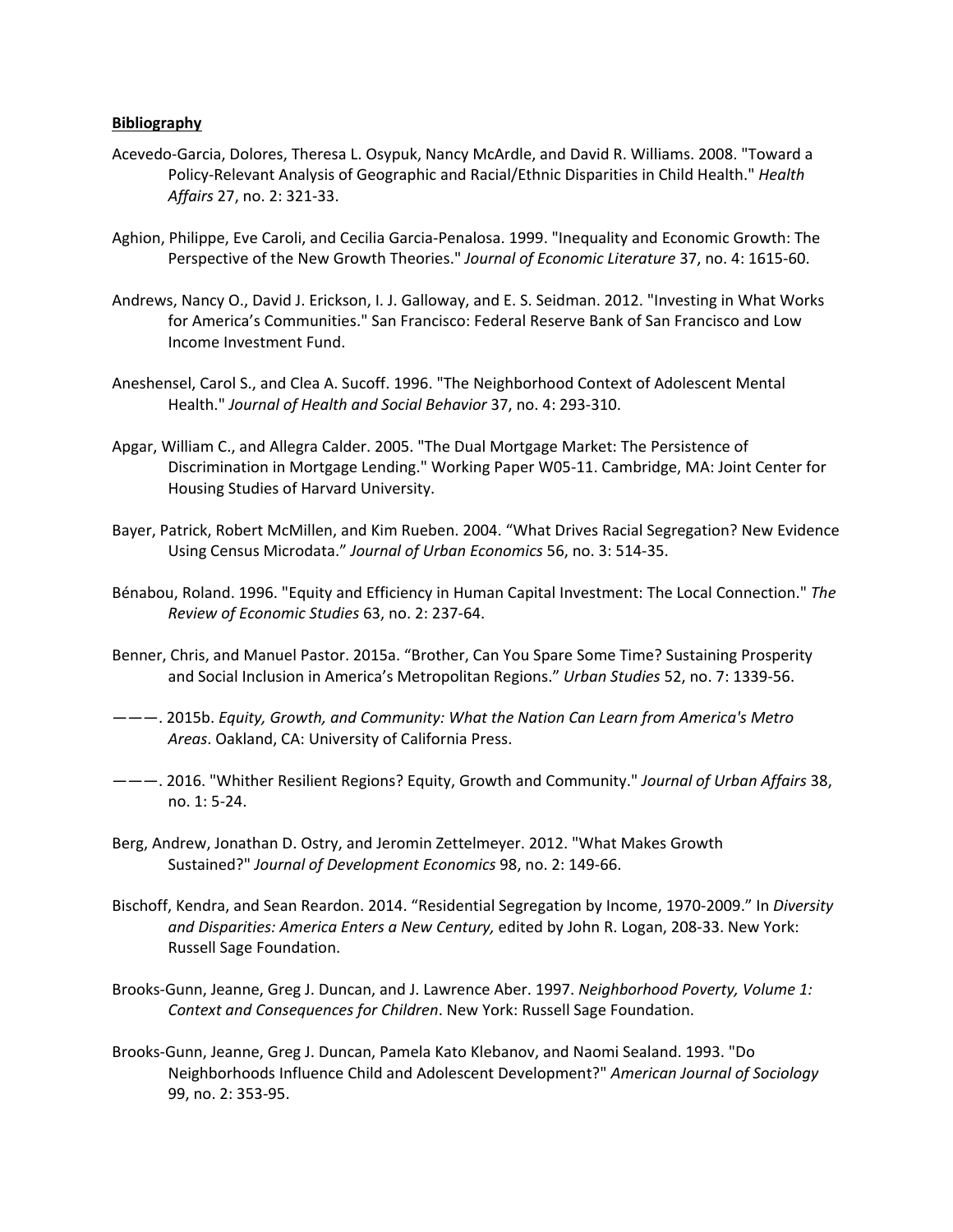- Burdick-Will, Julia, Jens Ludwig, Stephen W. Raudenbush, Robert J. Sampson, Lisa Sanbonmatsu, and Patrick Sharkey. 2011. "Converging Evidence for Neighborhood Effects on Children's Test Scores: An Experimental, Quasi-Experimental, and Observational Comparison." In *Whither Opportunity? Rising Inequality, Schools, and Children's Life Chances,* edited by Greg J. Duncan and Richard J. Murnane, 255-76. New York: Russell Sage Foundation.
- Calem, Paul, Kevin Gillen, and Susan Wachter. 2004. "The Neighborhood Distribution of Subprime Lending." *Journal of Real Estate Finance and Economics* 29, no. 4: 393-410.
- Card, David, and Jesse Rothstein. 2007. "Racial Segregation and the Black–White Test Score Gap." *Journal of Public Economics* 91, no. 11: 2158-84.
- Carr, James, and Nandinee Kutty. 2008. "The New Imperative for Equality." In *Segregation: The Rising Costs for Americ*a, edited by James Carr and Nandinee Kutty, 1-37. New York: Routledge.
- Chetty, Raj, and Nathaniel Hendren. 2015. "The Impacts of Neighborhoods on Intergenerational Mobility: Childhood Exposure Effects and County-Level Estimates." Cambridge, MA: Harvard University and National Bureau of Economic Research.
- Chetty, Raj, Nathaniel Hendren, Patrick Kline, and Emmanuel Saez. 2014. "Where Is the Land of Opportunity? The Geography of Intergenerational Mobility in the United States." *The Quarterly Journal of Economics* 129, no. 4: 1553-1623.
- Clark, Rebecca L. 1992. "Neighborhood Effects on Dropping Out of School Among Teenage Boys." Washington, DC: Urban Institute.
- Clark, W. A. V. 1991. "Residential Preferences and Neighborhood Racial Segregation: A Test of the Schelling Segregation Model." *Demography* 28, no. 1: 1-19.
- Clement, Scott. 2015. "Millennials Are Just as Racist as Their Parents." *Washington Post*, June 23.
- Collinson, Robert, and Peter Ganong. 2016. "The Incidence of Housing Voucher Generosity." Working Paper. June. [https://ssrn.com/abstract=2255799.](https://ssrn.com/abstract=2255799)
- Couture, Victor, and Jesse Handbury. 2015. "Urban Revival in America, 2000 to 2010." Working Paper. http://faculty.haas.berkeley.edu/couture/download/Couture\_Handbury\_Revival.pdf.
- Crowder, Kyle, and Maria Krysan. 2016. "Moving Beyond the Big Three: A Call for New Approaches to Studying Racial Residential Segregation." *City and Community* 15, no. 1: 18-22.
- Crowder, Kyle, and Scott J. South. 2011. "Spatial and Temporal Dimensions of Neighborhood Effects on High School Graduation." *Social Science Research* 40, no. 1: 87-106.
- Cutler, David M., and Edward L. Glaeser. 1997. "Are Ghettos Good or Bad?" *The Quarterly Journal of Economics* 112, no. 3: 827-72.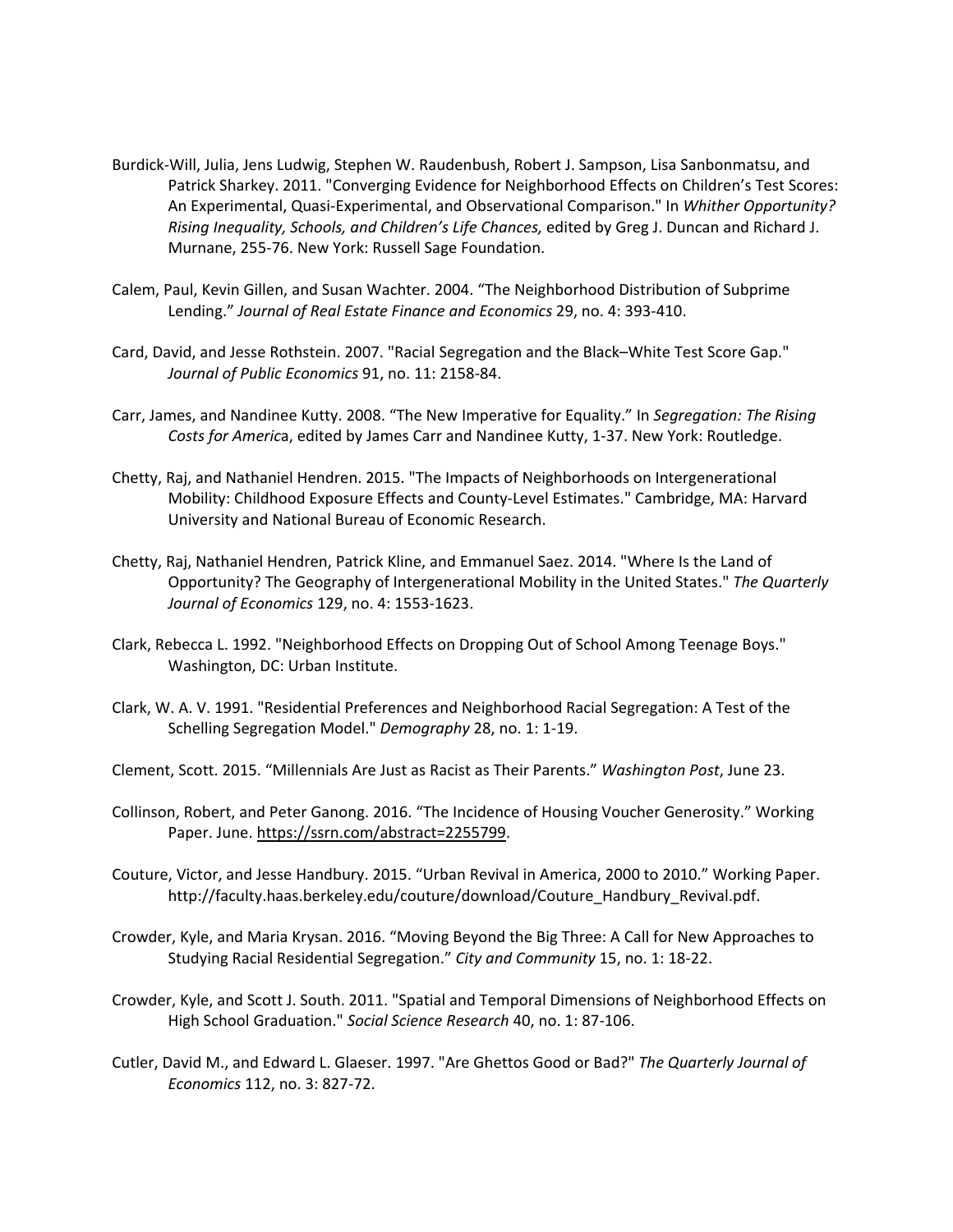- Cutler, David M., Edward L. Glaeser, and Jacob L. Vigdor. 1999. "The Rise and Decline of the American Ghetto." *Journal of Political Economy* 107, no. 3: 455-506.
- De la Roca, Jorge, Ingrid Gould Ellen, and Katherine M. O'Regan. 2014. "Race and Neighborhoods in the 21st Century: What Does Segregation Mean Today?" *Regional Science and Urban Economics* 47: 138-51.
- de Souza Briggs, Xavier, editor. 2005. *The Geography of Opportunity: Race and Housing Choice in Metropolitan America*. Washington, DC: Brookings Institution Press.
- Dickerson, Niki T. 2007. "Black Employment, Segregation, and the Social Organization of Metropolitan Labor Markets." *Economic Geography* 83, no. 3: 283-307.
- Dickerson vonLockette, Niki T., and Jacqueline Johnson. 2010. "Latino Employment and Residential Segregation in Metropolitan Labor Markets." *Du Bois Review: Social Science Research on Race* 7, no. 1: 151-84.
- Diez-Roux, Ana V., Sharon Stein Merkin, Donna Arnett, Lloyd Chambless, Mark Massing, F. Javier Nieto, Paul Sorlie, Moyses Szklo, Herman A. Tyroler, and Robert L. Watson. 2001. "Neighborhood of Residence and Incidence of Coronary Heart Disease." *New England Journal of Medicine* 345, no. 2: 99-106.
- Dornbusch, Sanford M., Philip L. Ritter, and Laurence Steinberg. 1991. "Community Influences on the Relation of Family Statuses to Adolescent School Performance: Differences between African Americans and non-Hispanic Whites." *American Journal of Education* 99, no. 4: 543-67.
- Duncan, Greg J. 1994. "Families and Neighbors as Sources of Disadvantage in the Schooling Decisions of White and Black Adolescents." *American Journal of Education* 103, no. 1: 20-53.
- Duncan, Greg J., and Richard J. Murnane, eds. 2011. *Whither Opportunity?: Rising Inequality, Schools, and Children's Life Chances*. New York: Russell Sage Foundation.
- Ellen, Ingrid. 2000. *Sharing America's Neighborhoods: The Prospects for Stable Neighborhood Integration.* Cambridge, MA: Harvard University Press.
- Ellen, Ingrid, Keren Horn, Yiwen Kuai, Roman Pazuniak, and Michael David Williams. 2015. "Effect of QAP Incentives on the Location of LIHTC Properties." Washington, DC: US Department of Housing and Urban Development Office of Policy Development and Research.
- Ellen, Ingrid, Keren Horn, and Katherine O'Regan. 2012. "Pathways to Integration: Examining Changes in the Prevalence of Racially Integrated Neighborhoods." *Cityscape* 14, no. 3 (2012): 33-53.
- Emerson, Michael, Karen Chai, and George Yancey. 2001. "Does Race Matter in Residential Segregation? Exploring the Preferences of White Americans." *American Sociological Review* 66, no. 6: 922-35.
- Engel, Kathleen, and Patricia McCoy. 2008. "From Credit Denial to Predatory Lending: The Challenge of Sustaining Minority Homeownership." In *Segregation: The Rising Costs for America*, edited by James Carr and Nandinee Kutty, 81-124. New York: Routledge.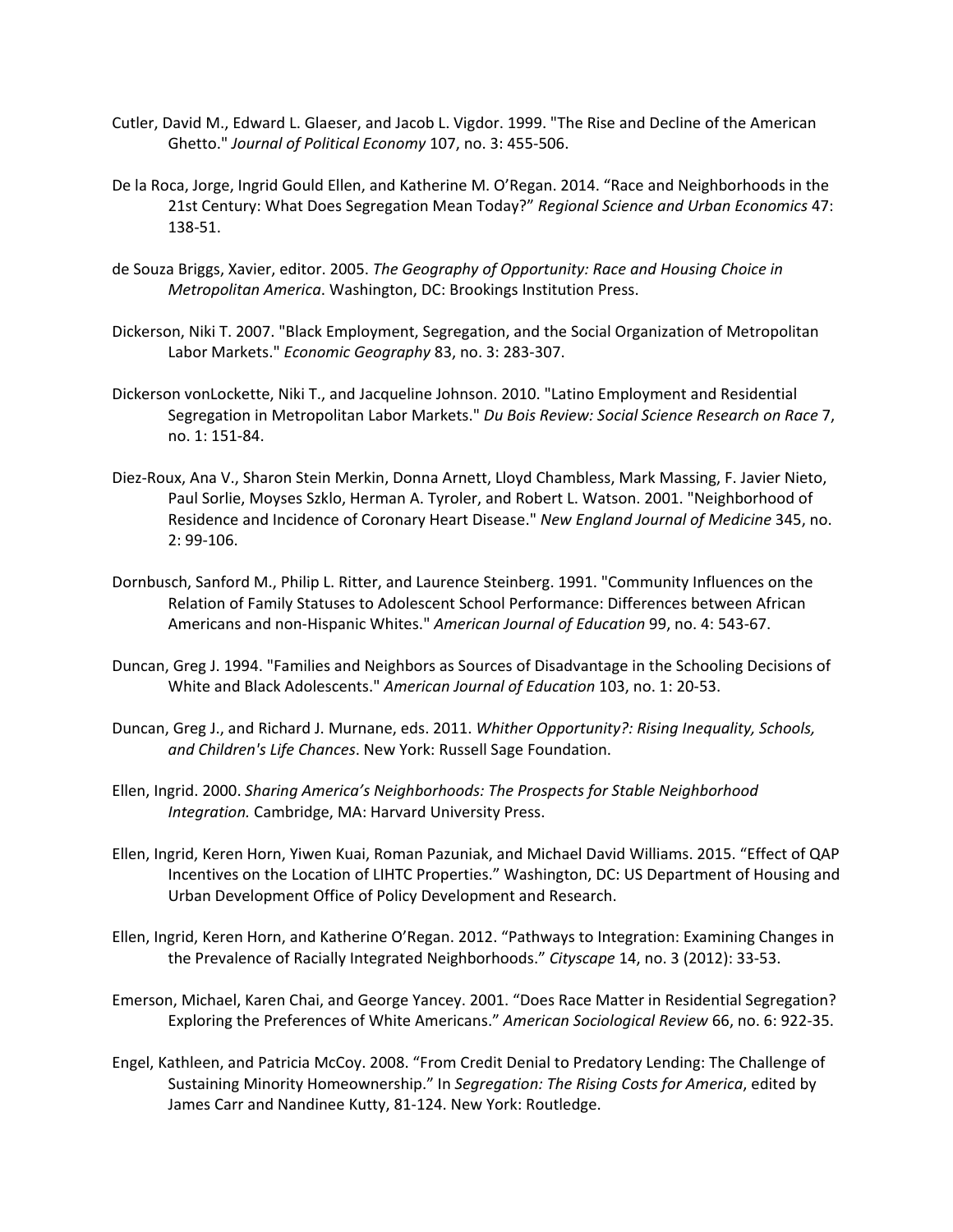- Essene, Ren and William Apgar. 2007. "Understanding Mortgage Market Behavior: Creating Good Mortgage Options for All Americans." Working Paper. Cambridge, MA: Joint Center for Housing Studies of Harvard University.
- Farley, Reynolds, Elaine Fielding, and Maria Krysan. 1997. "The Residential Preferences of Blacks and Whites: A Four Metropolis Analysis." *Housing Policy Debate* 8, no. 4: 763-800.
- Farley, Reynolds, Howard Schuman, Suzanne Bianchi, Diane Coasanto, and Shirley Hatchett. 1978. "Chocolate Cities, Vanilla Suburbs: Will the Trend toward Racially Separate Communities Continue?" *Social Science Research* 7, no. 4: 319-44.
- Farley, Reynolds, Charlotte Steeh, Maria Krysan, Tara Jackson, and Keith Reeves. 1994. "Stereotypes and Segregation: Neighborhoods in the Detroit Area.*" American Journal of Sociology* 100, no. 3: 750- 80.
- Fischer, Claude, Gretchen Stockmayer, Jon Stiles, and Michael Hout. 2004. "Distinguishing the Geographic Levels and Social Dimensions of US Metropolitan Segregation, 1960-2000." *Demography* 41, no. 1: 37-59.
- Fossett, Mark. 2006. "Ethnic Preferences, Social Distance Dynamics, and Residential Segregation: Theoretical Explorations Using Simulation Analysis." *Journal of Mathematical Sociology* 30, no. 3-4: 185-273.
- Fukuyama, Francis. 1995. *Trust: The Social Virtues and the Creation of Prosperity*. New York: Free Press Paperbacks.
- Galster, George. 2002. "An Economic Efficiency Analysis of Deconcentrating Poverty Populations." *Journal of Housing Economics* 11, no. 4: 303-29.
- ———. 2012. *Driving Detroit: The Quest for Respect in the Motor City*. Philadelphia, PA: University of Pennsylvania Press.
- ———. 2013. "Neighborhood Social Mix: Theory, Evidence, and Implications for Policy and Planning." In *Policy, Planning, and People: Promoting Justice in Urban Development*, edited by Naomi Carmon and Susan Fainstein, 307-36. Philadelphia: University of Pennsylvania Press.
- GAO (Government Accountability Office). 2010. "Report to Congressional Requesters: HUD Needs to Enhance Its Requirements and Oversight of Jurisdictions' Fair Housing Plans." Washington, DC..
- Garner, Catherine L., and Stephen W. Raudenbush. 1991. "Neighborhood Effects on Educational Attainment: A Multilevel Analysis." *Sociology of Education* 64, no. 4: 251-62.
- Glaeser, Edward L. 2011. "Rethinking the Federal Bias toward Homeownership." *Cityscape* 13, no. 2: 5- 37.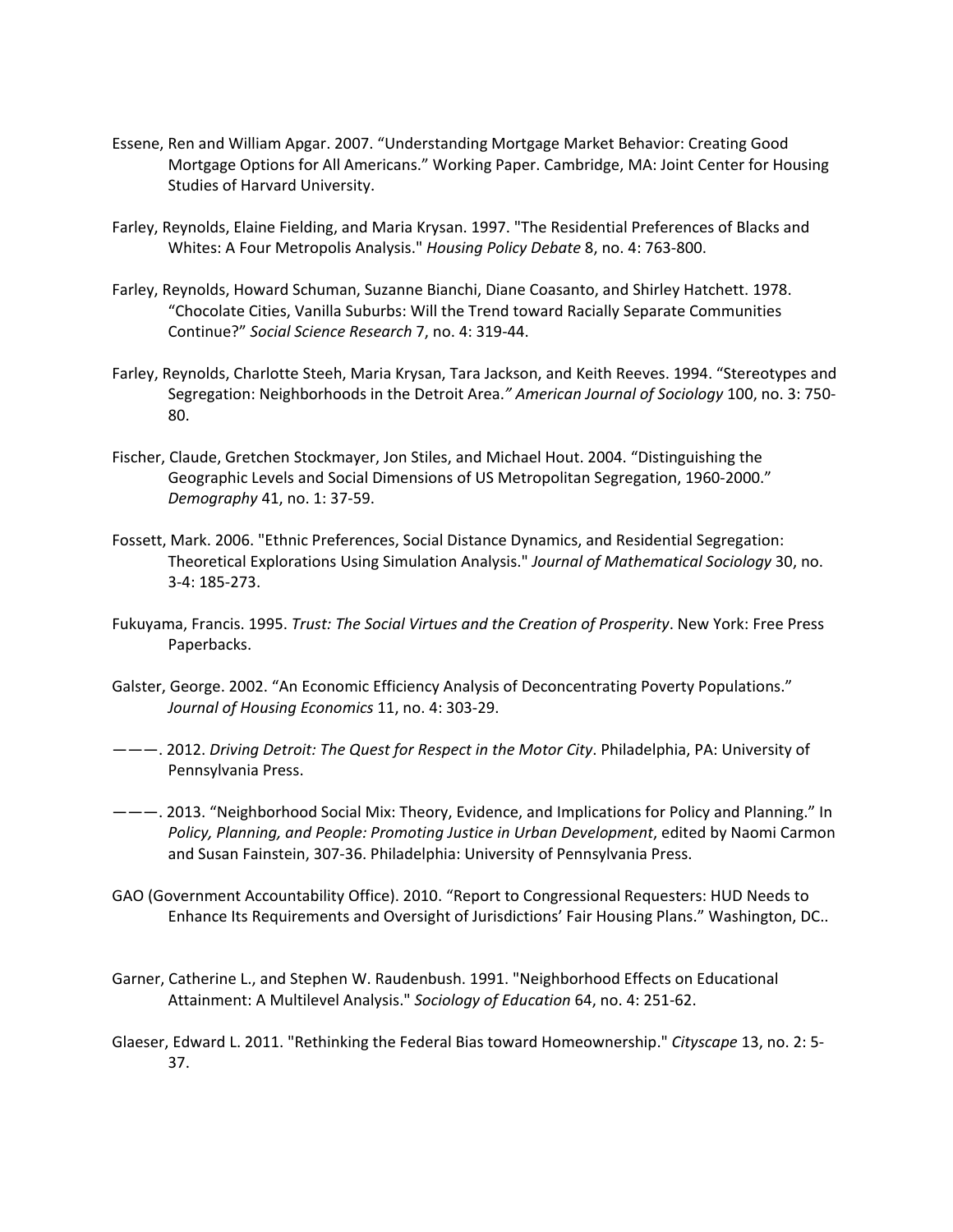- Glaeser, Edward L., and Jacob Vigdor. 2012. *The End of the Segregated Century: Racial Separation in America's Neighborhoods, 1890-2010*. New York: Manhattan Institute for Policy Research.
- Graham, Bryan, and Patrick Sharkey. 2013. "Mobility and the Metropolis: How Communities Factor into Economic Mobility." Washington, DC: The Pew Charitable Trusts Economic Mobility Project.
- Harris, David R. 1999. "'Property Values Drop When Blacks Move In, Because...': Racial and Socioeconomic Determinants of Neighborhood Desirability." *American Sociological Review* 64, no. 3: 461-79.
- Holme, Jennifer Jellison, Amy Stuart Wells, and Anita Tijerina Revilla. 2005. "Learning through Experience: What Graduates Gained by Attending Desegregated High Schools." *Equity & Excellence in Education* 38, no. 1: 14-24.
- Hyra, Derek. 2015. "Greasing the Wheels of Social Integration: Housing and Beyond in Mixed-Income, Mixed-Race Neighborhoods." *Housing Policy Debate* 25, no. 4: 785-88.

———. 2017. *Race, Class, and Politics in the Cappuccino City*. Chicago: University of Chicago Press.

- Iceland, John, Daniel H. Weinberg, and Erika Steinmetz. 2002. "Racial and Ethnic Residential Segregation in the United States: 1980-2000." Report of the US Census Bureau.
- Jackson, Kenneth T. 1995. *Crabgrass Frontier: The Suburbanization of the United States*. New York: Oxford University Press.
- Jargowsky, Paul. 2013. "Concentration of Poverty in the New Millennium: Changes in the Prevalence, Composition, and Location of High-Poverty Neighborhoods." New York: The Century Foundation.
- ———. 2014. "Segregation, Neighborhoods, and Schools." In *Choosing Homes, Choosing Schools: Residential Segregation and the Search for a Good School*, edited by Annette Lareau and Kimberly Goyette, 97-136. New York: Russell Sage Foundation.
- ———. 2015. "Architecture of Segregation: Civil Unrest, the Concentration of Poverty, and Public Policy." New York: The Century Foundation.
- Jencks, Christopher, and Susan E. Mayer. 1990. "The Social Consequences of Growing Up in a Poor Neighborhood." In *Inner-City Poverty in the United States,* edited by Laurence E. Lynn, Jr., and Michael G.H. McGeary, 111-86. Washington, DC: National Academy Press.
- Kaldor, Nicholas. 1977. "Capitalism and Industrial Development: Some Lessons from Britain's Experience." *Cambridge Journal of Economics* 1, no. 2: 193-204.
- Kawachi, Ichiro, and Lisa F. Berkman, eds. 2003. *Neighborhoods and Health*. New York: Oxford University Press.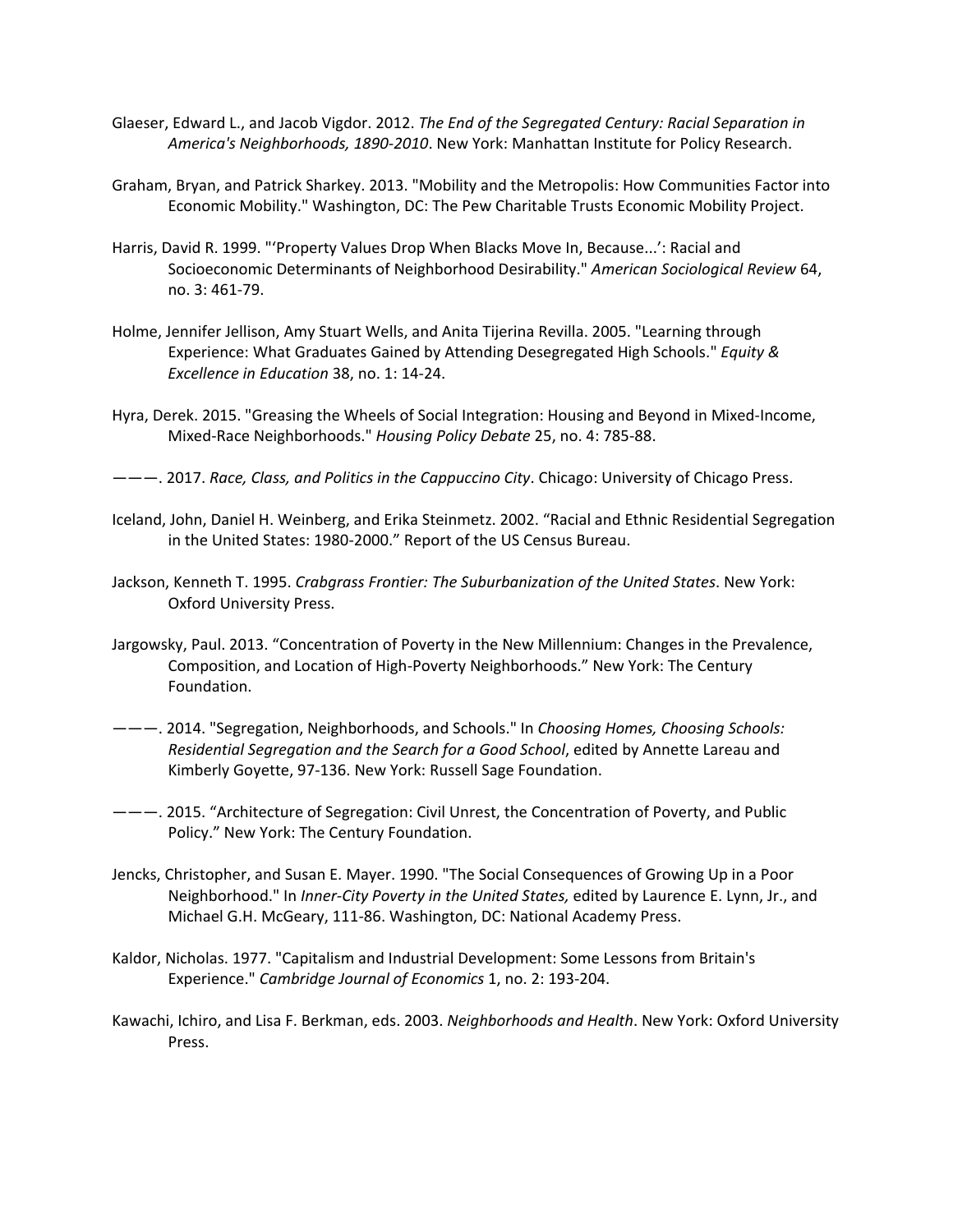- Knaap, Gerrit, Stuart Meck, Terry Moore, and Robert Parker. 2007. "Zoning as a Barrier to Multifamily Housing Development." The Planning Advisory Service, Report Number 548. Washington, DC: American Planning Association.
- Kneebone, Elizabeth, and Alan Berube. 2014. "Confronting Suburban Poverty in America." Washington, DC: Brookings Institution Press.
- Kneebone, Elizabeth, and Natalie Holmes. 2016. "US Concentrated Poverty in the Wake of the Great Recession." Washington, DC: Brookings Institution Press.
- Krysan, Maria, and Reynolds Farley. 2002. "The Residential Preferences of Blacks: Do They Explain Persistent Segregation?" *Social Forces* 80, no. 3: 937-80.
- Kuznets, Simon. 1955. "Economic Growth and Income Inequality." *The American Economic Review* 45, no. 1: 1-28.
- LaVeist, Thomas A. 1993. "Segregation, Poverty, and Empowerment: Health Consequences for African Americans." *The Milbank Quarterly* 71, no. 1: 41-64.
- Lee, Barrett, John Iceland, and Chad Farrell. 2013. "Is Ethnoracial Residential Segregation on the Rise? Evidence from Metropolitan and Micropolitan America Since 1980." Report of Project US 2010.
- Lens, Michael, and Paavo Monkkonen. 2016. "Do Strict Land Use Regulations Make Metropolitan Areas More Segregated by Income?" *Journal of the American Planning Association* 81, no. 1: 6-21.
- Leventhal, Tama, and Jeanne Brooks-Gunn. 2000. "The Neighborhoods They Live In: The Effects of Neighborhood Residence on Child and Adolescent Outcomes." *Psychological Bulletin* 126, no. 2: 309-37.
- Logan, John R., and Brian J. Stults. 2011. "The Persistence of Segregation in the Metropolis: New Findings from the 2010 Census." Census Brief prepared for Project US 2010.
- Massey, Douglas S. 2008. "Origins of Economic Disparities: The Historical Role of Housing Segregation." In *Segregation: The Rising Costs for America*, edited by James Carr and Nandinee Kutty, 39-80. New York: Routledge.
- Massey, Douglas S. and Nancy A. Denton. 1988. "The Dimensions of Residential Segregation." *Social Forces* 67, no. 2: 281-315.
- ———. 1993. *American Apartheid: Segregation and the Making of the Underclass.* Cambridge, MA: Harvard University Press.
- Mayorga-Gallo, Sarah. 2014. *Behind the White Picket Fence: Power and Privilege in a Multiethnic Neighborhood*. Chapel Hill, NC: University of North Carolina Press.
- McKenzie, Evan, and Jay Ruby. 2002. "Reconsidering the Oak Park Strategy: The Conundrums of Integration." Working Paper. https://astro.temple.edu/~ruby/opp/3qrpt02/finalversion.pdf.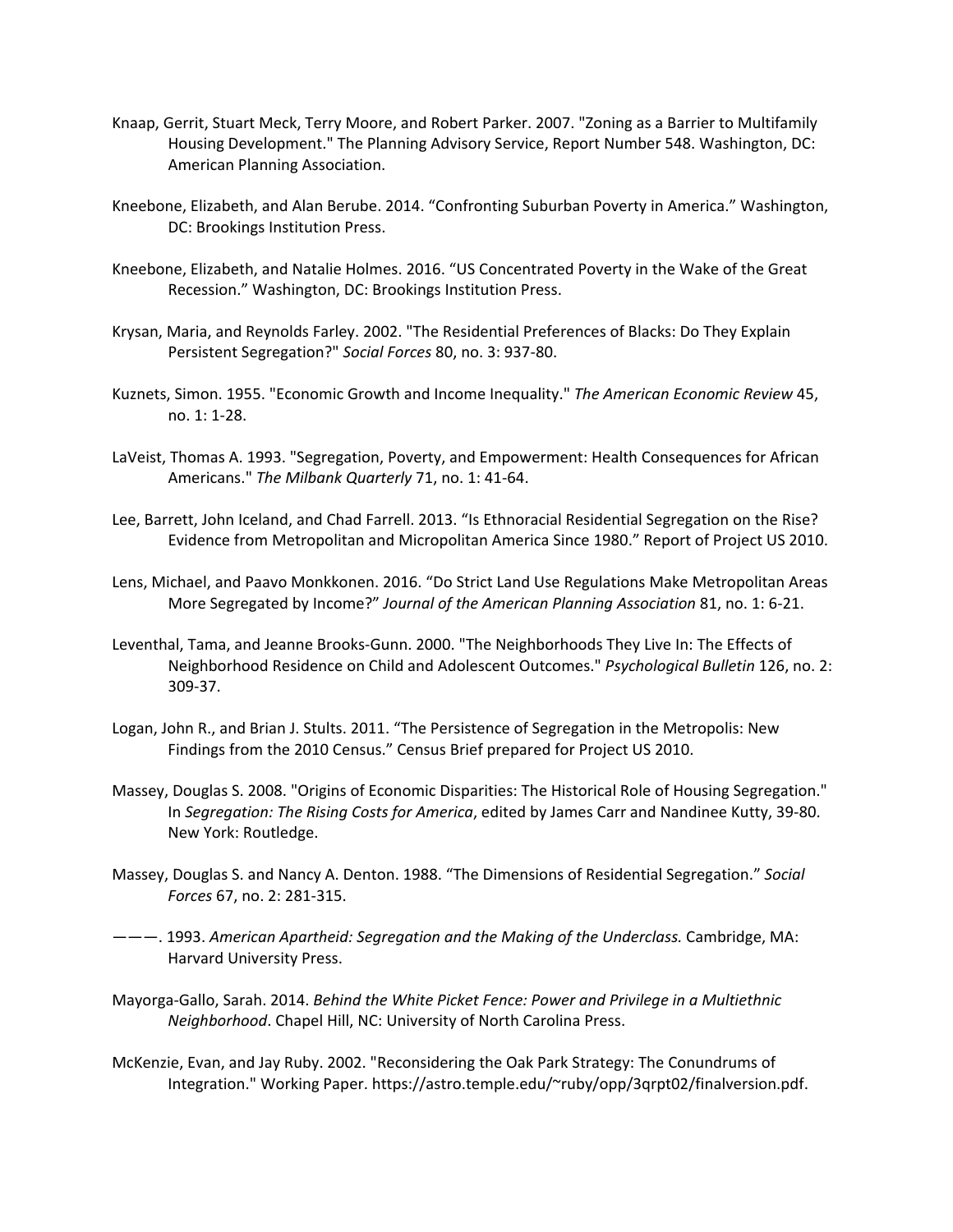- McLoyd, Vonnie C. 1998. "Socioeconomic disadvantage and child development." *American Psychologist* 53, no. 2: 185-204.
- Munnell, Alicia H., Geoffrey MB Tootell, Lynn E. Browne, and James McEneaney. 1996. "Mortgage Lending in Boston: Interpreting HMDA Data." *The American Economic Review* 86, no. 1: 25-53.
- OECD (Organization for Economic Co-operation and Development). 2015. *In It Together: Why Less Inequality Benefits All*. Paris: OECD Publishing. http://dx.doi.org/10.1787/9789264235120-en.
- Oliver, J. Eric. 1999. "The Effects of Metropolitan Economic Segregation on Local Civic Participation." *American Journal of Political Science* 43, no. 1: 186-212.
- Oliver, Melvin L., and Thomas M. Shapiro. 2006. *Black Wealth/White Wealth: A New Perspective on Racial Inequality, 10th Anniversary Edition*. New York: Routledge.
- Orfield, Gary, and Chungmei Lee. 2005. "Why Segregation Matters: Poverty and Educational Inequality." Cambridge, MA: The Civili Rights Project, Harvard University.
- Orfield, Myron. 1997. "Metropolitics: A Regional Agenda for Community and Stability." Washington, DC: Brookings Institution Press.
- Pastor, Manuel. 2006. "Cohesion and Competitiveness: Business Leadership for Regional Growth and Social Equity." Prepared for the OECD International Conference on Sustainable Cities: Linking Competitiveness with Social Cohesion.
- Pastor, Manuel, and Chris Benner. 2008. "Been Down So Long: Weak Market Cities and Regional Equity." In *Retooling for Growth: Building a 21st Century Economy in America's Older Industrial Areas*, edited by Jennifer S. Vey, 89–118. Washington, DC: Brookings Institution Press.
- Pastor, Manuel, Jim Sadd, and John Hipp. 2001. "Which Came First? Toxic Facilities, Minority Move-in, and Environmental Justice." *Journal of Urban Affairs* 23, no. 1: 1-21.
- Pattillo, Mary. 2008. *Black on the Block: The Politics of Race and Class in the City*. Chicago: University of Chicago Press.
- Pendall, Rolf. 2007. "Local Land Use Regulation and the Chain of Exclusion." *Journal of the American Planning Association* 66, no. 2: 125-42.
- Pettigrew, Thomas F., and Linda R. Tropp. 2008. "How Does Intergroup Contact Reduce Prejudice? Metaanalytic Tests of Three Mediators." *European Journal of Social Psychology* 38, no. 6: 922-34.
- Pickett, Kate E., and Michelle Pearl. 2001. "Multilevel Analyses of Neighbourhood Socioeconomic Context and Health Outcomes: A Critical Review." *Journal of Epidemiology and Community Health* 55, no. 2: 111-22.
- powell, john a., and Kaloma Cardwell. 2014. "Homeownership, Wealth, and the Production of Racialized Space." In *Homeownership Built to Last: Balancing Access, Affordability, and Risk after the*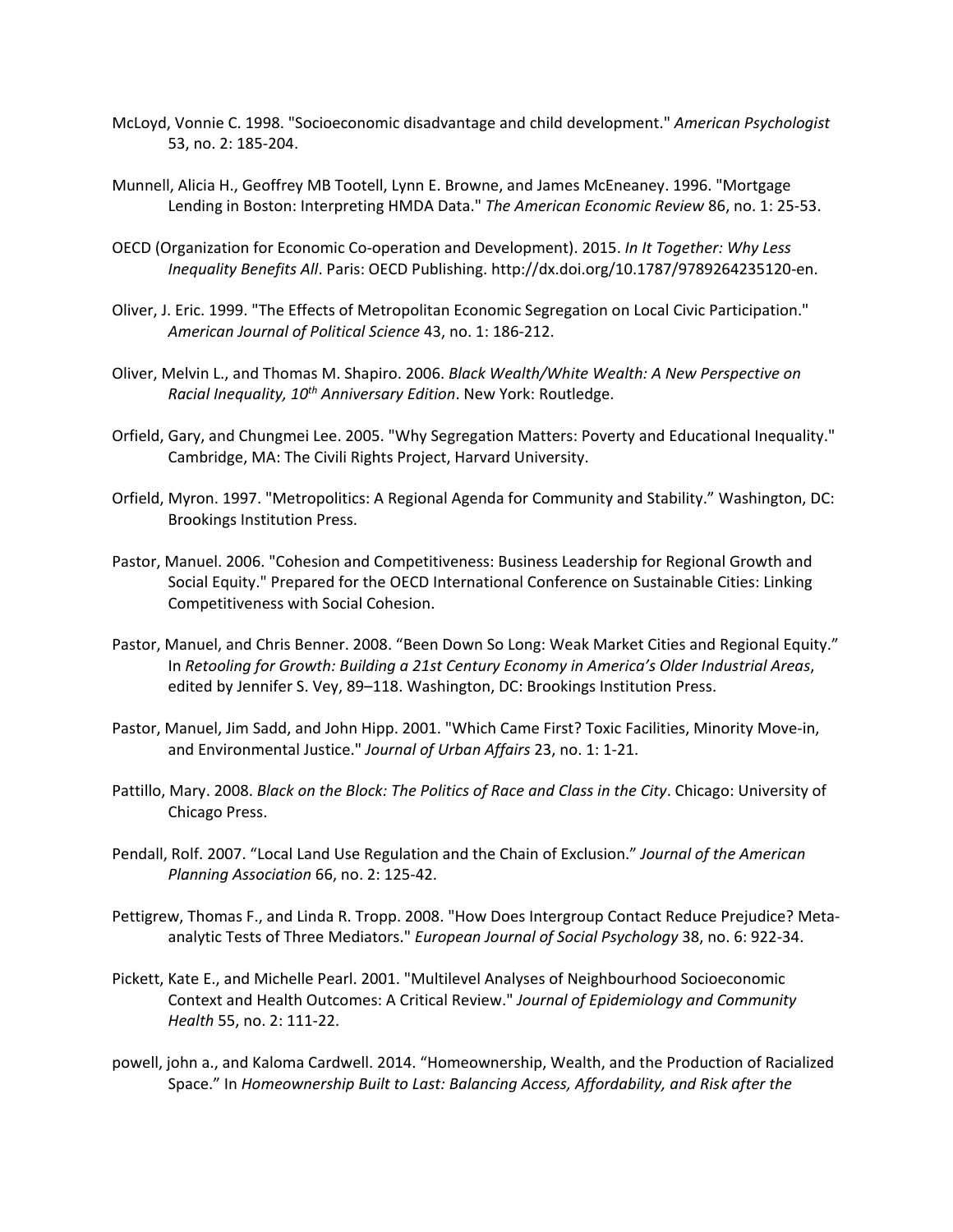*Housing Crisis,* edited by Eric Belsky, Christopher Herbert, and Jennifer Molinsky, 31-49. Washington, DC: Brookings Institution Press.

Putnam, Robert D. 2001. *Bowling Alone*. New York: Simon and Schuster.

- ———. 2007. "E pluribus unum: Diversity and Community in the Twenty-First Century." *Scandinavian Political Studies* 30, no. 2: 137-74.
- Reardon, Sean. 2011. "Measures of Income Segregation." Working Paper. Stanford University Center on Poverty and Inequality.
- Reardon, Sean, and Kendra Bischoff. 2011a. "Growth in the Residential Segregation of Families by Income, 1970-2009." Report prepared for Project US2010.
- ———. 2011b. "Income Inequality and Income Segregation." *American Journal of Sociology* 116, no. 4: 1092-1153.
- Reardon, Sean, Lindsay Fox, and Joseph Townsend. 2015. "Neighborhood Income Composition by Household Race and Income, 1990-2009." *Annals of the American Academy of Political and Social Science* 660, no. 1: 78-97.
- Rich, Peter. 2017. "Choosing Segregation: The Importance of School Racial Composition in the Housing Choices of White Parents." Working Paper.
- Ross, Stephen, and John Yinger. 1999. "Sorting and Voting: A Review of the Literature on Urban Public Finance." In *Handbook of Regional and Urban Economics. Volume 3: Applied Urban Economics,*  edited by Edwin S. Mills and Paul Cheshire, 2001-60. Amsterdam: Elsevier Science BV.
- Rusk, David. 1993. *Cities Without Suburbs*. Washington, DC: Woodrow Wilson Center Press.
- ———. 2002. "Trends in School Segregation." In *Divided We Fail: Coming Together through School Choice. The Report of The Century Foundation Task Force on the Common School*, edited by Richard Kahlenberg, 61-85. New York: The Century Foundation.
- Sampson, Robert J., Jeffrey D. Morenoff, and Thomas Gannon-Rowley. 2002. "Assessing 'Neighborhood Effects': Social Processes and New Directions in Research." *Annual Review of Sociology* 28, no. 1: 443-78.
- Schelling, Thomas C. 1971. "Dynamic Models of Segregation." *Journal of Mathematical Sociology* 1, no. 2: 143-86.
- Schuman, Howard, Charlotte Steeh, Lawrence Bobo, and Maria Krysan. 1997. *Racial Attitudes in America: Trends and Interpretations*. Rev. ed. Cambridge, MA: Harvard University Press.
- Schwartz, Heather. 2010. "Housing Policy is School Policy: Economically Integrative Housing Promotes Academic Success in Montgomery County, Maryland." New York: The Century Foundation.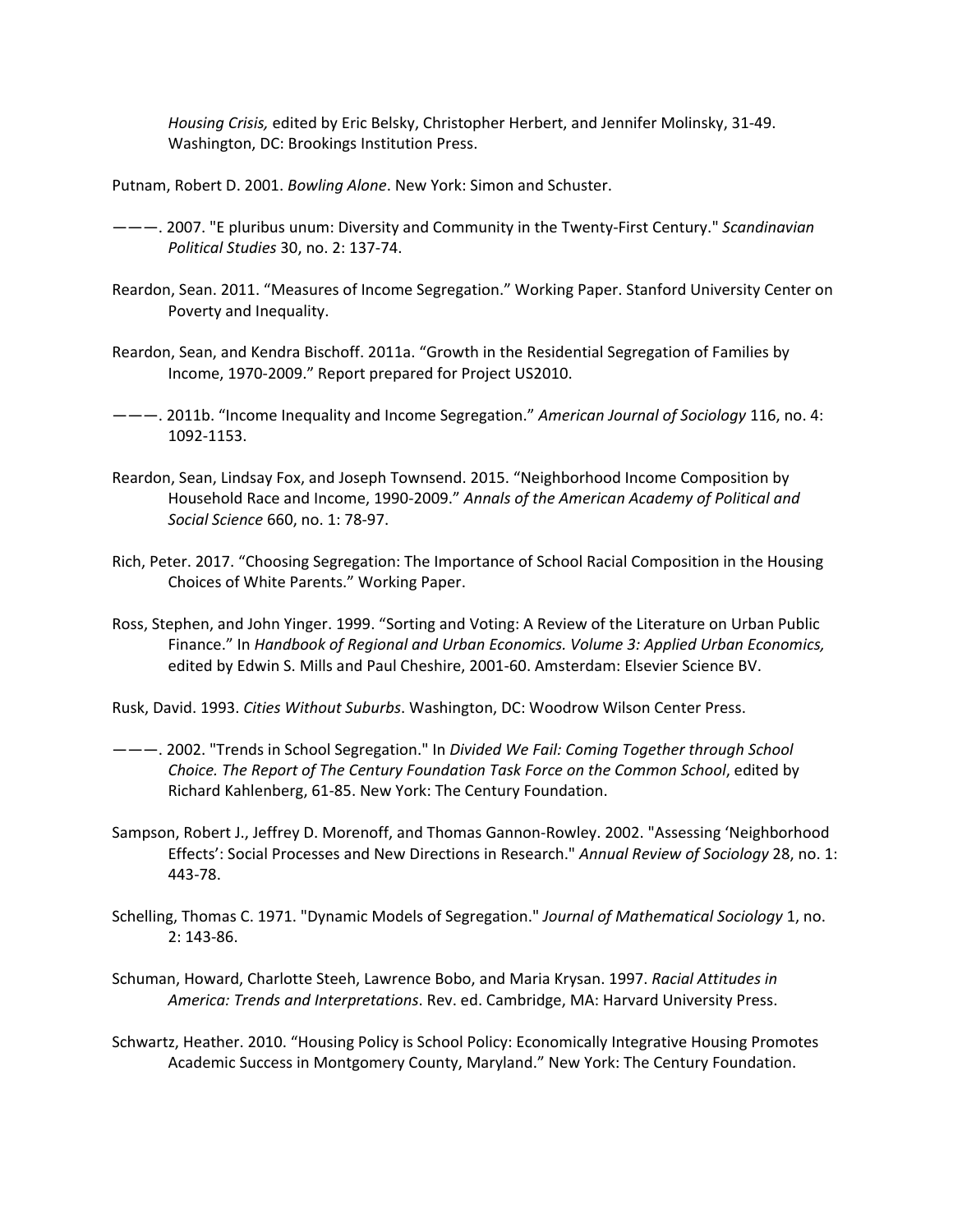- Schuetz, Jenny. 2006. "Guarding the Town Walls: Mechanisms and Motives for Restricting Multifamily Housing in Massachusetts." Working Paper W06-3. Cambridge, MA: Joint Center for Housing Studies of Harvard University.
- Sharkey, Patrick, and Jacob W. Faber. 2014. "Where, When, Why, and for Whom Do Residential Contexts Matter? Moving Away from the Dichotomous Understanding of Neighborhood Effects." *Annual Review of Sociology* 40: 559-79.
- Sin, Ray, and Maria Krysan. 2015. "What is Racial Residential Integration? A Research Synthesis, 1950- 2013." *Sociology of Race and Ethnicity* 1, no. 4: 467-74.
- Squires, Gregory. 2008. "Prospects and Pitfalls of Fair Housing Enforcement Efforts." In *Segregation: The Rising Costs for America*, edited by James Carr and Nandinee Kutty, 307-23. New York: Routledge.
- Stolle, Dietlind, Stuart Soroka, and Richard Johnston. 2008. "When Does Diversity Erode Trust? Neighborhood Diversity, Interpersonal Trust and the Mediating Effect of Social Interactions." *Political Studies* 56, no. 1: 57-75.
- Tach, Laura. 2009. "More than Bricks and Mortar: Neighborhood Frames, Social Processes, and the Mixed-Income Redevelopment of a Public Housing Project." *City & Community* 8, no. 3: 269-99.
- Tach, Laura, Rolf Pendall, and Alexandra Derian. 2004. "Income Mixing Across Scales: Rationale, Trends, Policies, Practice, and Research for More Inclusive Neighborhoods and Metropolitan Areas." Washington, DC: The Urban Institute.
- Turner, Margery Austin, and Lynette Rawlings. 2009. "Promoting Neighborhood Diversity: Benefits, Barriers, and Strategies." Washington, DC: The Urban Institute.
- Turner, Margery Austin, Rob Santos, Diane K. Levy, Doug Wissoker, Claudia Aranda, and Rob Pitingolo. 2013. "Housing Discrimination against Racial and Ethnic Minorities, 2012." Washington, DC: US Department of Housing and Urban Development.
- Turner, Margery, Raymond Struyk, and John Yinger. 1991. "Housing Discrimination Study Synthesis." Washington, DC: US Department of Housing and Urban Development.
- Voith, Richard. 1998. *"*Do Suburbs Need Cities?" *Journal of Regional Science* 38, no. 3: 445*–*64*.*
- Watson, Tara. 2009. "Inequality and the Measurement of Residential Segregation by Income in American Neighborhoods." *Review of Income and Wealth* 55, no. 3: 820–44.
- Wienk, Ronald E., Clifford E. Reid, John C. Simonson, and Frederick J. Eggers. 1979. "Measuring Discrimination in American Housing Markets: The Housing Market Practices Survey." Washington, DC: US Department of Housing and Urban Development.
- Williams, David R., and Chiquita Collins. 2001. "Racial Residential Segregation: A Fundamental Cause of Racial Disparities in Health." *Public Health Reports* 116, no. 5.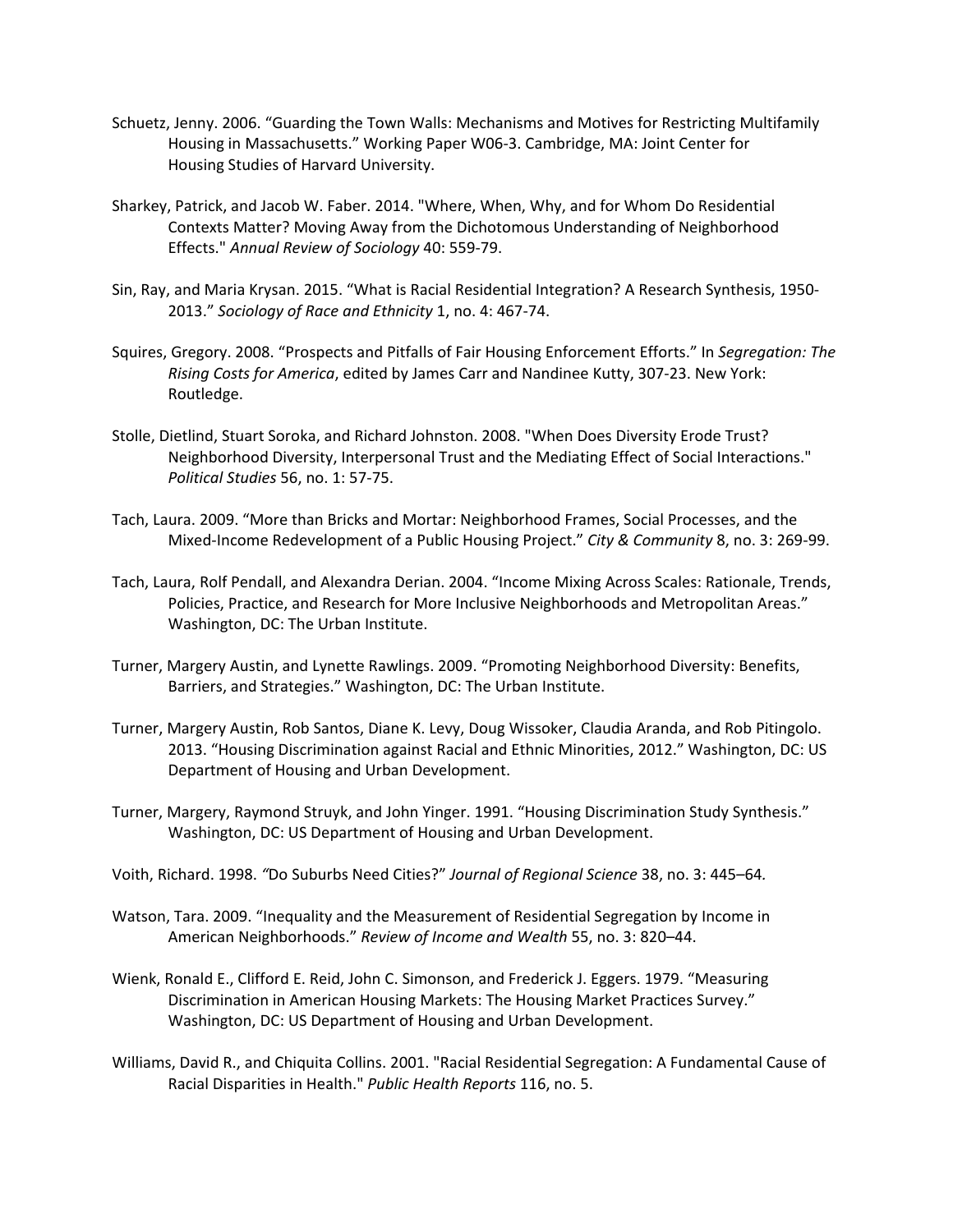- Wodtke, Geoffrey T., David J. Harding, and Felix Elwert. 2011. "Neighborhood Effects in Temporal Perspective: The Impact of Long-Term Exposure to Concentrated Disadvantage on High School Graduation." *American Sociological Review* 76, no. 5: 713-36.
- Wolch, Jennifer R., Jason Byrne, and Joshua P. Newell. 2014. "Urban Green Space, Public Health, and Environmental Justice: The Challenge of Making Cities 'Just Green Enough.'" *Landscape and Urban Planning* 125: 234-44.
- Zubrinsky, Camille L., and Lawrence Bobo. 1996. "Prismatic Metropolis: Race and Residential Segregation in the City of the Angels." *Social Science Research* 25, no. 4: 335-74.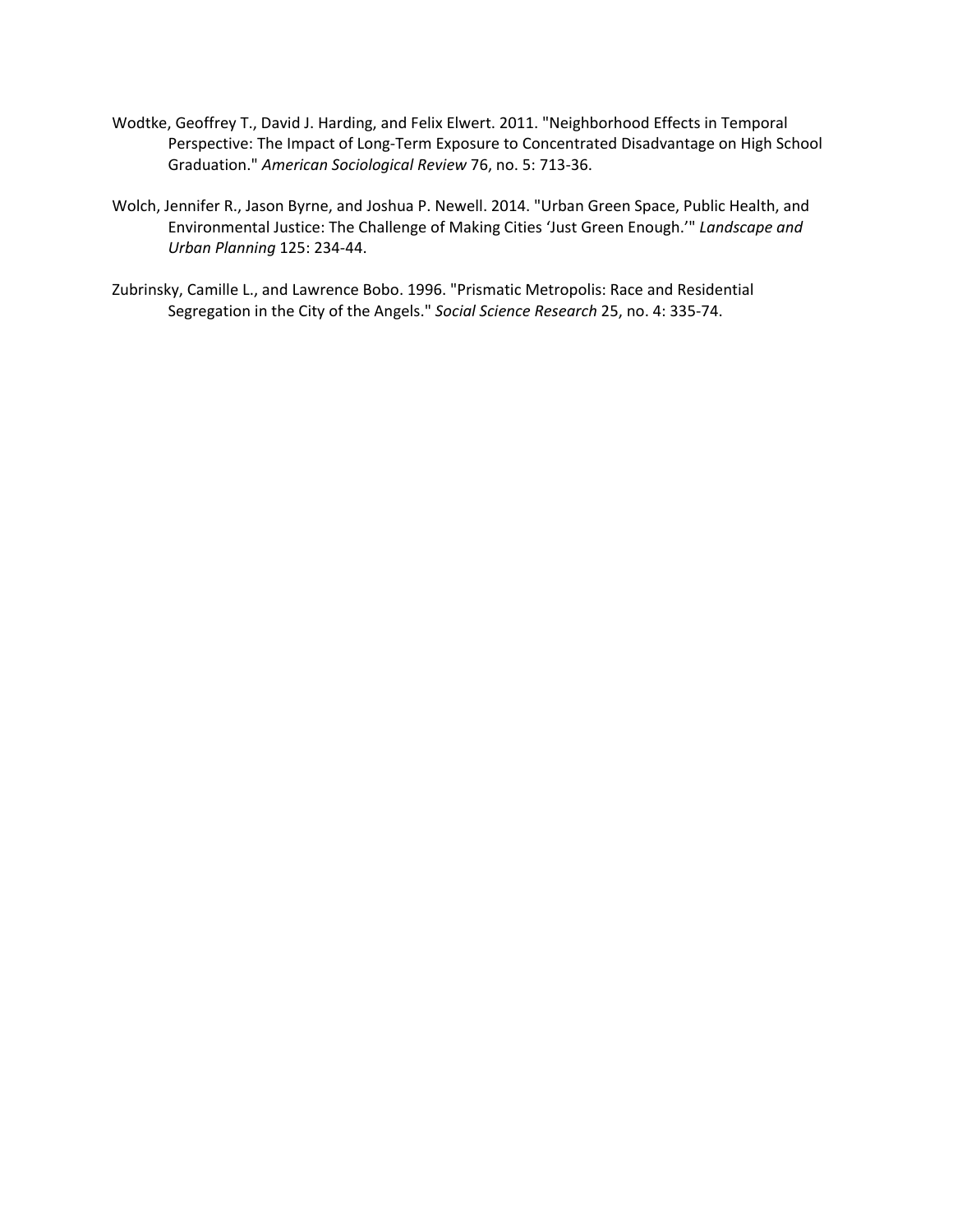|                               |            | Metropolitan Areas by CBSA Population Rank |          |          |          |          |  |  |  |
|-------------------------------|------------|--------------------------------------------|----------|----------|----------|----------|--|--|--|
|                               | All Tracts | 10 Largest                                 | 11-50    | 51-150   | $150+$   | Non-CBSA |  |  |  |
| All Individuals               |            |                                            |          |          |          |          |  |  |  |
| % White                       | 62%        | 53%                                        | 62%      | 64%      | 72%      | 76%      |  |  |  |
| % Black                       | 12%        | 14%                                        | 13%      | 11%      | 10%      | 10%      |  |  |  |
| % Hispanic                    | 17%        | 22%                                        | 16%      | 17%      | 13%      | 9%       |  |  |  |
| % Asian                       | 5%         | 8%                                         | 6%       | 4%       | 2%       | 1%       |  |  |  |
| % Other/multiethnic           | 3%         | 2%                                         | 3%       | 3%       | 4%       | 4%       |  |  |  |
| White Individuals             |            |                                            |          |          |          |          |  |  |  |
| % White                       | 76%        | 67%                                        | 74%      | 77%      | 83%      | 86%      |  |  |  |
| % Black                       | 7%         | 8%                                         | 8%       | 7%       | 6%       | 6%       |  |  |  |
| % Hispanic                    | 10%        | 15%                                        | 11%      | 10%      | 7%       | 5%       |  |  |  |
| % Asian                       | 4%         | 8%                                         | 5%       | 3%       | 2%       | 0%       |  |  |  |
| % Other/multiethnic           | 3%         | 2%                                         | 3%       | 3%       | 3%       | 3%       |  |  |  |
| <b>Black Individuals</b>      |            |                                            |          |          |          |          |  |  |  |
| % White                       | 35%        | 23%                                        | 36%      | 44%      | 51%      | 52%      |  |  |  |
| % Black                       | 44%        | 49%                                        | 45%      | 39%      | 37%      | 40%      |  |  |  |
| % Hispanic                    | 14%        | 21%                                        | 12%      | 11%      | 8%       | 5%       |  |  |  |
| % Asian                       | 4%         | 5%                                         | 4%       | 3%       | 1%       | 0%       |  |  |  |
| % Other/multiethnic           | 3%         | 2%                                         | 3%       | 3%       | 3%       | 2%       |  |  |  |
| Hispanic Individuals          |            |                                            |          |          |          |          |  |  |  |
| % White                       | 36%        | 27%                                        | 40%      | 37%      | 51%      | 61%      |  |  |  |
| % Black                       | 10%        | 13%                                        | 10%      | 7%       | 6%       | 7%       |  |  |  |
| % Hispanic                    | 45%        | 51%                                        | 40%      | 49%      | 38%      | 28%      |  |  |  |
| % Asian                       | 6%         | 7%                                         | 7%       | 4%       | 2%       | 1%       |  |  |  |
| % Other/multiethnic           | 3%         | 2%                                         | 3%       | 3%       | 3%       | 3%       |  |  |  |
| Asian Individuals             |            |                                            |          |          |          |          |  |  |  |
| % White                       | 47%        | 42%                                        | 48%      | 49%      | 66%      | 74%      |  |  |  |
| % Black                       | 9%         | 9%                                         | 8%       | 8%       | 7%       | 7%       |  |  |  |
| % Hispanic                    | 19%        | 22%                                        | 17%      | 17%      | 12%      | 8%       |  |  |  |
| % Asian                       | 22%        | 24%                                        | 22%      | 18%      | 10%      | 5%       |  |  |  |
| % Other/multiethnic           | 4%         | 3%                                         | 4%       | 8%       | 6%       | 6%       |  |  |  |
| Other/Multiracial Individuals |            |                                            |          |          |          |          |  |  |  |
| % White                       | 56%        | 47%                                        | 57%      | 56%      | 63%      | 56%      |  |  |  |
| % Black                       | 11%        | 16%                                        | 12%      | 10%      | 7%       | 4%       |  |  |  |
| % Hispanic                    | 15%        | 22%                                        | 16%      | 15%      | 10%      | 5%       |  |  |  |
| % Asian                       | 7%         | 10%                                        | 8%       | 8%       | 3%       | 1%       |  |  |  |
| % Other/multiethnic           | 12%        | 5%                                         | 6%       | 11%      | 18%      | 34%      |  |  |  |
| Population                    | 316515020  | 83924977                                   | 89221741 | 58392185 | 66479066 | 18497052 |  |  |  |
| % of Population               | 100%       | 27%                                        | 28%      | 18%      | 21%      | 6%       |  |  |  |

Appendix Table 1: Average Neighborhood Composition by Race and Ethnicity across All US Census Tracts and by Metropolitan Area Population.

Source: JCHS tabulations of ACS 5-year estimates 2011-2015. N=72,424 census tracts.